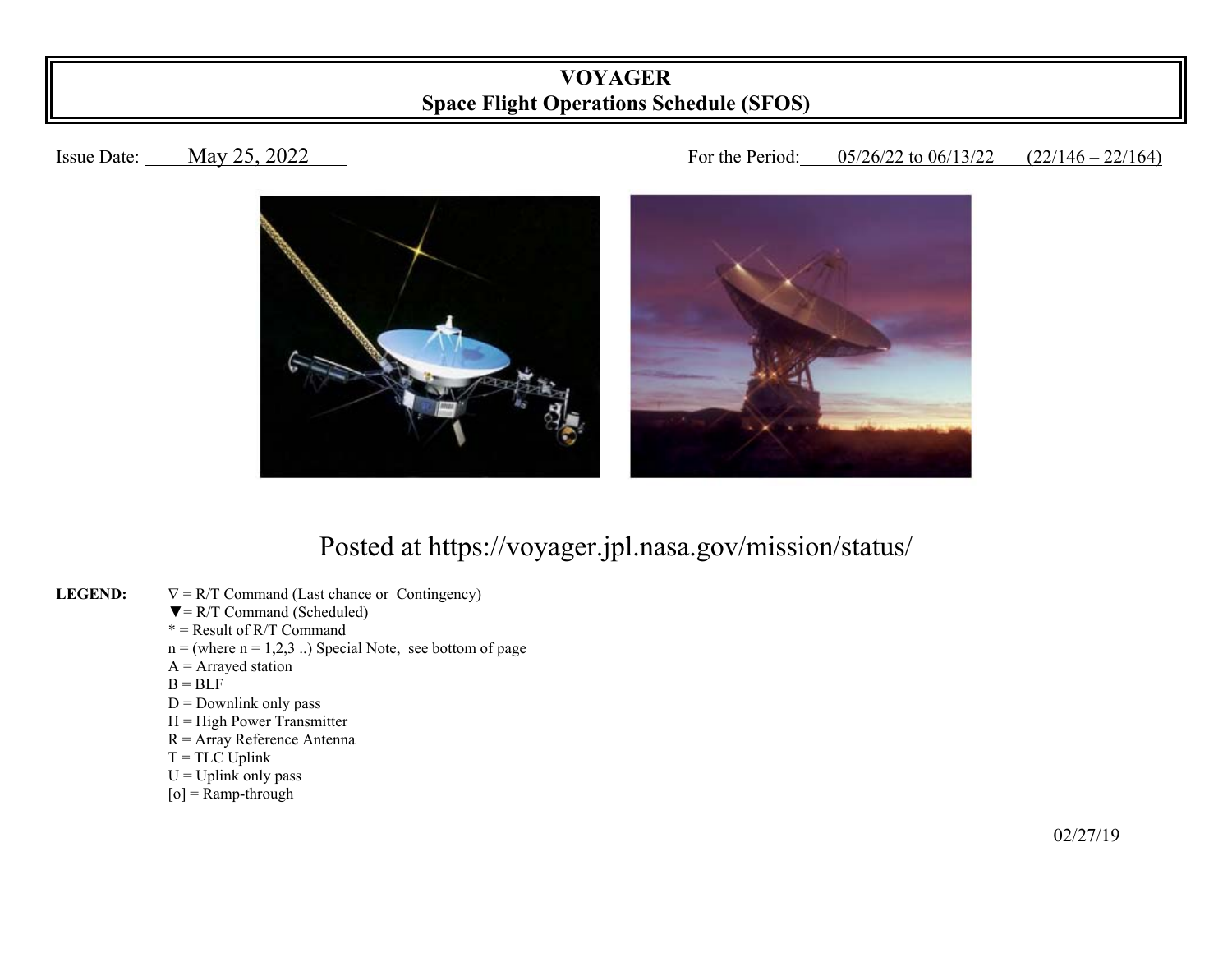| ISSUE DATE: 06/01/22 11:38                                                            |          |   |                |                |                                                                            |    |                 |                         |                |              |                                                                      |                |                      |                |                |                |                |              |    |                       |                         |          |                |    |          |
|---------------------------------------------------------------------------------------|----------|---|----------------|----------------|----------------------------------------------------------------------------|----|-----------------|-------------------------|----------------|--------------|----------------------------------------------------------------------|----------------|----------------------|----------------|----------------|----------------|----------------|--------------|----|-----------------------|-------------------------|----------|----------------|----|----------|
| PDT:                                                                                  | $\Omega$ |   |                | 3              | 4                                                                          | 5  | $6\overline{6}$ | $\mathcal{I}$           | 8              | 9            | 10                                                                   | $\frac{11}{2}$ | $\frac{12}{ }$       | $\frac{13}{2}$ | <u>14</u>      | <u>15</u>      | <u>16</u>      | 17           | 18 | 19                    | 20                      | 21       | 22             | 23 | $\Omega$ |
| <b>THURSDAY</b>                                                                       |          |   |                |                |                                                                            |    |                 |                         |                |              |                                                                      |                |                      |                |                |                |                |              |    |                       |                         |          |                |    |          |
| MAY 26, 2022                                                                          |          |   |                |                |                                                                            |    |                 |                         |                |              |                                                                      |                |                      |                |                |                |                |              |    |                       |                         |          |                |    |          |
| 146-147<br>UTC:                                                                       | 7        |   |                |                |                                                                            |    |                 |                         |                |              |                                                                      |                |                      |                |                |                |                |              |    |                       |                         |          |                |    |          |
|                                                                                       |          | 8 | $\overline{9}$ | $\frac{10}{1}$ | $\overline{11}$                                                            | 12 | 13              | $\frac{14}{1}$          | $\frac{15}{1}$ |              | $\begin{array}{c cc} 16 & 17 & 18 \\ \hline &   &   &   \end{array}$ |                | $\frac{19}{1}$       | $\frac{20}{1}$ | $\frac{21}{1}$ | $\frac{22}{1}$ | $\frac{23}{1}$ | 0            |    |                       |                         |          | $\overline{5}$ | 6  |          |
| S/C 31<br>INITIAL CONDITIONS                                                          |          |   |                |                |                                                                            |    |                 | 1200 RTLT 43h 8m 18s    |                |              |                                                                      |                |                      |                |                |                |                |              |    | 0000 RTLT 43h 8m 22s  |                         |          |                |    |          |
| RTLT: 43h 8m 16s                                                                      |          |   |                |                |                                                                            |    |                 |                         |                |              |                                                                      |                |                      |                |                |                |                |              |    |                       |                         |          |                |    |          |
| <b>CCSL: BASELINE</b>                                                                 |          |   |                |                |                                                                            |    |                 |                         |                |              |                                                                      |                |                      |                |                |                |                |              |    |                       |                         |          |                |    |          |
| FDSL: 11AF<br>TWNC: ON<br>SB: OFF<br>XB: LOW<br>PYR: .05/.10/.25<br><b>GYROS: OFF</b> |          |   |                |                |                                                                            |    |                 |                         |                |              |                                                                      |                | - TLC (SHORT-FORM) - |                |                |                |                |              |    |                       |                         |          |                |    |          |
| <b>FDS MODE</b>                                                                       |          |   |                |                |                                                                            |    |                 |                         |                |              |                                                                      |                | $CR-5T$              |                |                |                |                |              |    |                       |                         |          |                |    |          |
| XB DATA RATE(MI)                                                                      |          |   |                |                |                                                                            |    |                 |                         |                |              |                                                                      |                | 160(32)              |                |                |                |                |              |    |                       |                         |          |                |    |          |
| 31 DSN COVERAGE                                                                       |          |   |                |                | $10 \cdots \cdots \cdots \cdots \cdots \cdots \cdots \cdots \cdots \cdots$ |    |                 |                         |                |              |                                                                      |                |                      |                |                |                |                |              |    | 0300-0630             |                         |          |                |    |          |
|                                                                                       |          |   |                |                |                                                                            |    |                 |                         |                |              |                                                                      |                |                      |                |                |                |                |              |    |                       |                         |          |                |    |          |
|                                                                                       |          |   |                |                |                                                                            |    |                 |                         |                |              |                                                                      |                | 1930                 |                |                |                | - 63 [D] -     |              |    |                       |                         | $-10320$ |                |    |          |
|                                                                                       | 60       |   |                |                |                                                                            |    |                 |                         |                |              |                                                                      |                |                      |                |                |                |                |              |    |                       |                         |          |                |    |          |
| 32 DSN COVERAGE                                                                       |          |   |                |                |                                                                            |    |                 |                         |                |              |                                                                      |                |                      |                |                |                |                |              |    |                       |                         |          |                |    |          |
|                                                                                       |          |   |                |                | 1115<br>1115                                                               |    |                 | - 35 [DA]<br>- 36 [DAR] |                | 1545<br>1545 |                                                                      |                |                      |                |                |                |                |              |    |                       |                         |          |                |    |          |
| S/C 32<br>INITIAL CONDITIONS                                                          |          |   |                |                |                                                                            |    |                 | 1200 RTLT 35h 57m 46s   |                |              |                                                                      |                |                      |                |                |                |                |              |    | 0000 RTLT 35h 57m 46s |                         |          |                |    |          |
| RTLT: 35h 57m 48s                                                                     |          |   |                |                |                                                                            |    |                 |                         |                |              |                                                                      |                |                      |                |                |                |                |              |    |                       |                         |          |                |    |          |
| CCSL: B196                                                                            |          |   |                |                |                                                                            |    |                 |                         |                |              |                                                                      |                |                      |                |                |                |                |              |    |                       |                         |          |                |    |          |
| FDSL: 11AF<br>TWNC: ON<br>SB: OFF<br>XB: LOW<br>PYR: .05/.10/.25<br>GYROS: OFF        |          |   |                |                |                                                                            |    |                 |                         |                |              |                                                                      |                |                      |                |                |                |                |              |    |                       |                         |          |                |    |          |
| FDS MODE                                                                              |          |   |                |                |                                                                            |    |                 |                         |                |              |                                                                      |                | CR-5T                |                |                |                |                |              |    |                       |                         |          |                |    |          |
| <b>XB DATA RATE(MI)</b>                                                               |          |   |                |                |                                                                            |    |                 |                         |                |              |                                                                      |                | 160(32)              |                |                |                |                |              |    |                       |                         |          |                |    |          |
|                                                                                       |          |   |                |                |                                                                            |    |                 |                         |                |              |                                                                      |                |                      |                |                |                |                |              |    |                       |                         |          |                |    |          |
| VGR COVERAGE                                                                          |          |   |                |                |                                                                            |    |                 |                         |                |              |                                                                      |                | <b>ON CALL</b>       |                |                |                |                |              |    |                       |                         |          |                |    |          |
| <b>NOTES</b>                                                                          |          |   |                |                |                                                                            |    |                 |                         |                |              |                                                                      |                |                      |                |                |                |                |              |    |                       |                         |          |                |    |          |
|                                                                                       |          |   |                |                |                                                                            |    |                 |                         |                |              |                                                                      |                |                      |                |                |                |                |              |    |                       |                         |          |                |    |          |
| UTC:                                                                                  | 7        | 8 | 9              | 10             | $-11$                                                                      | 12 | 13              | $\frac{14}{1}$          | 15             | 16           | 17                                                                   | 18             | 19                   | $\frac{20}{1}$ | 21             | 22             | $\frac{23}{1}$ | $\mathbf{0}$ | -1 | $\overline{2}$        | $\overline{\mathbf{3}}$ |          | 5              | 6  |          |
|                                                                                       |          |   |                |                |                                                                            |    |                 |                         |                |              |                                                                      |                |                      |                |                |                |                |              |    |                       |                         |          |                |    |          |
| $UTC$ :                                                                               |          |   |                |                |                                                                            |    |                 |                         | <b>MAY 26</b>  |              | Page 1 of 19                                                         |                |                      |                |                |                |                |              |    |                       | <b>MAY 27</b>           |          |                |    |          |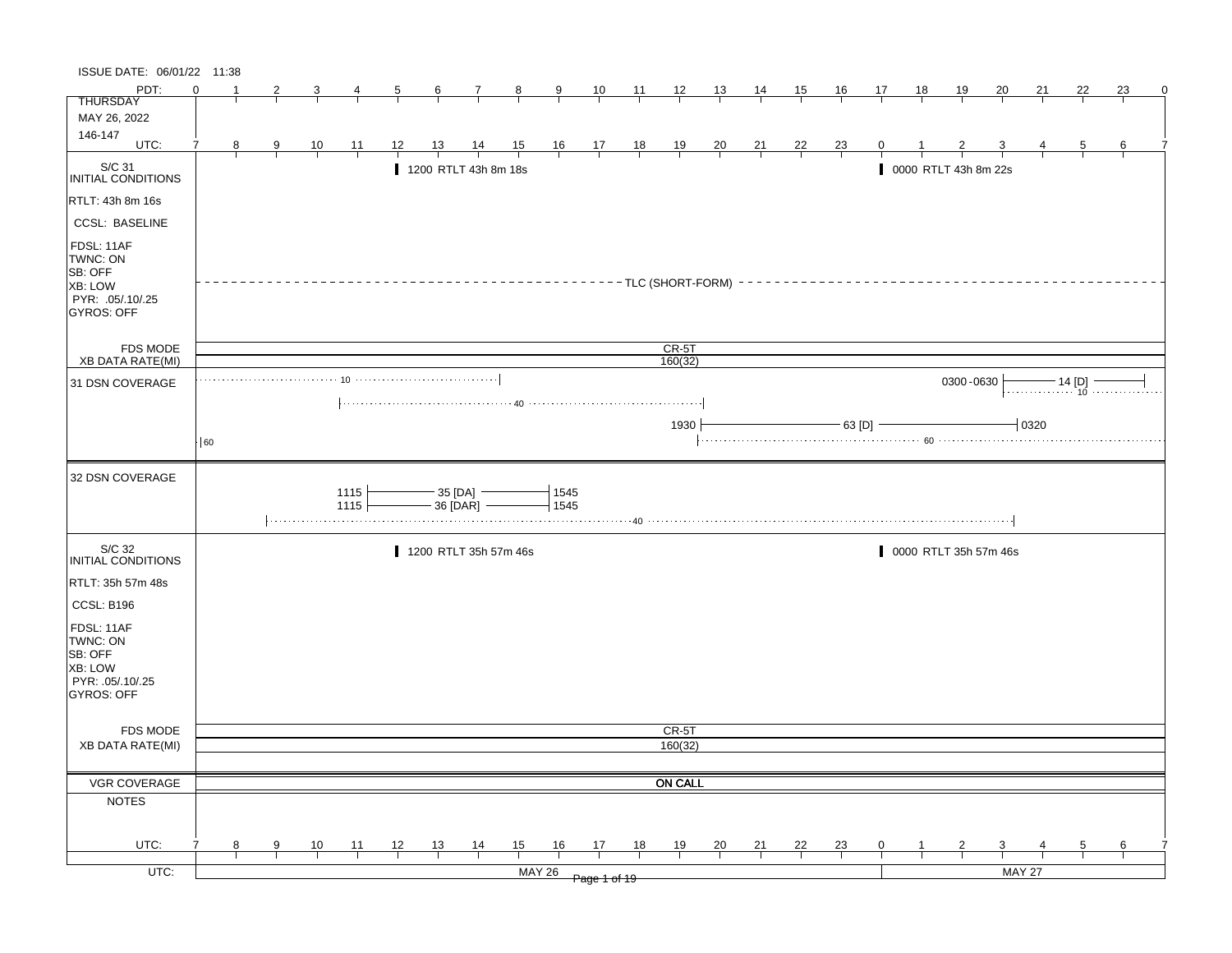| ISSUE DATE: 06/01/22 11:38                                                            |    |   |   |    |                                |    |    |                              |                |                              |                                                      |                |                |                |                    |           |                |                 |    |                                                |           |                          |    |                   |   |
|---------------------------------------------------------------------------------------|----|---|---|----|--------------------------------|----|----|------------------------------|----------------|------------------------------|------------------------------------------------------|----------------|----------------|----------------|--------------------|-----------|----------------|-----------------|----|------------------------------------------------|-----------|--------------------------|----|-------------------|---|
| PDT:                                                                                  | ∩  |   | 2 |    |                                | 5  | 6  |                              | 8              | 9                            | 10                                                   | 11             | $\frac{12}{ }$ | <u>13</u>      | 14                 | <u>15</u> | 16             | 17              | 18 | <u>19</u>                                      | <u>20</u> | 21                       | 22 | 23                | 0 |
| <b>FRIDAY</b>                                                                         |    |   |   |    |                                |    |    |                              |                |                              |                                                      |                |                |                |                    |           |                |                 |    |                                                |           |                          |    |                   |   |
| MAY 27, 2022                                                                          |    |   |   |    |                                |    |    |                              |                |                              |                                                      |                |                |                |                    |           |                |                 |    |                                                |           |                          |    |                   |   |
| 147-148<br>UTC:                                                                       | 7  | 8 | 9 | 10 | 11                             | 12 | 13 | 14                           | $\frac{15}{1}$ |                              |                                                      |                |                |                |                    | <u>22</u> |                |                 |    |                                                |           |                          | 5  | 6                 |   |
|                                                                                       |    |   |   |    |                                |    |    |                              |                |                              | $\begin{array}{c c}\n16 & 17 \\ \hline\n\end{array}$ | $\frac{18}{1}$ | $\frac{19}{1}$ | $\frac{20}{1}$ | $\frac{21}{1}$     |           | $\frac{23}{ }$ |                 |    |                                                |           |                          |    |                   |   |
| S/C 31<br>INITIAL CONDITIONS                                                          |    |   |   |    |                                |    |    | 1200 RTLT 43h 8m 26s         |                |                              |                                                      |                |                |                |                    |           |                |                 |    | 0000 RTLT 43h 8m 30s                           |           |                          |    |                   |   |
| RTLT: 43h 8m 22s                                                                      |    |   |   |    |                                |    |    |                              |                |                              |                                                      |                |                |                |                    |           |                |                 |    |                                                |           |                          |    |                   |   |
| <b>CCSL: BASELINE</b>                                                                 |    |   |   |    |                                |    |    |                              |                |                              |                                                      |                |                |                |                    |           |                |                 |    |                                                |           |                          |    |                   |   |
| FDSL: 11AF<br>TWNC: ON<br>SB: OFF<br>XB: LOW<br>PYR: .05/.10/.25<br><b>GYROS: OFF</b> |    |   |   |    |                                |    |    |                              |                | ----- TLC (SHORT-FORM) ----- |                                                      |                |                |                |                    |           |                |                 |    |                                                |           |                          |    | $-+$ D/L $-$ 0549 |   |
| <b>FDS MODE</b>                                                                       |    |   |   |    |                                |    |    |                              |                |                              |                                                      |                | $CR-5T$        |                |                    |           |                |                 |    |                                                |           |                          |    |                   |   |
| <b>XB DATA RATE(MI)</b>                                                               |    |   |   |    |                                |    |    |                              |                |                              |                                                      |                | 160(32)        |                |                    |           |                |                 |    |                                                |           |                          |    |                   |   |
| 31 DSN COVERAGE                                                                       |    |   |   |    |                                |    |    |                              |                |                              |                                                      |                |                |                |                    |           |                |                 |    |                                                |           | $0455 - 0700$ $- 14$ [D] |    |                   |   |
|                                                                                       |    |   |   |    |                                |    |    |                              |                |                              |                                                      |                |                |                |                    |           |                |                 |    |                                                |           |                          |    |                   |   |
|                                                                                       |    |   |   |    |                                |    |    |                              |                |                              |                                                      |                |                |                |                    |           |                |                 |    |                                                |           |                          |    |                   |   |
|                                                                                       | 60 |   |   |    |                                |    |    |                              |                |                              |                                                      |                | 1925           |                | $-63$ [D] $-$ 2215 |           |                |                 |    |                                                |           |                          |    |                   |   |
| 32 DSN COVERAGE                                                                       |    |   |   |    | 1115<br>1115                   |    |    | 36 [DAR] -<br>$-35$ [DA] $-$ |                | 1515<br>1515                 |                                                      |                |                |                |                    | 2200      |                | $-$ 43 [H1] $-$ |    | $-0155$                                        |           |                          |    |                   |   |
| S/C 32<br><b>INITIAL CONDITIONS</b>                                                   |    |   |   |    |                                |    |    | 1200 RTLT 35h 57m 46s        |                |                              |                                                      |                |                |                |                    |           |                |                 |    | 0000 RTLT 35h 57m 46s                          |           |                          |    |                   |   |
| RTLT: 35h 57m 46s                                                                     |    |   |   |    |                                |    |    |                              |                |                              |                                                      |                |                |                |                    |           |                |                 |    |                                                |           |                          |    |                   |   |
| <b>CCSL: B196</b>                                                                     |    |   |   |    |                                |    |    |                              |                |                              |                                                      |                |                |                |                    |           |                |                 |    | 2259 PSU INST ON (10:57)                       |           |                          |    |                   |   |
| FDSL: 11AF                                                                            |    |   |   |    |                                |    |    |                              |                |                              |                                                      |                |                |                |                    |           |                |                 |    | $\blacktriangledown$ 2331 PSU INST OFF (11:29) |           |                          |    |                   |   |
| TWNC: ON                                                                              |    |   |   |    |                                |    |    |                              |                |                              |                                                      |                |                |                |                    |           |                | v               |    | 2359 SHUNT POWER TEST (11:57)                  |           |                          |    |                   |   |
| SB: OFF<br>XB: LOW                                                                    |    |   |   |    |                                |    |    |                              |                |                              |                                                      |                |                |                |                    |           |                |                 |    |                                                |           |                          |    |                   |   |
| PYR: .05/.10/.25                                                                      |    |   |   |    |                                |    |    |                              |                |                              |                                                      |                |                |                |                    |           |                |                 |    | 0019 CCSTIM F/C (12:17)                        |           |                          |    |                   |   |
| <b>GYROS: OFF</b>                                                                     |    |   |   |    |                                |    |    |                              |                |                              |                                                      |                |                |                |                    |           |                |                 |    |                                                |           |                          |    |                   |   |
|                                                                                       |    |   |   |    |                                |    |    |                              |                |                              |                                                      |                |                |                |                    |           |                |                 |    |                                                |           |                          |    |                   |   |
| <b>FDS MODE</b>                                                                       |    |   |   |    |                                |    |    |                              |                |                              |                                                      |                | CR-5T          |                |                    |           |                |                 |    |                                                |           |                          |    |                   |   |
| <b>XB DATA RATE(MI)</b>                                                               |    |   |   |    |                                |    |    |                              |                |                              |                                                      |                | 160(32)        |                |                    |           |                |                 |    |                                                |           |                          |    |                   |   |
|                                                                                       |    |   |   |    |                                |    |    |                              |                |                              |                                                      |                |                |                |                    |           |                |                 |    |                                                |           |                          |    |                   |   |
| VGR COVERAGE                                                                          |    |   |   |    |                                |    |    |                              | <b>ON CALL</b> |                              |                                                      |                |                |                |                    |           | VGR            |                 |    |                                                |           | ON CALL                  |    |                   |   |
| <b>NOTES</b>                                                                          |    |   |   |    | [1] DSS-43 HP DRV OFF <= 01:40 |    |    |                              |                |                              |                                                      |                |                |                |                    |           |                |                 |    |                                                |           |                          |    |                   |   |
| UTC:                                                                                  |    | 8 | 9 | 10 | 11                             | 12 | 13 | 14                           | 15             | 16                           | 17                                                   | 18             | 19             | 20             | <u>21</u>          | 22        | <u>23</u>      | 0               |    |                                                | 3         |                          | 5  | 6                 |   |
| $UTC$ :                                                                               |    |   |   |    |                                |    |    |                              |                | <b>MAY 27</b>                |                                                      |                |                |                |                    |           |                |                 |    |                                                |           | <b>MAY 28</b>            |    |                   |   |
|                                                                                       |    |   |   |    |                                |    |    |                              |                |                              | Page 2 of 19                                         |                |                |                |                    |           |                |                 |    |                                                |           |                          |    |                   |   |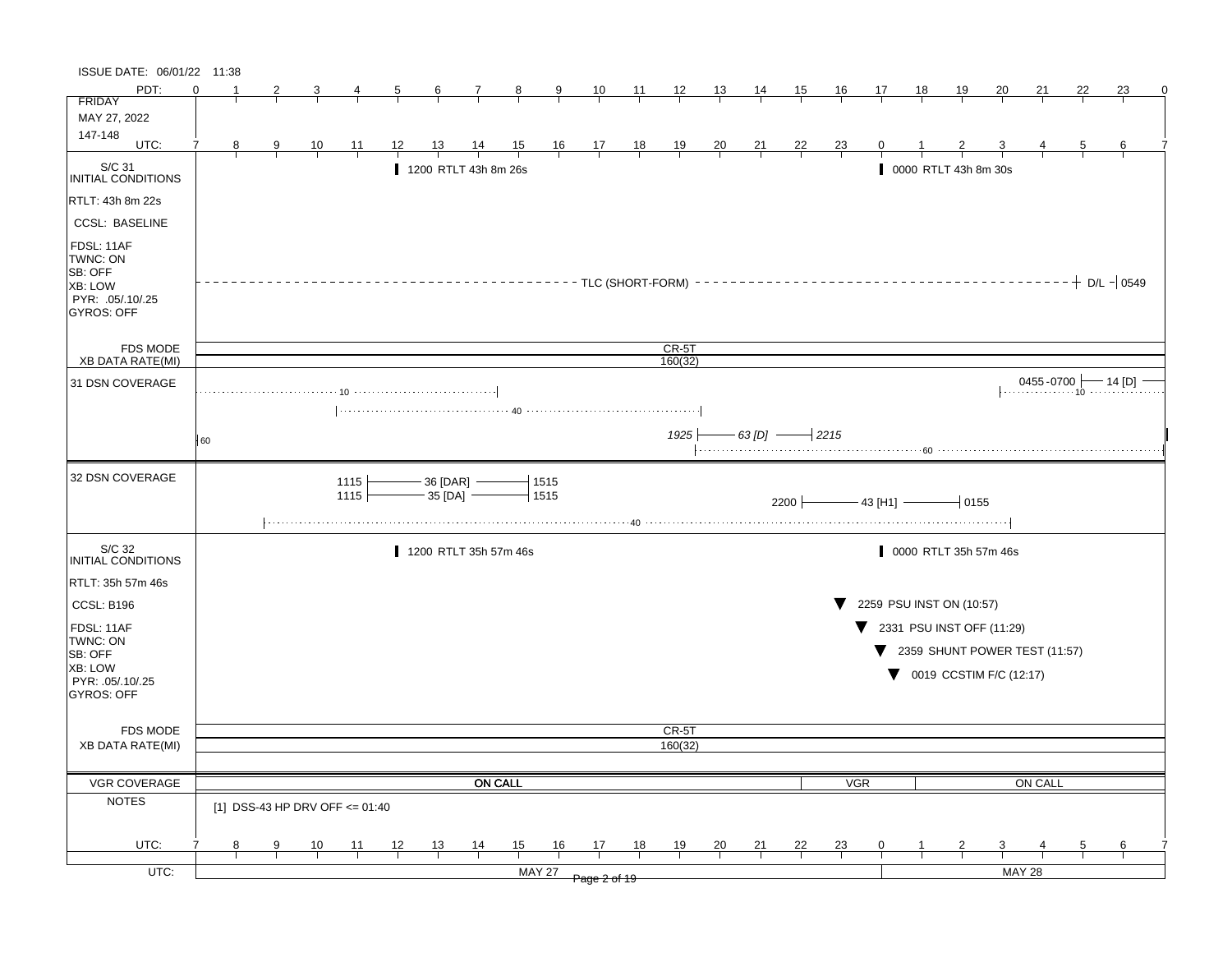| ISSUE DATE: 06/01/22 11:38                                                                   |          |             |   |                |                |                |           |                       |                |               |                                                                      |                |                    |                |                |                |                |              |       |                       |                         |    |                |    |   |
|----------------------------------------------------------------------------------------------|----------|-------------|---|----------------|----------------|----------------|-----------|-----------------------|----------------|---------------|----------------------------------------------------------------------|----------------|--------------------|----------------|----------------|----------------|----------------|--------------|-------|-----------------------|-------------------------|----|----------------|----|---|
| PDT:                                                                                         | $\Omega$ |             | 2 | 3              | 4              | 5              | 6         | 7                     | $_{\rm 8}$     | 9             | 10                                                                   | $\frac{11}{2}$ | 12                 | 13             | <u>14</u>      | <u>15</u>      | 16             | 17           | 18    | 19                    | 20                      | 21 | 22             | 23 | 0 |
| <b>SATURDAY</b>                                                                              |          |             |   |                |                |                |           |                       |                |               |                                                                      |                |                    |                |                |                |                |              |       |                       |                         |    |                |    |   |
| MAY 28, 2022                                                                                 |          |             |   |                |                |                |           |                       |                |               |                                                                      |                |                    |                |                |                |                |              |       |                       |                         |    |                |    |   |
| 148-149<br>UTC:                                                                              | 7        | 8           | 9 |                |                | 12             | <u>13</u> |                       |                |               |                                                                      |                |                    |                |                |                |                | 0            |       |                       |                         |    | $\overline{5}$ | 6  |   |
|                                                                                              |          |             |   | $\frac{10}{1}$ | $\frac{11}{1}$ |                |           | $\frac{14}{1}$        | $\frac{15}{1}$ |               | $\begin{array}{c cc} 16 & 17 & 18 \\ \hline &   &   &   \end{array}$ |                | $\frac{19}{1}$     | $\frac{20}{1}$ | $\frac{21}{1}$ | $\frac{22}{1}$ | $\frac{23}{1}$ |              |       |                       |                         |    |                |    |   |
| S/C 31<br>INITIAL CONDITIONS                                                                 |          |             |   |                |                |                |           | 1200 RTLT 43h 8m 34s  |                |               |                                                                      |                |                    |                |                |                |                |              |       | 0000 RTLT 43h 8m 36s  |                         |    |                |    |   |
| RTLT: 43h 8m 30s                                                                             |          |             |   |                |                |                |           |                       |                |               |                                                                      |                |                    |                |                |                |                |              |       |                       |                         |    |                |    |   |
| <b>CCSL: BASELINE</b>                                                                        |          |             |   |                |                |                |           |                       |                |               |                                                                      |                |                    |                |                |                |                |              |       |                       |                         |    |                |    |   |
| FDSL: 11AF<br>TWNC: ON<br>SB: OFF<br><b>XB: LOW</b><br>PYR: .05/.10/.25<br><b>GYROS: OFF</b> |          |             |   |                |                |                |           |                       |                |               |                                                                      |                |                    |                |                |                |                |              |       |                       |                         |    |                |    |   |
| <b>FDS MODE</b><br><b>XB DATA RATE(MI)</b>                                                   |          |             |   |                |                |                |           |                       |                |               |                                                                      |                | $CR-5T$<br>160(32) |                |                |                |                |              |       |                       |                         |    |                |    |   |
|                                                                                              |          |             |   |                |                |                |           |                       |                |               |                                                                      |                |                    |                |                |                |                |              |       |                       | 0255                    |    | - 14 [D]       |    |   |
| 31 DSN COVERAGE                                                                              |          | 0700 14 [D] |   |                |                |                |           |                       |                |               |                                                                      |                |                    |                |                |                |                |              |       |                       |                         |    |                |    |   |
|                                                                                              |          |             |   |                |                |                |           |                       |                |               |                                                                      |                |                    |                |                |                |                |              |       |                       |                         |    |                |    |   |
|                                                                                              |          |             |   |                |                |                |           |                       |                |               |                                                                      |                |                    |                |                |                |                |              |       |                       |                         |    |                |    |   |
|                                                                                              |          |             |   |                |                |                |           |                       |                |               |                                                                      |                | 1920               |                |                | $-$ 63 [D] $-$ |                |              | 10050 |                       |                         |    |                |    |   |
|                                                                                              |          |             |   |                |                |                |           |                       |                |               |                                                                      |                |                    |                |                |                |                |              |       |                       |                         |    |                |    |   |
| 32 DSN COVERAGE                                                                              |          | 0835        |   |                |                | $-$ 43 [o] $-$ |           |                       | $-1505$        |               |                                                                      |                |                    |                |                |                |                |              |       |                       |                         |    |                |    |   |
|                                                                                              |          |             |   |                |                |                |           |                       |                |               |                                                                      |                |                    |                |                |                |                |              |       |                       |                         |    |                |    |   |
| S/C 32<br>INITIAL CONDITIONS                                                                 |          |             |   |                |                |                |           | 1200 RTLT 35h 57m 46s |                |               |                                                                      |                |                    |                |                |                |                |              |       | 0000 RTLT 35h 57m 44s |                         |    |                |    |   |
| RTLT: 35h 57m 46s                                                                            |          |             |   |                |                |                |           |                       |                |               |                                                                      |                |                    |                |                |                |                |              |       |                       |                         |    |                |    |   |
| CCSL: B196                                                                                   |          |             |   |                |                |                |           |                       |                |               |                                                                      |                |                    |                |                |                |                |              |       |                       |                         |    |                |    |   |
| FDSL: 11AF<br>TWNC: ON<br>SB: OFF<br>XB: LOW<br>PYR: .05/.10/.25<br>GYROS: OFF               |          |             |   |                |                |                |           |                       |                |               |                                                                      |                |                    |                |                |                |                |              |       |                       |                         |    |                |    |   |
| FDS MODE                                                                                     |          |             |   |                |                |                |           |                       |                |               |                                                                      |                | CR-5T              |                |                |                |                |              |       |                       |                         |    |                |    |   |
| <b>XB DATA RATE(MI)</b>                                                                      |          |             |   |                |                |                |           |                       |                |               |                                                                      |                | 160(32)            |                |                |                |                |              |       |                       |                         |    |                |    |   |
|                                                                                              |          |             |   |                |                |                |           |                       |                |               |                                                                      |                |                    |                |                |                |                |              |       |                       |                         |    |                |    |   |
| VGR COVERAGE                                                                                 |          |             |   |                |                |                |           |                       |                |               |                                                                      |                | ON CALL            |                |                |                |                |              |       |                       |                         |    |                |    |   |
| <b>NOTES</b>                                                                                 |          |             |   |                |                |                |           |                       |                |               |                                                                      |                |                    |                |                |                |                |              |       |                       |                         |    |                |    |   |
|                                                                                              |          |             |   |                |                |                |           |                       |                |               |                                                                      |                |                    |                |                |                |                |              |       |                       |                         |    |                |    |   |
| UTC:                                                                                         |          | 8           | 9 | 10             | 11             | 12             | 13        | $\frac{14}{1}$        | 15             | 16            | 17                                                                   | 18             | 19                 | $\frac{20}{1}$ | $\frac{21}{1}$ | $^{22}$        | $\frac{23}{1}$ | $\mathbf{0}$ |       | 2                     | $\overline{\mathbf{3}}$ |    | 5              | 6  |   |
|                                                                                              |          |             |   |                |                |                |           |                       |                |               |                                                                      |                |                    |                |                |                |                |              |       |                       |                         |    |                |    |   |
| $UTC$ :                                                                                      |          |             |   |                |                |                |           |                       |                | <b>MAY 28</b> | Page 3 of 19                                                         |                |                    |                |                |                |                |              |       |                       | <b>MAY 29</b>           |    |                |    |   |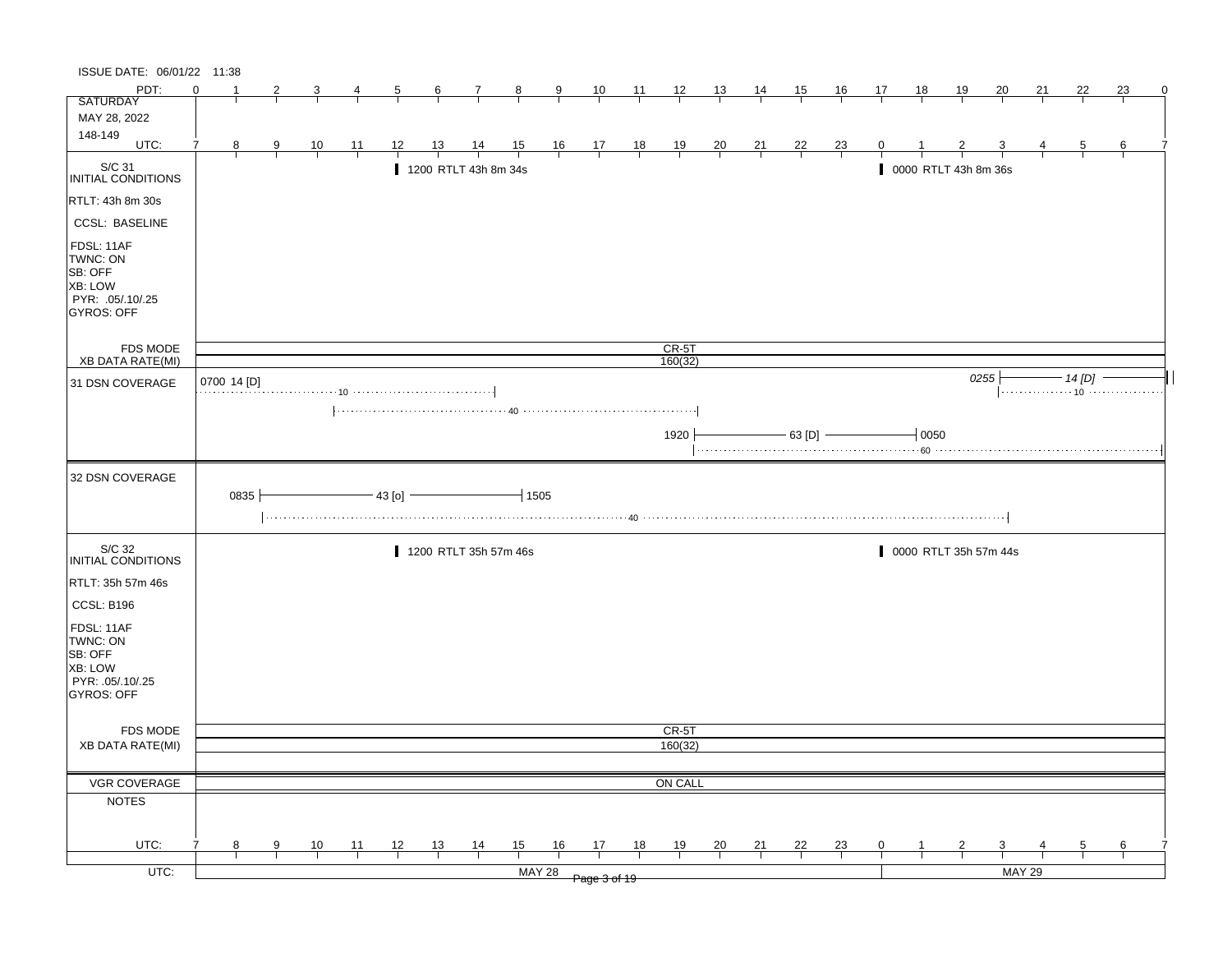| ISSUE DATE: 06/01/22 11:38                                                                   |          |             |   |           |                   |                  |    |                                     |                |               |                                                      |                |                |                |                |                |                |                      |    |                       |              |                                   |    |    |          |
|----------------------------------------------------------------------------------------------|----------|-------------|---|-----------|-------------------|------------------|----|-------------------------------------|----------------|---------------|------------------------------------------------------|----------------|----------------|----------------|----------------|----------------|----------------|----------------------|----|-----------------------|--------------|-----------------------------------|----|----|----------|
| PDT:                                                                                         | $\Omega$ |             | 2 | 3         | 4                 | 5                | 6  | 7                                   | 8              | 9             | 10                                                   | - 11           | 12             | <u>13</u>      | 14             | 15             | 16             | 17                   | 18 | 19                    | 20           | 21                                | 22 | 23 | $\Omega$ |
| <b>SUNDAY</b>                                                                                |          |             |   |           |                   |                  |    |                                     |                |               |                                                      |                |                |                |                |                |                |                      |    |                       |              |                                   |    |    |          |
| MAY 29, 2022                                                                                 |          |             |   |           |                   |                  |    |                                     |                |               |                                                      |                |                |                |                |                |                |                      |    |                       |              |                                   |    |    |          |
| 149-150<br>UTC:                                                                              |          |             |   |           |                   |                  |    |                                     |                |               |                                                      |                |                |                |                |                |                |                      |    |                       |              |                                   |    |    |          |
|                                                                                              | 8        |             | 9 | <u>10</u> | $\overline{11}$   | 12               | 13 | $\frac{14}{1}$                      | $\frac{15}{1}$ |               | $\begin{array}{c c}\n16 & 17 \\ \hline\n\end{array}$ | $\frac{18}{1}$ | $\frac{19}{1}$ | $\frac{20}{1}$ | $\frac{21}{1}$ | $\frac{22}{1}$ | $\frac{23}{1}$ | 0                    |    |                       |              |                                   | 5  | 6  |          |
| $\vert_{\mathsf{INITIAL~COMD} \vert \mathsf{TIONS}}$                                         |          |             |   |           |                   |                  |    | 1200 RTLT 43h 8m 40s                |                |               |                                                      |                |                |                |                |                |                |                      |    | 0000 RTLT 43h 8m 44s  |              |                                   |    |    |          |
| RTLT: 43h 8m 36s                                                                             |          |             |   |           |                   |                  |    |                                     |                |               |                                                      |                |                |                |                |                |                |                      |    |                       |              |                                   |    |    |          |
| <b>CCSL: BASELINE</b>                                                                        |          |             |   |           |                   |                  |    |                                     |                |               |                                                      |                |                |                |                |                |                |                      |    |                       |              |                                   |    |    |          |
| FDSL: 11AF<br>TWNC: ON<br>SB: OFF<br><b>XB: LOW</b><br>PYR: .05/.10/.25<br><b>GYROS: OFF</b> |          |             |   |           |                   |                  |    |                                     |                |               |                                                      |                |                |                |                |                |                |                      |    |                       |              |                                   |    |    |          |
| <b>FDS MODE</b>                                                                              |          |             |   |           |                   |                  |    |                                     |                |               |                                                      |                | $CR-5T$        |                |                |                |                |                      |    |                       |              |                                   |    |    |          |
| <b>XB DATA RATE(MI)</b>                                                                      |          | 0745 14 [D] |   |           |                   |                  |    |                                     |                |               |                                                      |                | 160(32)        |                |                |                |                |                      |    |                       |              |                                   |    |    |          |
| 31 DSN COVERAGE                                                                              |          |             |   |           |                   |                  |    |                                     |                |               |                                                      |                |                |                |                |                |                |                      |    |                       |              | $0350 \leftarrow 14$ [D] $-$ 0520 |    |    |          |
|                                                                                              |          |             |   |           |                   |                  |    |                                     |                |               |                                                      |                |                |                |                |                |                |                      |    |                       |              |                                   |    |    |          |
|                                                                                              |          |             |   |           |                   |                  |    |                                     |                |               |                                                      |                |                |                |                |                |                |                      |    |                       |              |                                   |    |    |          |
|                                                                                              |          |             |   |           |                   |                  |    |                                     |                |               |                                                      |                | 1915 ├         |                |                | $-$ 63 [D] $-$ |                | $\mathcal{a}_{2315}$ |    |                       |              |                                   |    |    |          |
|                                                                                              |          |             |   |           |                   |                  |    |                                     |                |               |                                                      |                |                |                |                |                |                |                      |    |                       |              |                                   |    |    |          |
| 32 DSN COVERAGE                                                                              |          | 0835        |   |           |                   | $-43$ [D] $-$    |    |                                     | $-1435$        |               |                                                      |                |                |                |                |                |                | $2355 +$             |    | $-43$ [D] $-$         |              | $-10305$                          |    |    |          |
|                                                                                              |          |             |   |           |                   |                  |    |                                     |                |               |                                                      |                |                |                |                |                |                |                      |    |                       |              |                                   |    |    |          |
| S/C 32<br>INITIAL CONDITIONS                                                                 |          |             |   |           |                   |                  |    | 1200 RTLT 35h 57m 44s               |                |               |                                                      |                |                |                |                |                |                |                      |    | 0000 RTLT 35h 57m 44s |              |                                   |    |    |          |
| RTLT: 35h 57m 44s                                                                            |          |             |   |           | $\ddot{\uparrow}$ | 1057 PSU INST ON |    |                                     |                |               |                                                      |                |                |                |                |                |                |                      |    |                       |              |                                   |    |    |          |
| CCSL: B196                                                                                   |          |             |   |           |                   | $\ddagger$       |    | 1129 PSU INST OFF                   |                |               |                                                      |                |                |                |                |                |                |                      |    |                       |              |                                   |    |    |          |
|                                                                                              |          |             |   |           |                   |                  |    |                                     |                |               |                                                      |                |                |                |                |                |                |                      |    |                       |              |                                   |    |    |          |
| FDSL: 11AF<br>TWNC: ON                                                                       |          |             |   |           |                   |                  |    | 1157 $\vdash$ 1215 SHUNT POWER TEST |                |               |                                                      |                |                |                |                |                |                |                      |    |                       |              |                                   |    |    |          |
| SB: OFF                                                                                      |          |             |   |           |                   |                  |    |                                     |                |               |                                                      |                |                |                |                |                |                |                      |    |                       |              |                                   |    |    |          |
| XB: LOW                                                                                      |          |             |   |           |                   |                  |    | 1218 + 1238 CCSTIM                  |                |               |                                                      |                |                |                |                |                |                |                      |    |                       |              |                                   |    |    |          |
| PYR: .05/.10/.25                                                                             |          |             |   |           |                   | 1218 H 1225 FINE |    |                                     |                |               |                                                      |                |                |                |                |                |                |                      |    |                       |              |                                   |    |    |          |
| GYROS: OFF                                                                                   |          |             |   |           |                   |                  |    | 1235   1238 COARSE                  |                |               |                                                      |                |                |                |                |                |                |                      |    |                       |              |                                   |    |    |          |
|                                                                                              |          |             |   |           |                   |                  |    |                                     |                |               |                                                      |                |                |                |                |                |                |                      |    |                       |              |                                   |    |    |          |
| FDS MODE                                                                                     |          |             |   |           |                   |                  |    |                                     |                |               |                                                      |                | CR-5T          |                |                |                |                |                      |    |                       |              |                                   |    |    |          |
| <b>XB DATA RATE(MI)</b>                                                                      |          |             |   |           |                   |                  |    |                                     |                |               |                                                      |                | 160(32)        |                |                |                |                |                      |    |                       |              |                                   |    |    |          |
|                                                                                              |          |             |   |           |                   |                  |    |                                     |                |               |                                                      |                |                |                |                |                |                |                      |    |                       |              |                                   |    |    |          |
| <b>VGR COVERAGE</b>                                                                          |          | ON CALL     |   |           |                   | <b>VGR</b>       |    |                                     |                |               |                                                      |                |                |                |                | ON CALL        |                |                      |    |                       |              |                                   |    |    |          |
| <b>NOTES</b>                                                                                 |          |             |   |           |                   |                  |    |                                     |                |               |                                                      |                |                |                |                |                |                |                      |    |                       |              |                                   |    |    |          |
|                                                                                              |          |             |   |           |                   |                  |    |                                     |                |               |                                                      |                |                |                |                |                |                |                      |    |                       |              |                                   |    |    |          |
|                                                                                              |          |             |   |           |                   |                  |    |                                     |                |               |                                                      |                |                |                |                |                |                |                      |    |                       |              |                                   |    |    |          |
| UTC:                                                                                         | 8        |             | 9 | 10        | 11                | 12               | 13 | $\frac{14}{1}$                      | 15             | 16            | 17                                                   | 18             | <u> 19</u>     | $\frac{20}{}$  | 21             | 22             | $\frac{23}{2}$ | 0                    |    | 2                     | $\mathbf{3}$ |                                   | 5  | 6  |          |
| UTC:                                                                                         |          |             |   |           |                   |                  |    |                                     |                | <b>MAY 29</b> | Page 4 of 19                                         |                |                |                |                |                |                |                      |    |                       |              | <b>MAY 30</b>                     |    |    |          |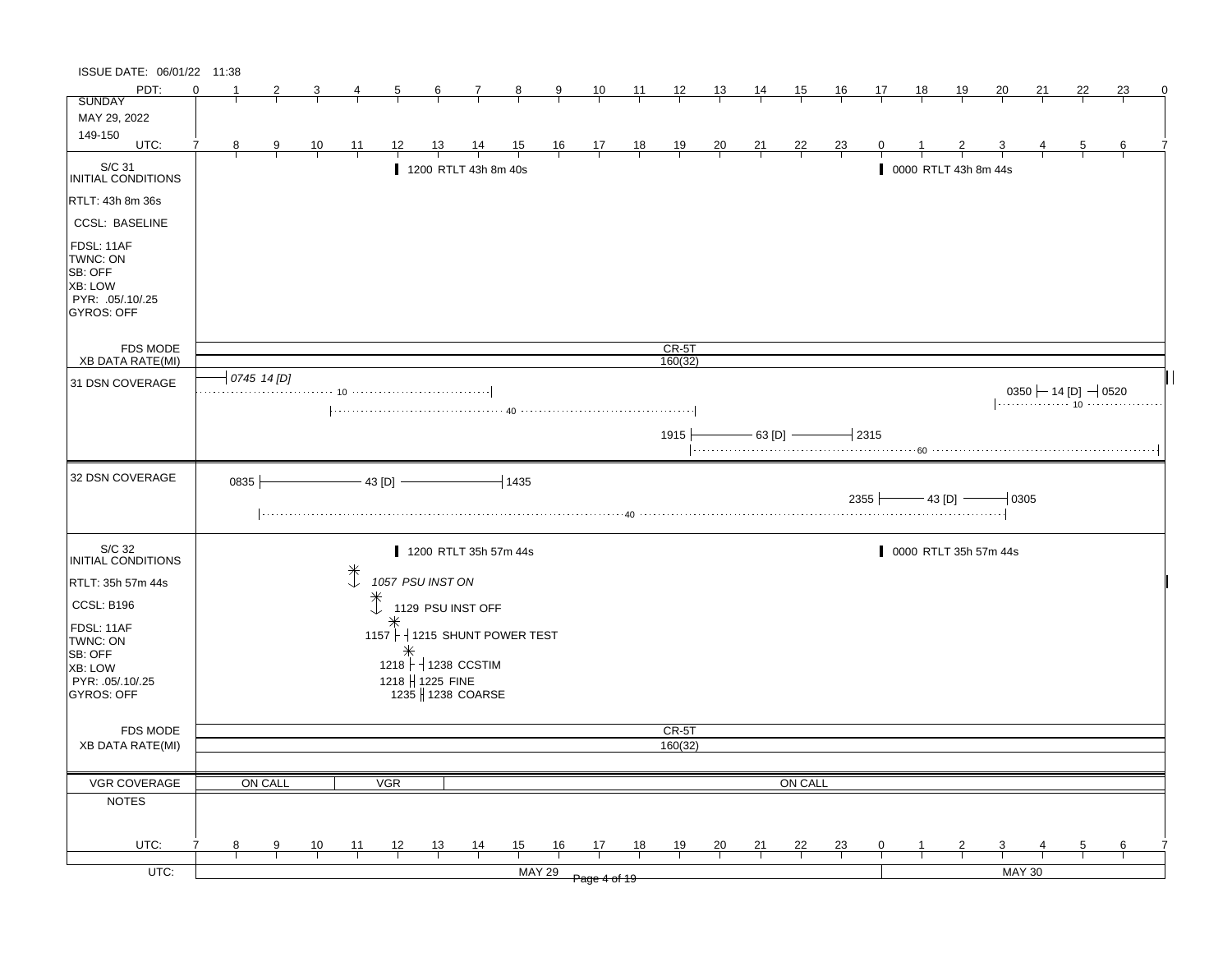| ISSUE DATE: 06/01/22 11:38                                                            |          |                |               |                |    |                |                 |                             |                |                |                                                                      |                |                |                |                |                |                |              |    |                       |                 |               |                |    |   |
|---------------------------------------------------------------------------------------|----------|----------------|---------------|----------------|----|----------------|-----------------|-----------------------------|----------------|----------------|----------------------------------------------------------------------|----------------|----------------|----------------|----------------|----------------|----------------|--------------|----|-----------------------|-----------------|---------------|----------------|----|---|
| PDT:                                                                                  | $\Omega$ | $\mathbf{1}$   | 2             | 3              | 4  | $\overline{5}$ | $6\overline{6}$ | $\mathcal{I}_{\mathcal{L}}$ | $\frac{8}{1}$  | $\overline{9}$ | $\frac{10}{1}$                                                       | $\frac{11}{2}$ | $\frac{12}{1}$ | 13             | <u>14</u>      | 15             | <u>16</u>      | 17           | 18 | <u>19</u>             | $\overline{20}$ | 21            | 22             | 23 | 0 |
| <b>MONDAY</b>                                                                         |          |                |               |                |    |                |                 |                             |                |                |                                                                      |                |                |                |                |                |                |              |    |                       |                 |               |                |    |   |
| MAY 30, 2022                                                                          |          |                |               |                |    |                |                 |                             |                |                |                                                                      |                |                |                |                |                |                |              |    |                       |                 |               |                |    |   |
| 150-151                                                                               |          |                |               |                |    |                |                 |                             |                |                |                                                                      |                |                |                |                |                |                |              |    |                       |                 |               |                |    |   |
| UTC:                                                                                  | 7        | 8 <sup>2</sup> | 9             | $\frac{10}{1}$ | 11 | 12             | 13              | $\frac{14}{1}$              | $\frac{15}{1}$ |                | $\begin{array}{c cc} 16 & 17 & 18 \\ \hline &   &   &   \end{array}$ |                | $\frac{19}{1}$ | $\frac{20}{1}$ | $\frac{21}{1}$ | $\frac{22}{1}$ | $\frac{23}{1}$ | $\mathbf{0}$ |    |                       |                 |               | $\overline{5}$ | 6  |   |
| S/C 31<br>INITIAL CONDITIONS                                                          |          |                |               |                |    |                |                 | 1200 RTLT 43h 8m 48s        |                |                |                                                                      |                |                |                |                |                |                |              |    | 0000 RTLT 43h 8m 52s  |                 |               |                |    |   |
| RTLT: 43h 8m 44s                                                                      |          |                |               |                |    |                |                 |                             |                |                |                                                                      |                |                |                |                |                |                |              |    |                       |                 |               |                |    |   |
| <b>CCSL: BASELINE</b>                                                                 |          |                |               |                |    |                |                 |                             |                |                |                                                                      |                |                |                |                |                |                |              |    |                       |                 |               |                |    |   |
| FDSL: 11AF<br>TWNC: ON<br>SB: OFF<br>XB: LOW<br>PYR: .05/.10/.25<br><b>GYROS: OFF</b> |          |                |               |                |    |                |                 |                             |                |                |                                                                      |                |                |                |                |                |                |              |    |                       |                 |               |                |    |   |
| FDS MODE                                                                              |          |                |               |                |    |                |                 |                             |                |                |                                                                      |                | $CR-5T$        |                |                |                |                |              |    |                       |                 |               |                |    |   |
| XB DATA RATE(MI)                                                                      |          |                |               |                |    |                |                 |                             |                |                |                                                                      |                | 160(32)        |                |                |                |                |              |    |                       |                 |               |                |    |   |
| 31 DSN COVERAGE                                                                       |          |                |               |                |    |                |                 |                             |                |                |                                                                      |                |                |                |                |                |                |              |    |                       |                 |               |                |    |   |
|                                                                                       |          |                |               |                |    |                |                 |                             |                |                |                                                                      |                | 1910           |                | $-$ 63 [D] $-$ |                |                | $-12310$     |    |                       |                 |               |                |    |   |
|                                                                                       |          |                |               |                |    |                |                 |                             |                |                |                                                                      |                |                |                |                |                |                |              |    |                       |                 |               |                |    |   |
| 32 DSN COVERAGE                                                                       |          | 0830           |               |                |    | 43 [D] -       |                 |                             |                | $-1530$        |                                                                      |                |                |                |                |                |                |              |    |                       |                 |               |                |    |   |
| S/C 32<br>INITIAL CONDITIONS                                                          |          |                |               |                |    |                |                 | 1200 RTLT 35h 57m 44s       |                |                |                                                                      |                |                |                |                |                |                |              |    | 0000 RTLT 35h 57m 44s |                 |               |                |    |   |
| RTLT: 35h 57m 44s                                                                     |          |                |               |                |    |                |                 |                             |                |                |                                                                      |                |                |                |                |                |                |              |    |                       |                 |               |                |    |   |
| CCSL: B196                                                                            |          |                |               |                |    |                |                 |                             |                |                |                                                                      |                |                |                |                |                |                |              |    |                       |                 |               |                |    |   |
| FDSL: 11AF<br>TWNC: ON<br>SB: OFF<br>XB: LOW<br>PYR: .05/.10/.25<br><b>GYROS: OFF</b> |          |                |               |                |    |                |                 |                             |                |                |                                                                      |                |                |                |                |                |                |              |    |                       |                 |               |                |    |   |
| FDS MODE                                                                              |          |                |               |                |    |                |                 |                             |                |                |                                                                      |                | CR-5T          |                |                |                |                |              |    |                       |                 |               |                |    |   |
| XB DATA RATE(MI)                                                                      |          |                |               |                |    |                |                 |                             |                |                |                                                                      |                | 160(32)        |                |                |                |                |              |    |                       |                 |               |                |    |   |
|                                                                                       |          |                |               |                |    |                |                 |                             |                |                |                                                                      |                |                |                |                |                |                |              |    |                       |                 |               |                |    |   |
| VGR COVERAGE                                                                          |          |                |               |                |    |                |                 |                             |                |                |                                                                      |                | ON CALL        |                |                |                |                |              |    |                       |                 |               |                |    |   |
| <b>NOTES</b>                                                                          |          |                |               |                |    |                |                 |                             |                |                |                                                                      |                |                |                |                |                |                |              |    |                       |                 |               |                |    |   |
|                                                                                       |          |                | JPL HOLIDAY!  |                |    |                |                 |                             |                |                |                                                                      |                |                |                |                |                |                |              |    |                       |                 |               |                |    |   |
| UTC:                                                                                  |          | 8              | $\frac{9}{1}$ | 10             | 11 | 12             | $\frac{13}{2}$  | $\frac{14}{1}$              | $\frac{15}{1}$ | 16             | 17                                                                   | 18             | 19             | $\frac{20}{ }$ | 21             | 22             | $\frac{23}{1}$ | 0            | -1 | $\overline{2}$        | $\overline{3}$  |               | 5              | 6  |   |
| $UTC$ :                                                                               |          |                |               |                |    |                |                 |                             |                | <b>MAY 30</b>  | Page 5 of 19                                                         |                |                |                |                |                |                |              |    |                       |                 | <b>MAY 31</b> |                |    |   |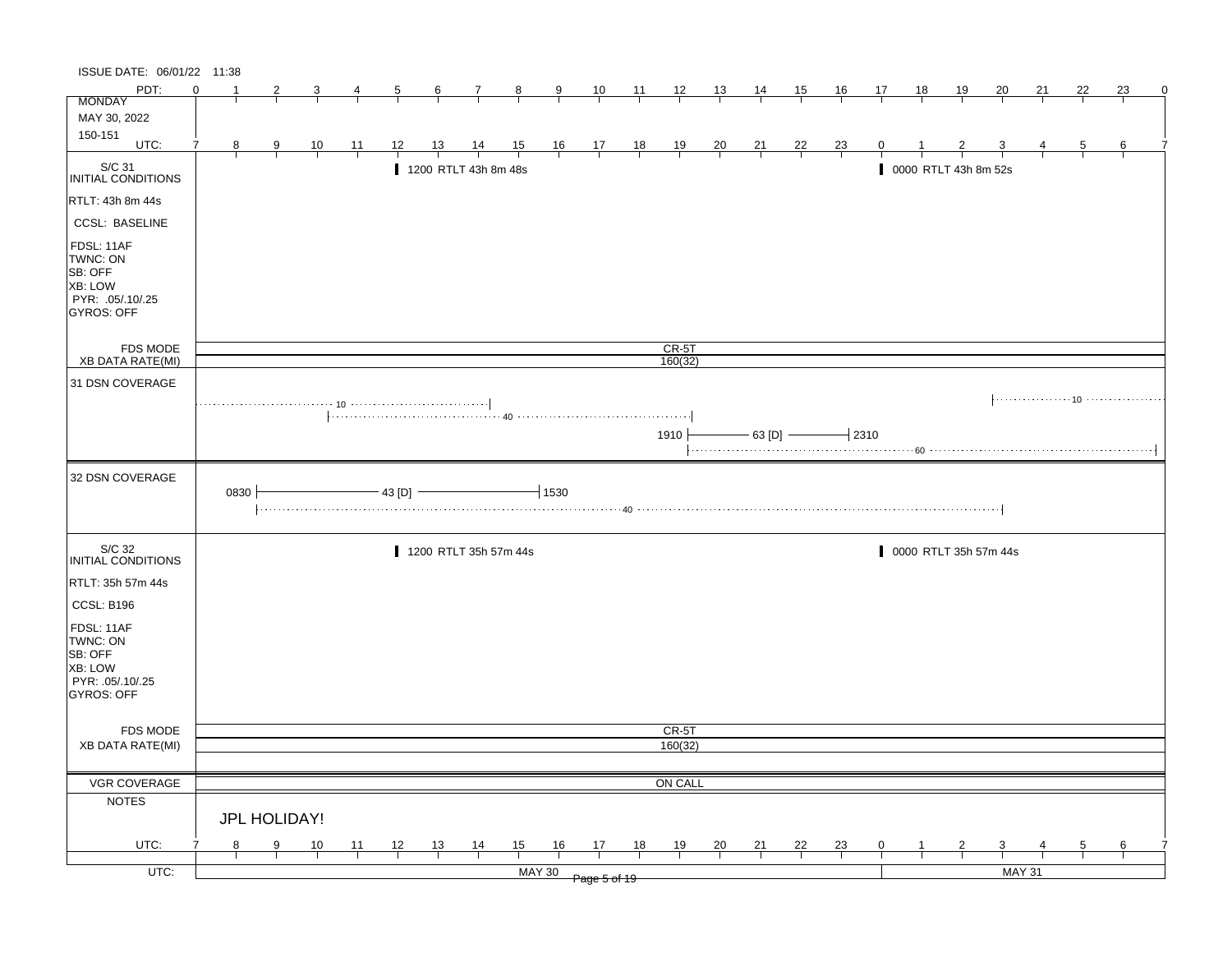| ISSUE DATE: 06/01/22 11:38   |          |                                |                |                |                                             |    |                                                              |      |                              |                                                |    |         |                                      |          |         |                     |                    |                     |                       |                 |    |                 |   |
|------------------------------|----------|--------------------------------|----------------|----------------|---------------------------------------------|----|--------------------------------------------------------------|------|------------------------------|------------------------------------------------|----|---------|--------------------------------------|----------|---------|---------------------|--------------------|---------------------|-----------------------|-----------------|----|-----------------|---|
| PDT:                         | $\Omega$ | $\overline{2}$                 | $\overline{3}$ | $\frac{4}{}$   | $\frac{5}{1}$                               |    | $\begin{array}{cccccc}\n6 & 7 & 8 \\ \hline\n\end{array}$    |      |                              | <u>9 10 11 12 13 14 15</u>                     |    |         |                                      |          |         | $\frac{16}{1}$      | $\frac{17}{16}$ 18 | $\frac{19}{2}$      | $\frac{20}{}$         | <u>21</u>       | 22 | 23              | 0 |
| <b>TUESDAY</b>               |          |                                |                |                |                                             |    |                                                              |      |                              |                                                |    |         |                                      |          |         |                     |                    |                     |                       |                 |    |                 |   |
| MAY 31, 2022                 |          |                                |                |                |                                             |    |                                                              |      |                              |                                                |    |         |                                      |          |         |                     |                    |                     |                       |                 |    |                 |   |
| 151-152                      |          |                                |                |                |                                             |    |                                                              |      |                              |                                                |    |         |                                      |          |         |                     |                    |                     |                       |                 |    |                 |   |
| UTC:                         | 7        | $\frac{8}{1}$<br>$\frac{9}{1}$ | $\frac{10}{1}$ | $\frac{11}{1}$ |                                             |    | 12 13 14 15 16 17 18 19 20 21 22 23 0 1                      |      |                              |                                                |    |         |                                      |          |         |                     |                    |                     | $\frac{3}{1}$         | $\frac{4}{1}$ 5 |    | $6\overline{6}$ |   |
| S/C 31<br>INITIAL CONDITIONS |          |                                |                |                |                                             |    | 1200 RTLT 43h 8m 56s                                         |      |                              |                                                |    |         |                                      |          |         |                     |                    | 0000 RTLT 43h 9m 0s |                       |                 |    |                 |   |
| RTLT: 43h 8m 52s             |          |                                |                |                |                                             |    |                                                              |      |                              |                                                |    |         |                                      |          |         |                     |                    |                     |                       |                 |    |                 |   |
| <b>CCSL: BASELINE</b>        |          |                                |                |                |                                             |    | $\downarrow$ 1310 Y SSB                                      |      |                              |                                                |    |         |                                      |          |         |                     |                    |                     |                       |                 |    |                 |   |
| FDSL: 11AF                   |          |                                |                |                |                                             |    | 1352   1353 PWS/RH                                           |      |                              |                                                |    |         |                                      |          |         |                     |                    |                     |                       |                 |    |                 |   |
| TWNC: ON                     |          |                                |                |                |                                             |    | $1404$ $\vdash$ - - - - - - - DTR MAINT - - - - - - -   1928 |      |                              |                                                |    |         |                                      |          |         |                     |                    |                     |                       |                 |    |                 |   |
| SB: OFF                      |          |                                |                |                |                                             |    |                                                              |      |                              |                                                |    |         |                                      |          |         |                     |                    |                     |                       |                 |    |                 |   |
| XB: LOW                      |          |                                |                |                |                                             |    |                                                              |      |                              |                                                |    |         | $1932$ $\vert$ - - TAPPOS - - - 2207 |          |         |                     |                    |                     |                       |                 |    |                 |   |
| PYR: .05/.10/.25             |          |                                |                |                |                                             |    |                                                              |      |                              |                                                |    |         |                                      |          |         |                     |                    |                     |                       |                 |    |                 |   |
| <b>GYROS: OFF</b>            |          |                                |                |                |                                             |    |                                                              |      |                              |                                                |    |         |                                      |          |         |                     |                    |                     |                       |                 |    |                 |   |
|                              |          |                                |                |                |                                             |    |                                                              |      | $\downarrow$ 1352 GS-4B 1353 |                                                |    |         |                                      |          |         |                     |                    |                     |                       |                 |    |                 |   |
| <b>FDS MODE</b>              |          |                                |                | $CR-5T$        |                                             |    |                                                              |      |                              |                                                |    |         |                                      |          | $CR-5T$ |                     |                    |                     |                       |                 |    |                 |   |
| XB DATA RATE(MI)             |          |                                |                | 160(32)        |                                             |    |                                                              |      |                              |                                                |    |         |                                      |          | 160(32) |                     |                    |                     |                       |                 |    |                 |   |
| 31 DSN COVERAGE              |          |                                |                |                | 1215 $\leftarrow$ 14 [D] $\rightarrow$ 1410 |    |                                                              |      |                              |                                                |    |         |                                      |          |         |                     |                    |                     |                       |                 |    |                 |   |
|                              |          |                                |                |                |                                             |    |                                                              |      |                              |                                                |    |         |                                      |          |         |                     |                    |                     |                       |                 |    |                 |   |
|                              |          |                                |                |                |                                             |    |                                                              |      |                              |                                                |    |         |                                      |          |         |                     |                    |                     |                       |                 |    |                 |   |
|                              |          |                                |                |                |                                             |    |                                                              |      |                              |                                                |    | 1910 ∱  |                                      |          |         | $-$ 63 [D] $-$ 2330 |                    |                     |                       |                 |    |                 |   |
|                              |          |                                |                |                |                                             |    |                                                              |      |                              |                                                |    |         |                                      |          |         |                     |                    |                     |                       |                 |    |                 |   |
|                              |          |                                |                |                |                                             |    |                                                              |      |                              |                                                |    |         |                                      |          |         |                     |                    |                     |                       |                 |    |                 |   |
| 32 DSN COVERAGE              |          |                                |                |                |                                             |    |                                                              |      |                              |                                                |    |         |                                      |          |         |                     |                    |                     |                       |                 |    |                 |   |
|                              |          |                                |                |                |                                             |    |                                                              | 1530 |                              | $-$ 43 [D] $-$                                 |    |         |                                      | $-12030$ |         |                     |                    |                     |                       |                 |    |                 |   |
|                              |          |                                |                |                |                                             |    |                                                              |      |                              |                                                |    |         |                                      |          |         |                     |                    |                     |                       |                 |    |                 |   |
|                              |          |                                |                |                |                                             |    |                                                              |      |                              |                                                |    |         |                                      |          |         |                     |                    |                     |                       |                 |    |                 |   |
|                              |          |                                |                |                |                                             |    |                                                              |      |                              |                                                |    |         |                                      |          |         |                     |                    |                     |                       |                 |    |                 |   |
| S/C 32<br>INITIAL CONDITIONS |          |                                |                |                |                                             |    | 1200 RTLT 35h 57m 44s                                        |      |                              |                                                |    |         |                                      |          |         |                     |                    |                     | 0000 RTLT 35h 57m 44s |                 |    |                 |   |
|                              |          |                                |                |                |                                             |    |                                                              |      |                              |                                                |    |         |                                      |          |         |                     |                    |                     |                       |                 |    |                 |   |
| RTLT: 35h 57m 44s            |          |                                |                |                |                                             |    |                                                              |      |                              |                                                |    |         |                                      |          |         |                     |                    |                     |                       |                 |    |                 |   |
| CCSL: B196                   |          |                                |                |                |                                             |    |                                                              |      |                              |                                                |    |         |                                      |          |         |                     |                    |                     |                       |                 |    |                 |   |
|                              |          |                                |                |                |                                             |    |                                                              |      |                              | $1600$   PLSCAL - 1742                         |    |         |                                      |          |         |                     |                    |                     |                       |                 |    |                 |   |
| FDSL: 11AF                   |          |                                |                |                |                                             |    |                                                              |      |                              | $1600$ $\vert$ - - - MAGCAL - - - $\vert$ 1902 |    |         |                                      |          |         |                     |                    |                     |                       |                 |    |                 |   |
| TWNC: ON                     |          |                                |                |                |                                             |    |                                                              |      |                              | $1600$ - - - - - PESCAL - - - - $-$ 1920       |    |         |                                      |          |         |                     |                    |                     |                       |                 |    |                 |   |
| SB: OFF                      |          |                                |                |                |                                             |    |                                                              |      |                              |                                                |    |         |                                      |          |         |                     |                    |                     |                       |                 |    |                 |   |
| XB: LOW<br>PYR: 05/10/25     |          |                                |                |                |                                             |    |                                                              |      |                              |                                                |    |         |                                      |          |         |                     |                    |                     |                       |                 |    |                 |   |
| GYROS: OFF                   |          |                                |                |                |                                             |    |                                                              |      |                              |                                                |    |         |                                      |          |         |                     |                    |                     |                       |                 |    |                 |   |
|                              |          |                                |                |                |                                             |    |                                                              |      |                              |                                                |    |         |                                      |          |         |                     |                    |                     |                       |                 |    |                 |   |
|                              |          |                                |                |                |                                             |    |                                                              |      |                              |                                                |    |         |                                      |          |         |                     |                    |                     |                       |                 |    |                 |   |
| <b>FDS MODE</b>              |          |                                |                |                |                                             |    |                                                              |      |                              |                                                |    | CR-5T   |                                      |          |         |                     |                    |                     |                       |                 |    |                 |   |
| XB DATA RATE(MI)             |          |                                |                |                |                                             |    |                                                              |      |                              |                                                |    | 160(32) |                                      |          |         |                     |                    |                     |                       |                 |    |                 |   |
|                              |          |                                |                |                |                                             |    |                                                              |      |                              |                                                |    |         |                                      |          |         |                     |                    |                     |                       |                 |    |                 |   |
| VGR COVERAGE                 |          |                                |                |                |                                             |    |                                                              |      |                              |                                                |    | ON CALL |                                      |          |         |                     |                    |                     |                       |                 |    |                 |   |
| <b>NOTES</b>                 |          |                                |                |                |                                             |    |                                                              |      |                              |                                                |    |         |                                      |          |         |                     |                    |                     |                       |                 |    |                 |   |
|                              |          |                                |                |                |                                             |    |                                                              |      |                              |                                                |    |         |                                      |          |         |                     |                    |                     |                       |                 |    |                 |   |
|                              |          |                                |                |                |                                             |    |                                                              |      |                              |                                                |    |         |                                      |          |         |                     |                    |                     |                       |                 |    |                 |   |
| UTC:                         | 8        | 9                              | 10             | 11             | 12                                          | 13 | $\frac{14}{1}$                                               | 15   | 16                           | 17                                             | 18 | 19      | 20                                   | 21       | 22      | <u>23</u>           | 0                  |                     | 3                     |                 | 5  | 6               |   |
|                              |          |                                |                |                |                                             |    |                                                              |      |                              |                                                |    |         |                                      |          |         |                     |                    |                     |                       |                 |    |                 |   |
| UTC:                         |          |                                |                |                |                                             |    |                                                              |      | <b>MAY 31</b>                | Page 6 of 19                                   |    |         |                                      |          |         |                     |                    |                     |                       | <b>JUN 01</b>   |    |                 |   |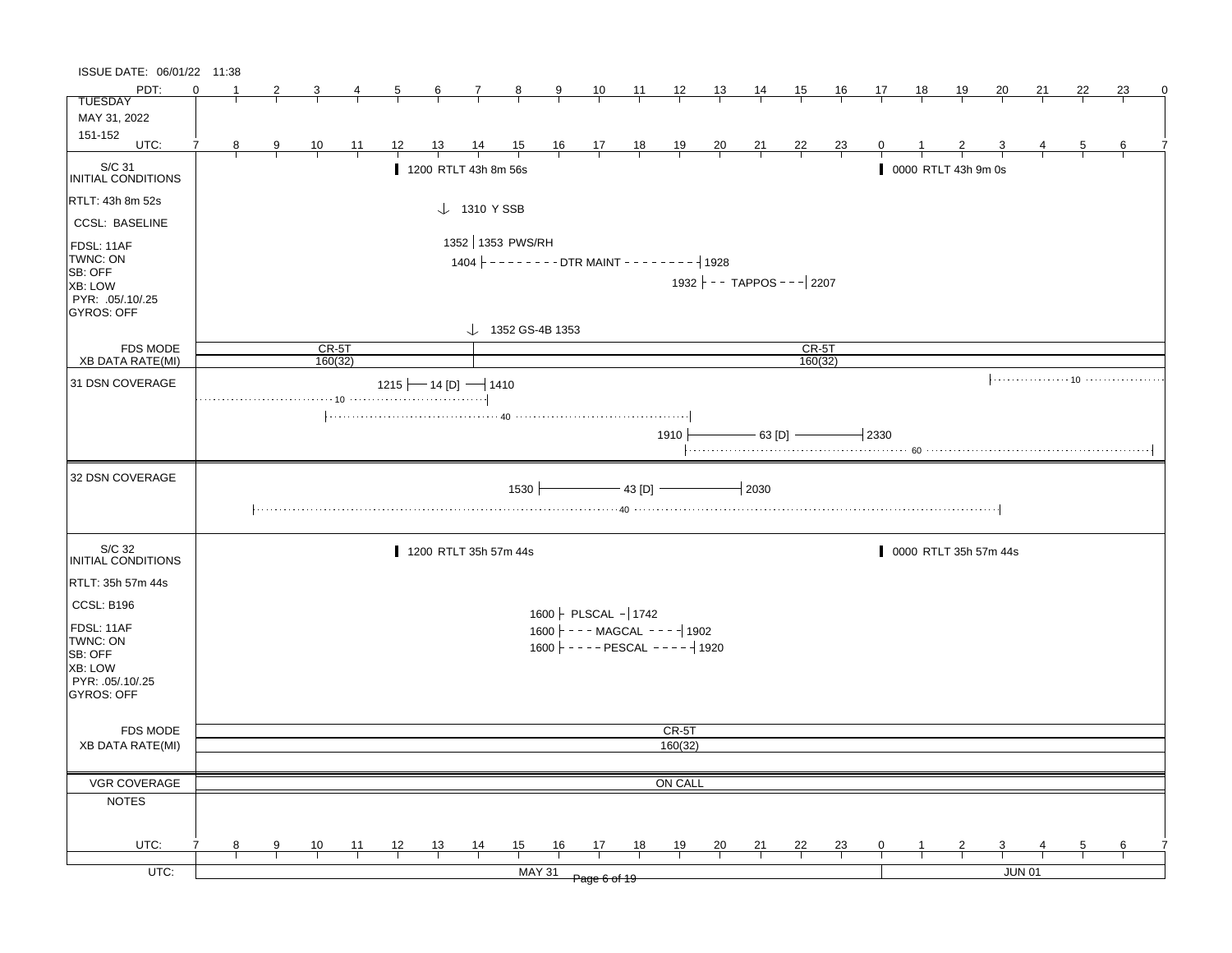| ISSUE DATE: 06/01/22 11:38                                                            |                        |               |                |                |              |           |                                 |                |                    |                                              |                 |                |                |                |                |                |              |    |                       |                         |                                         |          |         |   |
|---------------------------------------------------------------------------------------|------------------------|---------------|----------------|----------------|--------------|-----------|---------------------------------|----------------|--------------------|----------------------------------------------|-----------------|----------------|----------------|----------------|----------------|----------------|--------------|----|-----------------------|-------------------------|-----------------------------------------|----------|---------|---|
| PDT:                                                                                  | $\Omega$               |               |                |                | 5            | 6         | 7                               | 8              | 9                  | 10                                           | $\overline{11}$ | $\frac{12}{ }$ | 13             | <u>14</u>      | 15             | 16             | 17           | 18 | 19                    | 20                      | 21                                      | 22       | 23      | 0 |
| WEDNESDAY                                                                             |                        |               |                |                |              |           |                                 |                |                    |                                              |                 |                |                |                |                |                |              |    |                       |                         |                                         |          |         |   |
| JUNE 1, 2022                                                                          |                        |               |                |                |              |           |                                 |                |                    |                                              |                 |                |                |                |                |                |              |    |                       |                         |                                         |          |         |   |
| 152-153<br>UTC:                                                                       | 7<br>8 <sup>2</sup>    |               |                | $\frac{11}{1}$ | 12           | <u>13</u> |                                 |                |                    |                                              |                 |                |                |                |                |                | $\mathbf{0}$ |    |                       | $\overline{\mathbf{3}}$ |                                         | <u>5</u> | 6       |   |
|                                                                                       |                        | $\frac{9}{1}$ | $\frac{10}{1}$ |                |              |           | $\frac{14}{ }$                  | $\frac{15}{1}$ |                    | $\frac{16}{1}$ $\frac{17}{1}$ $\frac{18}{1}$ |                 | $\frac{19}{1}$ | $\frac{20}{1}$ | $\frac{21}{1}$ | $\frac{22}{1}$ | $\frac{23}{1}$ |              |    |                       |                         |                                         |          |         |   |
| S/C 31<br>INITIAL CONDITIONS                                                          |                        |               |                |                |              |           | 1200 RTLT 43h 9m 4s             |                |                    |                                              |                 |                |                |                |                |                |              |    | 0000 RTLT 43h 9m 8s   |                         |                                         |          |         |   |
| RTLT: 43h 9m 0s                                                                       |                        |               |                |                |              |           |                                 |                |                    |                                              |                 |                |                |                |                |                |              |    |                       |                         |                                         |          |         |   |
| <b>CCSL: BASELINE</b>                                                                 |                        |               |                |                |              |           |                                 |                |                    |                                              |                 |                |                |                |                |                |              |    | CCS DIAG (22:59) 0350 |                         |                                         |          |         |   |
| FDSL: 11AF<br>TWNC: ON<br>SB: OFF<br>XB: LOW<br>PYR: .05/.10/.25<br><b>GYROS: OFF</b> | $\downarrow$ 0719 PSSB |               |                |                |              |           |                                 |                |                    |                                              |                 |                |                |                |                |                |              |    |                       |                         | U/L 0415 $\vdash$ -<br>TLC (SHORT-FORM) |          |         |   |
| <b>FDS MODE</b>                                                                       |                        |               |                |                |              |           |                                 |                |                    |                                              |                 | $CR-5T$        |                |                |                |                |              |    |                       |                         |                                         |          |         |   |
| <b>XB DATA RATE(MI)</b>                                                               |                        |               |                |                |              |           |                                 |                |                    |                                              |                 | 160(32)        |                |                |                |                |              |    |                       |                         |                                         |          |         |   |
| 31 DSN COVERAGE                                                                       |                        |               |                |                |              |           |                                 |                |                    |                                              |                 |                |                |                |                |                |              |    | 0240                  |                         |                                         |          |         |   |
|                                                                                       |                        |               |                |                |              |           |                                 |                |                    |                                              |                 | 1905           |                |                |                | $- 63$ [D] $-$ |              |    |                       | $-0215$                 |                                         |          |         |   |
| 32 DSN COVERAGE                                                                       |                        |               |                |                |              |           |                                 |                |                    |                                              |                 |                |                |                |                |                |              |    |                       |                         |                                         |          |         |   |
|                                                                                       | 0820                   |               |                | $-43$ [D] $-$  | 1220<br>1220 | $-1240$   | $-$ 35 [DAR] $-$<br>- 36 [DA] - |                | $-1530$<br>$-1530$ |                                              |                 |                |                |                |                |                |              |    |                       |                         |                                         |          |         |   |
|                                                                                       |                        |               |                |                |              |           |                                 |                |                    | 40                                           |                 |                |                |                |                |                |              |    |                       |                         |                                         |          |         |   |
| S/C 32<br>INITIAL CONDITIONS                                                          |                        |               |                |                |              |           | 1200 RTLT 35h 57m 44s           |                |                    |                                              |                 |                |                |                |                |                |              |    | 0000 RTLT 35h 57m 44s |                         |                                         |          |         |   |
| RTLT: 35h 57m 44s                                                                     |                        |               |                |                |              |           |                                 |                |                    |                                              |                 |                |                |                |                |                |              |    |                       |                         |                                         |          |         |   |
| CCSL: B196                                                                            |                        |               |                |                |              |           |                                 |                |                    |                                              |                 |                |                |                |                |                |              |    |                       |                         |                                         |          |         |   |
| FDSL: 11AF<br>TWNC: ON<br>SB: OFF<br>XB: LOW<br>PYR: .05/.10/.25<br>GYROS: OFF        |                        |               |                |                |              |           |                                 |                |                    |                                              |                 |                |                |                |                |                |              |    |                       |                         |                                         |          |         |   |
|                                                                                       |                        |               |                |                |              |           |                                 |                |                    |                                              |                 |                |                |                |                |                |              |    |                       |                         |                                         |          |         |   |
| FDS MODE<br><b>XB DATA RATE(MI)</b>                                                   |                        |               |                |                |              |           |                                 |                |                    |                                              |                 | CR-5T          |                |                |                |                |              |    |                       |                         |                                         |          |         |   |
|                                                                                       |                        |               |                |                |              |           |                                 |                |                    |                                              |                 | 160(32)        |                |                |                |                |              |    |                       |                         |                                         |          |         |   |
|                                                                                       |                        |               |                |                |              |           |                                 |                |                    |                                              |                 |                |                |                |                |                |              |    |                       |                         |                                         |          |         |   |
| VGR COVERAGE                                                                          |                        |               |                |                |              |           |                                 |                |                    | ON CALL                                      |                 |                |                |                |                |                |              |    |                       |                         | <b>VGR</b>                              |          | ON CALL |   |
| <b>NOTES</b>                                                                          |                        |               |                |                |              |           |                                 |                |                    |                                              |                 |                |                |                |                |                |              |    |                       |                         |                                         |          |         |   |
| UTC:                                                                                  | 8                      | 9             | 10             | 11             | 12           | 13        |                                 | 15             | 16                 | 17                                           | 18              | 19             |                | 21             | 22             | 23             | $\mathbf{0}$ |    | 2                     | 3                       |                                         | 5        | 6       |   |
| UTC:                                                                                  |                        |               |                |                |              |           | $\frac{14}{1}$                  |                | <b>JUN 01</b>      | Page 7 of 19                                 |                 |                | $\frac{20}{1}$ |                |                |                |              |    |                       |                         | JUN 02                                  |          |         |   |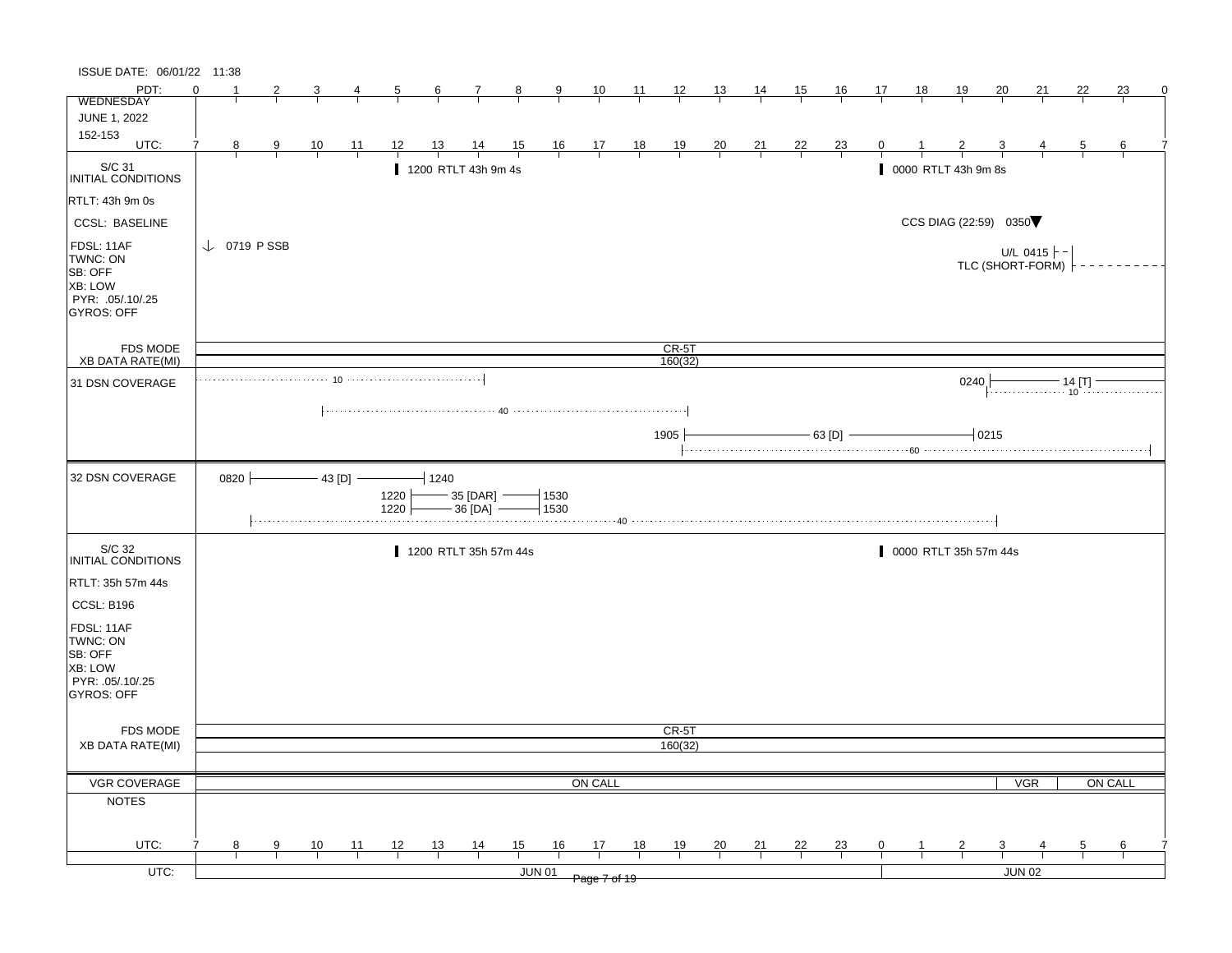| PDT:<br>$\Omega$<br>23<br>10<br>$\frac{11}{2}$<br>$\frac{12}{ }$<br>15<br>16<br>18<br><u>19</u><br><u>20</u><br><u>21</u><br>22<br>$\mathbf{7}$<br>$_{8}$<br>$\frac{9}{2}$<br><u> 13  </u><br>$\frac{14}{1}$<br>17<br>5<br>6<br><b>THURSDAY</b><br><b>JUNE 2, 2022</b><br>153-154<br>UTC:<br>$\frac{14}{1}$<br>$\frac{15}{1}$<br>$\begin{array}{c ccccc}\n16 & 17 & 18 \\ \hline\n\end{array}$<br>$\frac{19}{1}$<br>7<br>8<br>$\frac{10}{1}$<br>$\frac{11}{1}$<br>12<br><u>13</u><br>$\frac{20}{1}$<br>$\frac{21}{1}$<br>$\frac{22}{1}$<br>$\frac{23}{1}$<br>0<br>6<br>9<br>5<br>S/C 31<br>1200 RTLT 43h 9m 12s<br>0000 RTLT 43h 9m 16s<br>INITIAL CONDITIONS<br>RTLT: 43h 9m 8s<br><b>CCSL: BASELINE</b><br>FDSL: 11AF<br>TWNC: ON<br>$---TLC$ (SHORT-FORM) -<br><b>SB: OFF</b><br><b>XB: LOW</b><br>PYR: .05/.10/.25<br><b>GYROS: OFF</b><br>CR-5T<br><b>FDS MODE</b><br><b>XB DATA RATE(MI)</b><br>160(32)<br>0725 14 [T]<br>31 DSN COVERAGE<br>$-$ 63 [D] $-$<br>$1915 +$<br>$-10120$<br>32 DSN COVERAGE<br>1045<br>$-35$ [DAR] $-$<br>1530<br>1045<br>$-36$ [DA] $-$<br>1530<br>S/C 32<br>1200 RTLT 35h 57m 44s<br>0000 RTLT 35h 57m 44s<br>INITIAL CONDITIONS<br>RTLT: 35h 57m 44s<br>CCSL: B196<br>FDSL: 11AF<br>TWNC: ON<br>SB: OFF<br>XB: LOW<br>PYR: .05/.10/.25<br>GYROS: OFF<br>CR-5T<br><b>FDS MODE</b><br>160(32)<br><b>XB DATA RATE(MI)</b><br>VGR COVERAGE<br>ON CALL<br><b>NOTES</b><br>UTC:<br>13<br>$\frac{14}{1}$<br>15<br>16<br>17<br>18<br>19<br>21<br>22<br>10<br>11<br>12<br>20<br>$\frac{23}{4}$<br>0<br>8<br>9<br>5<br>6<br>$UTC$ :<br>JUN 03<br><b>JUN 02</b><br>Page 8 of 19 | ISSUE DATE: 06/01/22 11:38 |  |  |  |  |  |  |  |  |  |  |  |  |   |
|----------------------------------------------------------------------------------------------------------------------------------------------------------------------------------------------------------------------------------------------------------------------------------------------------------------------------------------------------------------------------------------------------------------------------------------------------------------------------------------------------------------------------------------------------------------------------------------------------------------------------------------------------------------------------------------------------------------------------------------------------------------------------------------------------------------------------------------------------------------------------------------------------------------------------------------------------------------------------------------------------------------------------------------------------------------------------------------------------------------------------------------------------------------------------------------------------------------------------------------------------------------------------------------------------------------------------------------------------------------------------------------------------------------------------------------------------------------------------------------------------------------------------------------------------------------------------------------------------------|----------------------------|--|--|--|--|--|--|--|--|--|--|--|--|---|
|                                                                                                                                                                                                                                                                                                                                                                                                                                                                                                                                                                                                                                                                                                                                                                                                                                                                                                                                                                                                                                                                                                                                                                                                                                                                                                                                                                                                                                                                                                                                                                                                          |                            |  |  |  |  |  |  |  |  |  |  |  |  | 0 |
|                                                                                                                                                                                                                                                                                                                                                                                                                                                                                                                                                                                                                                                                                                                                                                                                                                                                                                                                                                                                                                                                                                                                                                                                                                                                                                                                                                                                                                                                                                                                                                                                          |                            |  |  |  |  |  |  |  |  |  |  |  |  |   |
|                                                                                                                                                                                                                                                                                                                                                                                                                                                                                                                                                                                                                                                                                                                                                                                                                                                                                                                                                                                                                                                                                                                                                                                                                                                                                                                                                                                                                                                                                                                                                                                                          |                            |  |  |  |  |  |  |  |  |  |  |  |  |   |
|                                                                                                                                                                                                                                                                                                                                                                                                                                                                                                                                                                                                                                                                                                                                                                                                                                                                                                                                                                                                                                                                                                                                                                                                                                                                                                                                                                                                                                                                                                                                                                                                          |                            |  |  |  |  |  |  |  |  |  |  |  |  |   |
|                                                                                                                                                                                                                                                                                                                                                                                                                                                                                                                                                                                                                                                                                                                                                                                                                                                                                                                                                                                                                                                                                                                                                                                                                                                                                                                                                                                                                                                                                                                                                                                                          |                            |  |  |  |  |  |  |  |  |  |  |  |  |   |
|                                                                                                                                                                                                                                                                                                                                                                                                                                                                                                                                                                                                                                                                                                                                                                                                                                                                                                                                                                                                                                                                                                                                                                                                                                                                                                                                                                                                                                                                                                                                                                                                          |                            |  |  |  |  |  |  |  |  |  |  |  |  |   |
|                                                                                                                                                                                                                                                                                                                                                                                                                                                                                                                                                                                                                                                                                                                                                                                                                                                                                                                                                                                                                                                                                                                                                                                                                                                                                                                                                                                                                                                                                                                                                                                                          |                            |  |  |  |  |  |  |  |  |  |  |  |  |   |
|                                                                                                                                                                                                                                                                                                                                                                                                                                                                                                                                                                                                                                                                                                                                                                                                                                                                                                                                                                                                                                                                                                                                                                                                                                                                                                                                                                                                                                                                                                                                                                                                          |                            |  |  |  |  |  |  |  |  |  |  |  |  |   |
|                                                                                                                                                                                                                                                                                                                                                                                                                                                                                                                                                                                                                                                                                                                                                                                                                                                                                                                                                                                                                                                                                                                                                                                                                                                                                                                                                                                                                                                                                                                                                                                                          |                            |  |  |  |  |  |  |  |  |  |  |  |  |   |
|                                                                                                                                                                                                                                                                                                                                                                                                                                                                                                                                                                                                                                                                                                                                                                                                                                                                                                                                                                                                                                                                                                                                                                                                                                                                                                                                                                                                                                                                                                                                                                                                          |                            |  |  |  |  |  |  |  |  |  |  |  |  |   |
|                                                                                                                                                                                                                                                                                                                                                                                                                                                                                                                                                                                                                                                                                                                                                                                                                                                                                                                                                                                                                                                                                                                                                                                                                                                                                                                                                                                                                                                                                                                                                                                                          |                            |  |  |  |  |  |  |  |  |  |  |  |  |   |
|                                                                                                                                                                                                                                                                                                                                                                                                                                                                                                                                                                                                                                                                                                                                                                                                                                                                                                                                                                                                                                                                                                                                                                                                                                                                                                                                                                                                                                                                                                                                                                                                          |                            |  |  |  |  |  |  |  |  |  |  |  |  |   |
|                                                                                                                                                                                                                                                                                                                                                                                                                                                                                                                                                                                                                                                                                                                                                                                                                                                                                                                                                                                                                                                                                                                                                                                                                                                                                                                                                                                                                                                                                                                                                                                                          |                            |  |  |  |  |  |  |  |  |  |  |  |  |   |
|                                                                                                                                                                                                                                                                                                                                                                                                                                                                                                                                                                                                                                                                                                                                                                                                                                                                                                                                                                                                                                                                                                                                                                                                                                                                                                                                                                                                                                                                                                                                                                                                          |                            |  |  |  |  |  |  |  |  |  |  |  |  |   |
|                                                                                                                                                                                                                                                                                                                                                                                                                                                                                                                                                                                                                                                                                                                                                                                                                                                                                                                                                                                                                                                                                                                                                                                                                                                                                                                                                                                                                                                                                                                                                                                                          |                            |  |  |  |  |  |  |  |  |  |  |  |  |   |
|                                                                                                                                                                                                                                                                                                                                                                                                                                                                                                                                                                                                                                                                                                                                                                                                                                                                                                                                                                                                                                                                                                                                                                                                                                                                                                                                                                                                                                                                                                                                                                                                          |                            |  |  |  |  |  |  |  |  |  |  |  |  |   |
|                                                                                                                                                                                                                                                                                                                                                                                                                                                                                                                                                                                                                                                                                                                                                                                                                                                                                                                                                                                                                                                                                                                                                                                                                                                                                                                                                                                                                                                                                                                                                                                                          |                            |  |  |  |  |  |  |  |  |  |  |  |  |   |
|                                                                                                                                                                                                                                                                                                                                                                                                                                                                                                                                                                                                                                                                                                                                                                                                                                                                                                                                                                                                                                                                                                                                                                                                                                                                                                                                                                                                                                                                                                                                                                                                          |                            |  |  |  |  |  |  |  |  |  |  |  |  |   |
|                                                                                                                                                                                                                                                                                                                                                                                                                                                                                                                                                                                                                                                                                                                                                                                                                                                                                                                                                                                                                                                                                                                                                                                                                                                                                                                                                                                                                                                                                                                                                                                                          |                            |  |  |  |  |  |  |  |  |  |  |  |  |   |
|                                                                                                                                                                                                                                                                                                                                                                                                                                                                                                                                                                                                                                                                                                                                                                                                                                                                                                                                                                                                                                                                                                                                                                                                                                                                                                                                                                                                                                                                                                                                                                                                          |                            |  |  |  |  |  |  |  |  |  |  |  |  |   |
|                                                                                                                                                                                                                                                                                                                                                                                                                                                                                                                                                                                                                                                                                                                                                                                                                                                                                                                                                                                                                                                                                                                                                                                                                                                                                                                                                                                                                                                                                                                                                                                                          |                            |  |  |  |  |  |  |  |  |  |  |  |  |   |
|                                                                                                                                                                                                                                                                                                                                                                                                                                                                                                                                                                                                                                                                                                                                                                                                                                                                                                                                                                                                                                                                                                                                                                                                                                                                                                                                                                                                                                                                                                                                                                                                          |                            |  |  |  |  |  |  |  |  |  |  |  |  |   |
|                                                                                                                                                                                                                                                                                                                                                                                                                                                                                                                                                                                                                                                                                                                                                                                                                                                                                                                                                                                                                                                                                                                                                                                                                                                                                                                                                                                                                                                                                                                                                                                                          |                            |  |  |  |  |  |  |  |  |  |  |  |  |   |
|                                                                                                                                                                                                                                                                                                                                                                                                                                                                                                                                                                                                                                                                                                                                                                                                                                                                                                                                                                                                                                                                                                                                                                                                                                                                                                                                                                                                                                                                                                                                                                                                          |                            |  |  |  |  |  |  |  |  |  |  |  |  |   |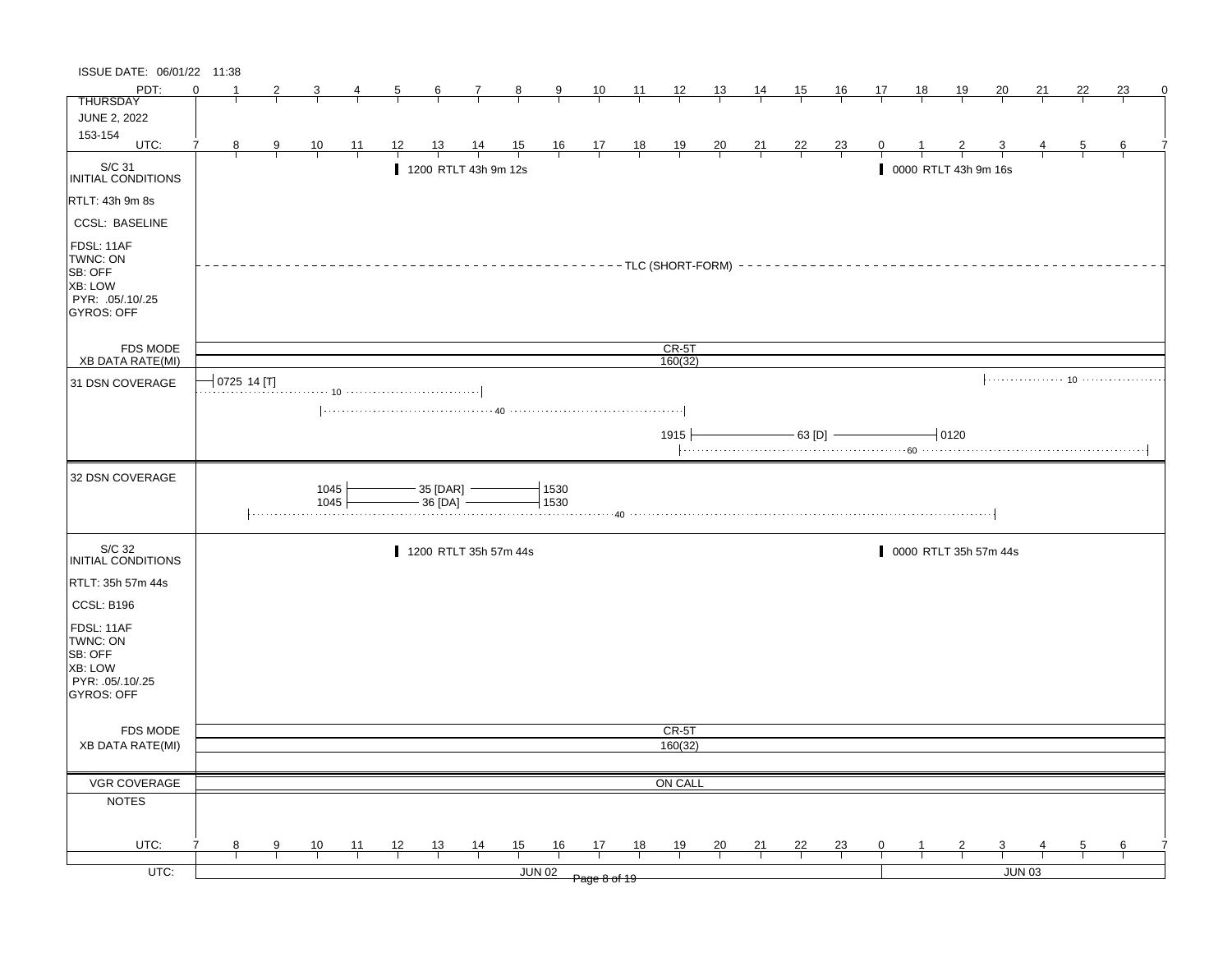| ISSUE DATE: 06/01/22 11:38            |          |         |   |                               |                |                          |                  |                         |                |               |                                                                |       |                                     |                |                |                |                            |    |                |                       |               |          |             |                                           |   |
|---------------------------------------|----------|---------|---|-------------------------------|----------------|--------------------------|------------------|-------------------------|----------------|---------------|----------------------------------------------------------------|-------|-------------------------------------|----------------|----------------|----------------|----------------------------|----|----------------|-----------------------|---------------|----------|-------------|-------------------------------------------|---|
| PDT:                                  | $\Omega$ |         |   |                               |                | 5                        | $6 \overline{6}$ | $\mathbf{7}$            | $\frac{8}{1}$  | $\frac{9}{2}$ | 10                                                             | $-11$ | $\frac{12}{ }$                      | $\frac{13}{2}$ | $\frac{14}{1}$ | 15             | 16                         | 17 | 18             | <u> 19</u>            | <u>20</u>     | 21       | 22          | 23                                        | 0 |
| <b>FRIDAY</b>                         |          |         |   |                               |                |                          |                  |                         |                |               |                                                                |       |                                     |                |                |                |                            |    |                |                       |               |          |             |                                           |   |
| JUNE 3, 2022                          |          |         |   |                               |                |                          |                  |                         |                |               |                                                                |       |                                     |                |                |                |                            |    |                |                       |               |          |             |                                           |   |
| 154-155<br>UTC:                       | 7        | 8       | 9 | $\frac{10}{1}$                | $\frac{11}{1}$ | 12                       | 13               | $\frac{14}{1}$          | $\frac{15}{1}$ |               | $\begin{array}{c cc} 16 & 17 & 18 \\ \hline & & & \end{array}$ |       | $\frac{19}{1}$                      | $\frac{20}{1}$ | $\frac{21}{1}$ | $\frac{22}{1}$ | $\frac{23}{1}$             |    |                |                       |               |          | 5           | 6                                         |   |
| S/C 31                                |          |         |   |                               |                |                          |                  | 1200 RTLT 43h 9m 22s    |                |               |                                                                |       |                                     |                |                |                |                            |    |                | 0000 RTLT 43h 9m 26s  |               |          |             |                                           |   |
| INITIAL CONDITIONS                    |          |         |   |                               |                |                          |                  |                         |                |               |                                                                |       |                                     |                |                |                |                            |    |                |                       |               |          |             |                                           |   |
| RTLT: 43h 9m 16s                      |          |         |   |                               |                |                          |                  |                         |                |               |                                                                |       |                                     |                |                |                |                            |    |                |                       |               |          |             |                                           |   |
| <b>CCSL: BASELINE</b>                 |          |         |   |                               |                |                          |                  |                         |                |               |                                                                |       |                                     |                |                |                |                            |    |                |                       |               |          |             |                                           |   |
| FDSL: 11AF<br>TWNC: ON<br>SB: OFF     |          |         |   |                               |                |                          |                  |                         |                |               |                                                                |       | $------TLC (SHORT-FORM)$ ---------- |                |                |                | $------------+ D/L - 0052$ |    |                |                       |               |          |             |                                           |   |
| <b>XB: LOW</b>                        |          |         |   |                               |                |                          |                  |                         |                |               |                                                                |       |                                     |                |                |                |                            |    |                |                       |               |          |             |                                           |   |
| PYR: .05/.10/.25<br>GYROS: OFF        |          |         |   |                               |                |                          |                  |                         |                |               |                                                                |       |                                     |                |                |                |                            |    |                |                       |               |          |             |                                           |   |
|                                       |          |         |   |                               |                |                          |                  |                         |                |               |                                                                |       |                                     |                |                |                |                            |    |                |                       |               |          |             |                                           |   |
| <b>FDS MODE</b>                       |          |         |   |                               |                |                          |                  |                         |                |               |                                                                |       | CR-5T                               |                |                |                |                            |    |                |                       |               |          |             |                                           |   |
| <b>XB DATA RATE(MI)</b>               |          |         |   |                               |                |                          |                  |                         |                |               |                                                                |       | 160(32)                             |                |                |                |                            |    |                |                       |               |          |             |                                           |   |
| 31 DSN COVERAGE                       |          |         |   |                               |                |                          |                  |                         |                |               |                                                                |       |                                     |                |                |                |                            |    |                |                       | $0330 +$      |          | — 14 [D]  – | <sub>10</sub> <del>.</del> . <del>.</del> |   |
|                                       |          |         |   |                               |                |                          |                  |                         |                |               |                                                                |       |                                     |                |                |                |                            |    |                |                       |               |          |             |                                           |   |
|                                       |          |         |   |                               |                |                          |                  |                         |                |               |                                                                |       | 1855                                |                |                |                | $-63$ [D]                  |    |                |                       |               | $+$ 0350 |             |                                           |   |
|                                       |          |         |   |                               |                |                          |                  |                         |                |               |                                                                |       |                                     |                |                |                |                            |    |                |                       |               |          |             |                                           |   |
| 32 DSN COVERAGE                       |          | 0845    |   |                               |                | $-43$ [H1]               |                  |                         |                | $-1550$       |                                                                |       |                                     |                |                |                |                            |    | $-$ 43 [D] $-$ |                       | 0240          |          |             |                                           |   |
|                                       |          |         |   |                               |                |                          |                  |                         |                |               |                                                                |       |                                     |                |                |                |                            |    |                |                       |               |          |             |                                           |   |
| S/C 32<br>INITIAL CONDITIONS          |          |         |   |                               |                |                          |                  | 1200 RTLT 35h 57m 44s   |                |               |                                                                |       |                                     |                |                |                |                            |    |                | 0000 RTLT 35h 57m 44s |               |          |             |                                           |   |
| RTLT: 35h 57m 44s                     |          |         |   |                               |                |                          |                  |                         |                |               |                                                                |       |                                     |                |                |                |                            |    |                |                       |               |          |             |                                           |   |
| CCSL: B196                            |          |         |   |                               |                |                          |                  |                         |                |               |                                                                |       |                                     |                |                |                |                            |    |                |                       |               |          |             |                                           |   |
| FDSL: 11AF                            |          |         |   |                               | v              | 1059 CCS CLK RST (22:56) |                  |                         |                |               |                                                                |       |                                     |                |                |                |                            |    |                |                       |               |          |             |                                           |   |
| TWNC: ON<br>SB: OFF                   |          |         |   |                               |                |                          |                  | 1226 CCSTIM F/C (00:23) |                |               |                                                                |       |                                     |                |                |                |                            |    |                |                       |               |          |             |                                           |   |
| <b>XB: LOW</b>                        |          |         |   |                               |                |                          |                  |                         |                |               |                                                                |       |                                     |                |                |                |                            |    |                |                       |               |          |             |                                           |   |
| PYR: .05/.10/.25<br><b>GYROS: OFF</b> |          |         |   |                               |                |                          |                  |                         |                |               |                                                                |       |                                     |                |                |                |                            |    |                |                       |               |          |             |                                           |   |
|                                       |          |         |   |                               |                |                          |                  |                         |                |               |                                                                |       |                                     |                |                |                |                            |    |                |                       |               |          |             |                                           |   |
| <b>FDS MODE</b>                       |          |         |   |                               |                |                          |                  |                         |                |               |                                                                |       | CR-5T                               |                |                |                |                            |    |                |                       |               |          |             |                                           |   |
| <b>XB DATA RATE(MI)</b>               |          |         |   |                               |                |                          |                  |                         |                |               |                                                                |       | 160(32)                             |                |                |                |                            |    |                |                       |               |          |             |                                           |   |
|                                       |          |         |   |                               |                |                          |                  |                         |                |               |                                                                |       |                                     |                |                |                |                            |    |                |                       |               |          |             |                                           |   |
| VGR COVERAGE                          |          | ON CALL |   |                               |                | <b>VGR</b>               |                  |                         |                |               |                                                                |       |                                     |                |                | <b>ON CALL</b> |                            |    |                |                       |               |          |             |                                           |   |
| <b>NOTES</b>                          |          |         |   | [1] DSS-43 HP DRV ON >= 09:40 |                |                          |                  |                         |                |               |                                                                |       |                                     |                |                |                |                            |    |                |                       |               |          |             |                                           |   |
| UTC:                                  |          | 8       | 9 | 10                            | 11             | 12                       | 13               | $\frac{14}{1}$          | 15             | 16            | 17                                                             | 18    | 19                                  | 20             | 21             | <u>22</u>      | $\frac{23}{4}$             | 0  |                |                       |               |          | 5           | 6                                         |   |
| $UTC$ :                               |          |         |   |                               |                |                          |                  |                         |                | <b>JUN 03</b> |                                                                |       |                                     |                |                |                |                            |    |                |                       | <b>JUN 04</b> |          |             |                                           |   |
|                                       |          |         |   |                               |                |                          |                  |                         |                |               | Page 9 of 19                                                   |       |                                     |                |                |                |                            |    |                |                       |               |          |             |                                           |   |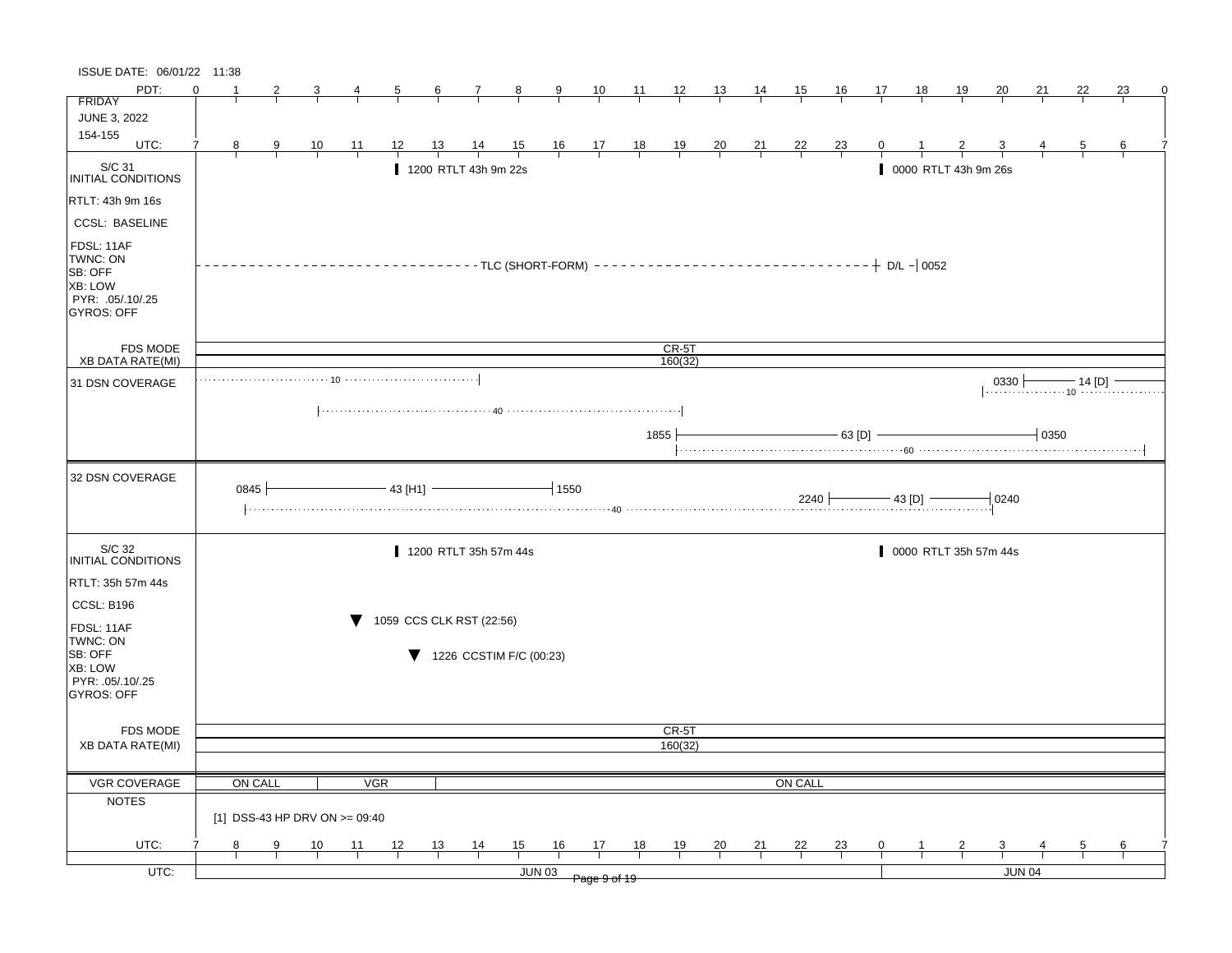| ISSUE DATE: 06/01/22 11:38                                                            |          |             |                |               |    |                                                                                                                                               |                     |                |               |                                                               |      |                    |                |                |                |                                      |                  |                  |                       |                  |         |      |    |
|---------------------------------------------------------------------------------------|----------|-------------|----------------|---------------|----|-----------------------------------------------------------------------------------------------------------------------------------------------|---------------------|----------------|---------------|---------------------------------------------------------------|------|--------------------|----------------|----------------|----------------|--------------------------------------|------------------|------------------|-----------------------|------------------|---------|------|----|
| PDT:                                                                                  | $\Omega$ |             | 3              | 4             | 5  | 6                                                                                                                                             | 7                   | $_{\rm 8}$     | 9             | 10                                                            | 11   | $\frac{12}{ }$     | <u>13</u>      | $\frac{14}{ }$ | 15             | 16                                   | 17               | 18               | 19                    | 20               | 21      | 22   | 23 |
| <b>SATURDAY</b>                                                                       |          |             |                |               |    |                                                                                                                                               |                     |                |               |                                                               |      |                    |                |                |                |                                      |                  |                  |                       |                  |         |      |    |
| <b>JUNE 4, 2022</b>                                                                   |          |             |                |               |    |                                                                                                                                               |                     |                |               |                                                               |      |                    |                |                |                |                                      |                  |                  |                       |                  |         |      |    |
| 155-156<br>UTC:                                                                       | -7       |             |                |               |    |                                                                                                                                               |                     |                |               |                                                               |      |                    |                |                |                |                                      |                  |                  |                       |                  |         |      |    |
|                                                                                       | 8        | 9           | $\frac{10}{1}$ | 11            | 12 | 13                                                                                                                                            | $\frac{14}{1}$      | $\frac{15}{1}$ |               | $\begin{array}{c ccccc}\n16 & 17 & 18 \\ \hline\n\end{array}$ |      | $\frac{19}{1}$     | $\frac{20}{1}$ | $\frac{21}{1}$ | $\frac{22}{1}$ | $\frac{23}{1}$                       | 0                |                  |                       |                  |         | 5    | 6  |
| S/C 31<br>INITIAL CONDITIONS                                                          |          |             |                |               |    | 1200 RTLT 43h 9m 30s                                                                                                                          |                     |                |               |                                                               |      |                    |                |                |                |                                      |                  |                  | 0000 RTLT 43h 9m 34s  |                  |         |      |    |
| RTLT: 43h 9m 26s                                                                      |          |             |                |               |    |                                                                                                                                               |                     |                |               |                                                               |      |                    |                |                |                |                                      |                  |                  |                       |                  |         |      |    |
| <b>CCSL: BASELINE</b>                                                                 |          |             |                |               |    |                                                                                                                                               |                     |                |               |                                                               |      |                    |                |                |                |                                      |                  |                  |                       |                  |         |      |    |
| FDSL: 11AF<br>TWNC: ON<br>SB: OFF<br>XB: LOW<br>PYR: .05/.10/.25<br><b>GYROS: OFF</b> |          |             |                |               |    |                                                                                                                                               |                     |                |               |                                                               |      |                    |                |                |                |                                      |                  |                  |                       |                  |         |      |    |
| FDS MODE<br><b>XB DATA RATE(MI)</b>                                                   |          |             |                |               |    |                                                                                                                                               |                     |                |               |                                                               |      | $CR-5T$<br>160(32) |                |                |                |                                      |                  |                  |                       |                  |         |      |    |
|                                                                                       |          |             |                |               |    |                                                                                                                                               |                     |                |               |                                                               |      |                    |                |                |                |                                      |                  |                  |                       |                  |         |      |    |
| 31 DSN COVERAGE                                                                       |          | 0745 14 [D] |                |               |    |                                                                                                                                               |                     |                |               |                                                               |      |                    |                |                |                |                                      |                  |                  |                       |                  |         |      |    |
|                                                                                       |          |             |                |               |    | $\left[\ldots\ldots\ldots\ldots\ldots\ldots\ldots\ldots\ldots\ 40\ \ldots\ldots\ldots\ldots\ldots\ldots\ldots\ldots\ldots\ldots\ldots\right]$ |                     |                |               |                                                               |      |                    |                |                |                |                                      |                  |                  |                       |                  |         |      |    |
|                                                                                       |          |             |                |               |    |                                                                                                                                               |                     |                |               |                                                               |      |                    |                |                |                |                                      |                  |                  |                       |                  |         |      |    |
|                                                                                       |          |             |                |               |    |                                                                                                                                               |                     |                |               |                                                               | 1850 |                    |                |                |                |                                      | 63 [D]           |                  |                       |                  |         | 0445 |    |
|                                                                                       |          |             |                |               |    |                                                                                                                                               |                     |                |               |                                                               |      |                    |                |                |                |                                      |                  |                  |                       |                  |         |      |    |
| 32 DSN COVERAGE                                                                       | 0810     |             |                | $-43$ [D] $-$ |    |                                                                                                                                               | $\overline{+}$ 1315 |                |               |                                                               |      |                    |                | 2125           |                |                                      | $-$ 43 [o] $-$   |                  | $-10205$              |                  |         |      |    |
| S/C 32<br>INITIAL CONDITIONS                                                          |          |             |                |               |    | 1200 RTLT 35h 57m 44s                                                                                                                         |                     |                |               |                                                               |      |                    |                |                |                |                                      |                  |                  | 0000 RTLT 35h 57m 44s |                  |         |      |    |
| RTLT: 35h 57m 44s                                                                     |          |             |                |               |    |                                                                                                                                               |                     |                |               |                                                               |      |                    |                |                |                |                                      |                  |                  |                       |                  |         |      |    |
| CCSL: B196                                                                            |          |             |                |               |    |                                                                                                                                               |                     |                |               |                                                               |      |                    |                |                |                | $\begin{matrix} * \\ * \end{matrix}$ |                  |                  |                       |                  |         |      |    |
|                                                                                       |          |             |                |               |    |                                                                                                                                               |                     |                |               |                                                               |      |                    |                |                |                |                                      | 2257 CCS CLK RST |                  |                       |                  |         |      |    |
| FDSL: 11AF                                                                            |          |             |                |               |    |                                                                                                                                               |                     |                |               |                                                               |      |                    |                |                |                |                                      |                  |                  |                       |                  |         |      |    |
| TWNC: ON<br>SB: OFF                                                                   |          |             |                |               |    |                                                                                                                                               |                     |                |               |                                                               |      |                    |                |                |                |                                      |                  |                  |                       |                  |         |      |    |
| XB: LOW                                                                               |          |             |                |               |    |                                                                                                                                               |                     |                |               |                                                               |      |                    |                |                |                |                                      |                  | 0024   0031 FINE |                       | 0121 0124 COARSE |         |      |    |
| PYR: .05/.10/.25                                                                      |          |             |                |               |    |                                                                                                                                               |                     |                |               |                                                               |      |                    |                |                |                |                                      |                  |                  |                       |                  |         |      |    |
| GYROS: OFF                                                                            |          |             |                |               |    |                                                                                                                                               |                     |                |               |                                                               |      |                    |                |                |                |                                      |                  |                  |                       |                  |         |      |    |
|                                                                                       |          |             |                |               |    |                                                                                                                                               |                     |                |               |                                                               |      |                    |                |                |                |                                      |                  |                  |                       |                  |         |      |    |
| FDS MODE                                                                              |          |             |                |               |    |                                                                                                                                               |                     |                |               |                                                               |      | CR-5T              |                |                |                |                                      |                  |                  |                       |                  |         |      |    |
| <b>XB DATA RATE(MI)</b>                                                               |          |             |                |               |    |                                                                                                                                               |                     |                |               |                                                               |      | 160(32)            |                |                |                |                                      |                  |                  |                       |                  |         |      |    |
|                                                                                       |          |             |                |               |    |                                                                                                                                               |                     |                |               |                                                               |      |                    |                |                |                |                                      |                  |                  |                       |                  |         |      |    |
| VGR COVERAGE                                                                          |          |             |                |               |    |                                                                                                                                               |                     | ON CALL        |               |                                                               |      |                    |                |                |                |                                      | <b>VGR</b>       |                  |                       |                  | ON CALL |      |    |
| <b>NOTES</b>                                                                          |          |             |                |               |    |                                                                                                                                               |                     |                |               |                                                               |      |                    |                |                |                |                                      |                  |                  |                       |                  |         |      |    |
|                                                                                       |          |             |                |               |    |                                                                                                                                               |                     |                |               |                                                               |      |                    |                |                |                |                                      |                  |                  |                       |                  |         |      |    |
|                                                                                       |          |             |                |               |    |                                                                                                                                               |                     |                |               |                                                               |      |                    |                |                |                |                                      |                  |                  |                       |                  |         |      |    |
| UTC:                                                                                  | 8        | 9           | 10             | 11            | 12 | 13                                                                                                                                            | $\frac{14}{1}$      | 15             | 16            | 17                                                            | 18   | 19                 | $\frac{20}{1}$ | 21             | 22             | 23                                   | 0                |                  | 2                     | 3                |         | 5    | 6  |
| $UTC$ :                                                                               |          |             |                |               |    |                                                                                                                                               |                     |                | <b>JUN 04</b> | Page 10 of 19                                                 |      |                    |                |                |                |                                      |                  |                  |                       | JUN 05           |         |      |    |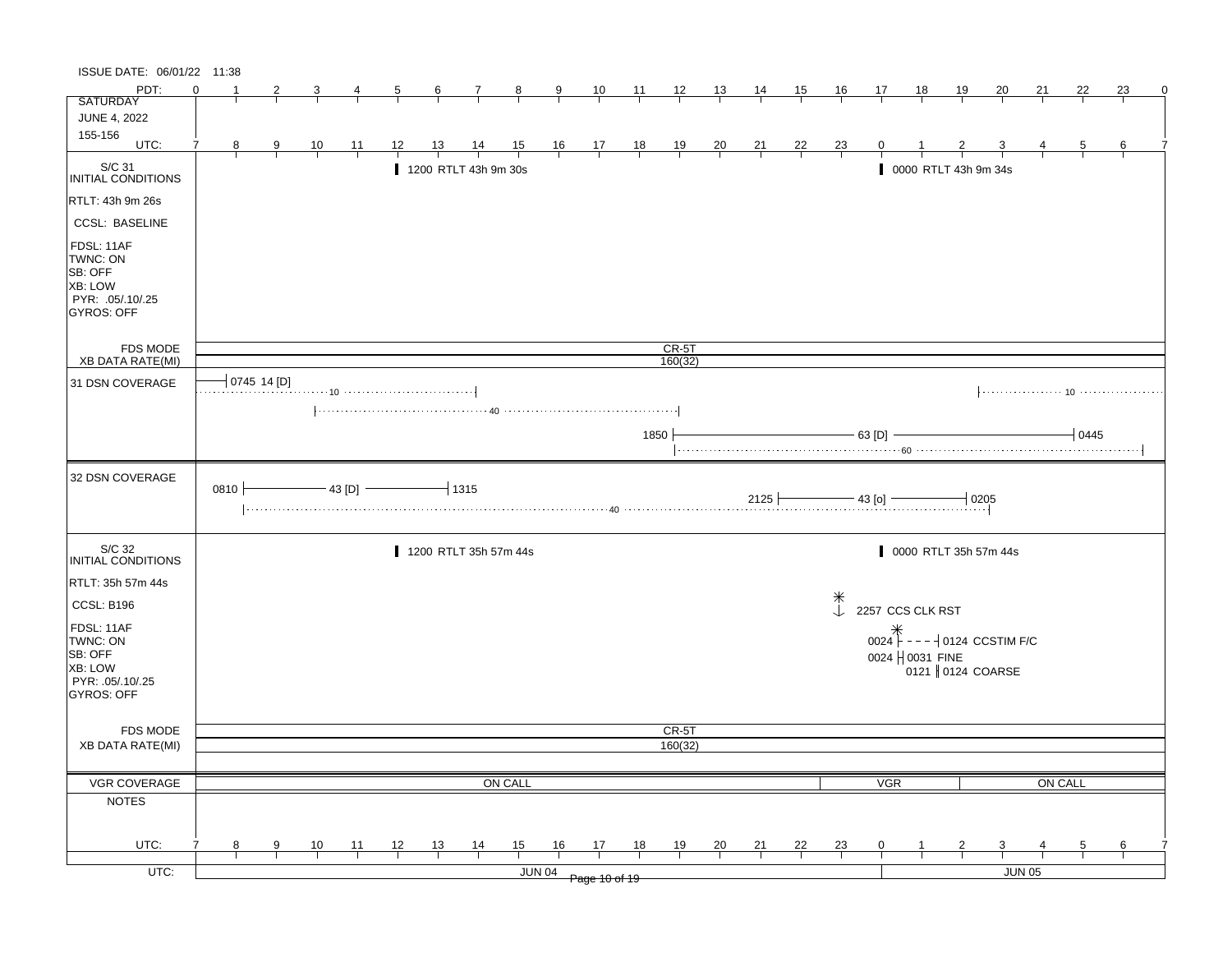| ISSUE DATE: 06/01/22 11:38                                                            |          |    |                |                |                |                |                |                                        |                |               |                                                                      |                |                    |                |                |                |                |                |                      |              |                         |                   |                |          |   |
|---------------------------------------------------------------------------------------|----------|----|----------------|----------------|----------------|----------------|----------------|----------------------------------------|----------------|---------------|----------------------------------------------------------------------|----------------|--------------------|----------------|----------------|----------------|----------------|----------------|----------------------|--------------|-------------------------|-------------------|----------------|----------|---|
| PDT:                                                                                  | $\Omega$ | -1 | 2              |                | 4              | $\overline{5}$ | $\frac{6}{ }$  | $\mathcal{I}_{\mathcal{L}}$            | $\frac{8}{1}$  | $\frac{9}{1}$ | $\frac{10}{1}$                                                       | $\frac{11}{1}$ | $\frac{12}{ }$     | $\frac{13}{2}$ | 14             | 15             | $\frac{16}{1}$ | 17             | <u>18</u>            | <u>19</u>    | 20                      | 21                | 22             | 23       | 0 |
| <b>SUNDAY</b>                                                                         |          |    |                |                |                |                |                |                                        |                |               |                                                                      |                |                    |                |                |                |                |                |                      |              |                         |                   |                |          |   |
| <b>JUNE 5, 2022</b><br>156-157                                                        |          |    |                |                |                |                |                |                                        |                |               |                                                                      |                |                    |                |                |                |                |                |                      |              |                         |                   |                |          |   |
| UTC:                                                                                  | 7        | 8  | $\overline{9}$ | $\frac{10}{1}$ | $\frac{11}{1}$ | 12             | $\frac{13}{ }$ | $\frac{14}{1}$                         | $\frac{15}{1}$ |               | $\begin{array}{c cc} 16 & 17 & 18 \\ \hline &   &   &   \end{array}$ |                | $\frac{19}{1}$     | $\frac{20}{1}$ | $\frac{21}{1}$ | $\frac{22}{ }$ | $\frac{23}{1}$ |                |                      |              |                         |                   | $\overline{5}$ | 6        |   |
| S/C 31<br>INITIAL CONDITIONS                                                          |          |    |                |                |                |                |                | 1200 RTLT 43h 9m 38s                   |                |               |                                                                      |                |                    |                |                |                |                |                | 0000 RTLT 43h 9m 44s |              |                         |                   |                |          |   |
| RTLT: 43h 9m 34s                                                                      |          |    |                |                |                |                |                |                                        |                |               |                                                                      |                |                    |                |                |                |                |                |                      |              |                         |                   |                |          |   |
| <b>CCSL: BASELINE</b>                                                                 |          |    |                |                |                |                |                |                                        |                |               |                                                                      |                |                    |                |                |                |                |                |                      |              |                         |                   |                |          |   |
| FDSL: 11AF<br>TWNC: ON<br>SB: OFF<br>XB: LOW<br>PYR: .05/.10/.25<br><b>GYROS: OFF</b> |          |    |                |                |                |                |                |                                        |                |               |                                                                      |                |                    |                |                |                |                |                |                      |              |                         |                   |                |          |   |
| FDS MODE<br>XB DATA RATE(MI)                                                          |          |    |                |                |                |                |                |                                        |                |               |                                                                      |                | $CR-5T$<br>160(32) |                |                |                |                |                |                      |              |                         |                   |                |          |   |
|                                                                                       |          |    | 0940           |                |                | $-$ 14 [D] $-$ |                | 1350                                   |                |               |                                                                      |                |                    |                |                |                |                |                |                      |              |                         |                   |                | — 14 [D] |   |
| 31 DSN COVERAGE                                                                       |          |    |                |                |                |                |                |                                        |                |               |                                                                      |                |                    |                |                |                |                |                |                      |              |                         | $0455$ $- 14$ [D] |                |          |   |
|                                                                                       |          |    |                |                |                |                |                |                                        |                |               |                                                                      | 1850           |                    |                |                |                |                | $-63$ [D]      |                      |              |                         |                   |                | $+0515$  |   |
| 32 DSN COVERAGE                                                                       |          |    |                |                |                |                |                |                                        |                |               |                                                                      |                |                    |                |                |                |                |                |                      |              |                         |                   |                |          |   |
|                                                                                       |          |    |                |                | 1100 F         |                |                | $\frac{1}{43}$ [D] $\frac{1}{40}$ 1835 |                |               |                                                                      |                |                    |                |                |                |                |                |                      |              |                         |                   |                |          |   |
| S/C 32<br>INITIAL CONDITIONS                                                          |          |    |                |                |                |                |                | 1200 RTLT 35h 57m 44s                  |                |               |                                                                      |                |                    |                |                |                |                |                |                      |              | 0000 RTLT 35h 57m 46s   |                   |                |          |   |
| RTLT: 35h 57m 44s                                                                     |          |    |                |                |                |                |                |                                        |                |               |                                                                      |                |                    |                |                |                |                |                |                      |              |                         |                   |                |          |   |
| CCSL: B196                                                                            |          |    |                |                |                |                |                |                                        |                |               |                                                                      |                |                    |                |                |                |                |                |                      |              |                         |                   |                |          |   |
| FDSL: 11AF<br>TWNC: ON<br>SB: OFF<br>XB: LOW<br>PYR: 05/10/25<br>GYROS: OFF           |          |    |                |                |                |                |                |                                        |                |               |                                                                      |                |                    |                |                |                |                |                |                      |              |                         |                   |                |          |   |
|                                                                                       |          |    |                |                |                |                |                |                                        |                |               |                                                                      |                |                    |                |                |                |                |                |                      |              |                         |                   |                |          |   |
| FDS MODE<br><b>XB DATA RATE(MI)</b>                                                   |          |    |                |                |                |                |                |                                        |                |               |                                                                      |                | CR-5T<br>160(32)   |                |                |                |                |                |                      |              |                         |                   |                |          |   |
|                                                                                       |          |    |                |                |                |                |                |                                        |                |               |                                                                      |                |                    |                |                |                |                |                |                      |              |                         |                   |                |          |   |
| VGR COVERAGE                                                                          |          |    |                |                |                |                |                |                                        |                |               |                                                                      |                | ON CALL            |                |                |                |                |                |                      |              |                         |                   |                |          |   |
| <b>NOTES</b>                                                                          |          |    |                |                |                |                |                |                                        |                |               |                                                                      |                |                    |                |                |                |                |                |                      |              |                         |                   |                |          |   |
| UTC:                                                                                  |          | 8  | $\overline{9}$ | $\frac{10}{1}$ | $\frac{11}{1}$ | $\frac{12}{ }$ | $\frac{13}{ }$ | $\frac{14}{1}$                         | $\frac{15}{1}$ | 16            | $\frac{17}{2}$                                                       | 18             | $\frac{19}{1}$     | $\frac{20}{1}$ | $\frac{21}{1}$ | $\frac{22}{1}$ | $\frac{23}{1}$ | $\overline{0}$ |                      | $\mathbf{Z}$ | $\overline{\mathbf{3}}$ |                   | $\overline{5}$ | 6        |   |
|                                                                                       |          |    |                |                |                |                |                |                                        |                |               |                                                                      |                |                    |                |                |                |                |                |                      |              |                         |                   |                |          |   |
| $UTC$ :                                                                               |          |    |                |                |                |                |                |                                        |                |               | JUN 05 Page 11 of 19                                                 |                |                    |                |                |                |                |                |                      |              |                         | <b>JUN 06</b>     |                |          |   |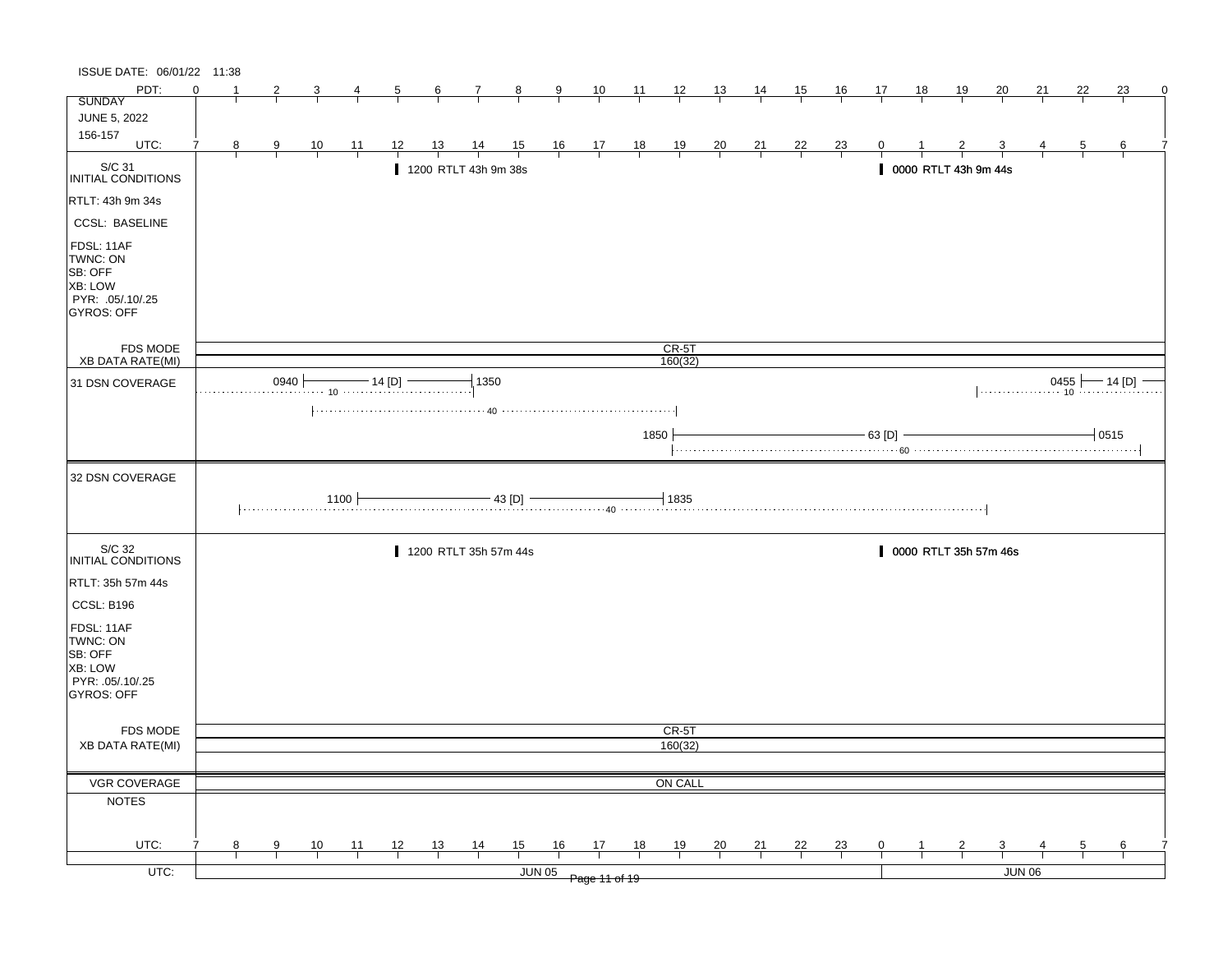| ISSUE DATE: 06/01/22 11:38                                                                   |          |   |                |                |                |                |                |                       |                |               |                                                              |                |                    |                |                |                |                |                |                      |                |                       |               |              |                       |   |
|----------------------------------------------------------------------------------------------|----------|---|----------------|----------------|----------------|----------------|----------------|-----------------------|----------------|---------------|--------------------------------------------------------------|----------------|--------------------|----------------|----------------|----------------|----------------|----------------|----------------------|----------------|-----------------------|---------------|--------------|-----------------------|---|
| PDT:                                                                                         | $\Omega$ |   | 2              |                |                | $\overline{5}$ | $\frac{6}{ }$  | 7                     | $\frac{8}{ }$  | $\frac{9}{5}$ | $\frac{10}{1}$                                               | $\frac{11}{1}$ | $\frac{12}{ }$     | $\frac{13}{2}$ | $\frac{14}{1}$ | 15             | $\frac{16}{1}$ | 17             | 18                   | $\frac{19}{1}$ | 20                    | 21            | 22           | 23                    | 0 |
| <b>MONDAY</b>                                                                                |          |   |                |                |                |                |                |                       |                |               |                                                              |                |                    |                |                |                |                |                |                      |                |                       |               |              |                       |   |
| JUNE 6, 2022<br>157-158                                                                      |          |   |                |                |                |                |                |                       |                |               |                                                              |                |                    |                |                |                |                |                |                      |                |                       |               |              |                       |   |
| UTC:                                                                                         |          | 8 | $\overline{9}$ | $\frac{10}{1}$ | $\frac{11}{1}$ | <u>12</u>      | <u>13</u>      | $\frac{14}{1}$        | $\frac{15}{1}$ |               | $\begin{array}{cccccc}\n16 & 17 & 18 \\ \hline\n\end{array}$ |                | $\frac{19}{1}$     | $\frac{20}{1}$ | $\frac{21}{1}$ | $\frac{22}{1}$ | $\frac{23}{}$  |                |                      |                |                       |               | $\mathbf{p}$ | 6                     |   |
| S/C 31<br>INITIAL CONDITIONS                                                                 |          |   |                |                |                |                |                | 1200 RTLT 43h 9m 48s  |                |               |                                                              |                |                    |                |                |                |                |                | 0000 RTLT 43h 9m 54s |                |                       |               |              |                       |   |
| RTLT: 43h 9m 44s                                                                             |          |   |                |                |                |                |                |                       |                |               |                                                              |                |                    |                |                |                |                |                |                      |                |                       |               |              |                       |   |
| <b>CCSL: BASELINE</b>                                                                        |          |   |                |                |                |                |                |                       |                |               |                                                              |                |                    |                |                |                |                |                |                      |                |                       |               |              |                       |   |
| FDSL: 11AF<br>TWNC: ON<br>SB: OFF<br><b>XB: LOW</b><br>PYR: .05/.10/.25<br><b>GYROS: OFF</b> |          |   |                |                |                |                |                |                       |                |               |                                                              |                |                    |                |                |                |                |                |                      |                |                       |               |              |                       |   |
| <b>FDS MODE</b><br><b>XB DATA RATE(MI)</b>                                                   |          |   |                |                |                |                |                |                       |                |               |                                                              |                | $CR-5T$<br>160(32) |                |                |                |                |                |                      |                |                       |               |              |                       |   |
|                                                                                              |          |   | $-14$ [D] $-$  |                | $+1010$        |                |                |                       |                |               |                                                              |                |                    |                |                |                |                |                |                      |                |                       |               |              |                       |   |
| 31 DSN COVERAGE                                                                              |          |   |                |                |                |                |                |                       |                |               |                                                              |                |                    |                |                |                |                |                |                      |                |                       |               |              | $0430$ $- 14$ [D] $-$ |   |
|                                                                                              |          |   |                |                |                |                |                |                       |                |               |                                                              |                |                    |                |                |                |                |                |                      |                |                       |               |              |                       |   |
|                                                                                              |          |   |                |                |                |                |                |                       |                |               |                                                              | 1845           |                    |                |                |                | $-$ 63 [D] $-$ |                |                      | $-10205$       |                       |               |              |                       |   |
| 32 DSN COVERAGE                                                                              |          |   |                |                |                |                |                |                       |                |               |                                                              |                |                    |                |                |                |                |                |                      |                |                       |               |              |                       |   |
|                                                                                              | 0805     |   |                |                | $-43$ [D] $-$  |                |                |                       | 1455           |               |                                                              |                |                    |                |                |                |                |                |                      |                |                       |               |              |                       |   |
| S/C 32<br>INITIAL CONDITIONS                                                                 |          |   |                |                |                |                |                | 1200 RTLT 35h 57m 46s |                |               |                                                              |                |                    |                |                |                |                |                |                      |                | 0000 RTLT 35h 57m 46s |               |              |                       |   |
| RTLT: 35h 57m 46s                                                                            |          |   |                |                |                |                |                |                       |                |               |                                                              |                |                    |                |                |                |                |                |                      |                |                       |               |              |                       |   |
| CCSL: B196                                                                                   |          |   |                |                |                |                |                |                       |                |               |                                                              |                |                    |                |                |                |                |                |                      |                |                       |               |              |                       |   |
| FDSL: 11AF<br>TWNC: ON<br>SB: OFF<br><b>XB: LOW</b><br>PYR: .05/.10/.25<br>GYROS: OFF        |          |   |                |                |                |                |                |                       |                |               |                                                              |                |                    |                |                |                |                |                |                      |                |                       |               |              |                       |   |
| FDS MODE                                                                                     |          |   |                |                |                |                |                |                       |                |               |                                                              |                | CR-5T              |                |                |                |                |                |                      |                |                       |               |              |                       |   |
| <b>XB DATA RATE(MI)</b>                                                                      |          |   |                |                |                |                |                |                       |                |               |                                                              |                | 160(32)            |                |                |                |                |                |                      |                |                       |               |              |                       |   |
|                                                                                              |          |   |                |                |                |                |                |                       |                |               |                                                              |                |                    |                |                |                |                |                |                      |                |                       |               |              |                       |   |
| VGR COVERAGE                                                                                 |          |   |                |                |                |                |                |                       |                |               |                                                              |                | ON CALL            |                |                |                |                |                |                      |                |                       |               |              |                       |   |
| <b>NOTES</b>                                                                                 |          |   |                |                |                |                |                |                       |                |               |                                                              |                |                    |                |                |                |                |                |                      |                |                       |               |              |                       |   |
| UTC:                                                                                         |          | 8 | 9              |                |                | $\frac{12}{1}$ |                |                       |                | 16            | 17                                                           | 18             | $\frac{19}{1}$     |                |                |                |                | $\overline{0}$ |                      | $\overline{z}$ | 3                     |               | 5            | 6                     |   |
|                                                                                              |          |   |                | $\frac{10}{ }$ | $\frac{11}{1}$ |                | $\frac{13}{ }$ | $\frac{14}{1}$        | $\frac{15}{1}$ |               |                                                              |                |                    | $\frac{20}{1}$ | $\frac{21}{1}$ | $\frac{22}{ }$ | $\frac{23}{1}$ |                |                      |                |                       |               |              |                       |   |
| $UTC$ :                                                                                      |          |   |                |                |                |                |                |                       |                | <b>JUN 06</b> | Page 12 of 19                                                |                |                    |                |                |                |                |                |                      |                |                       | <b>JUN 07</b> |              |                       |   |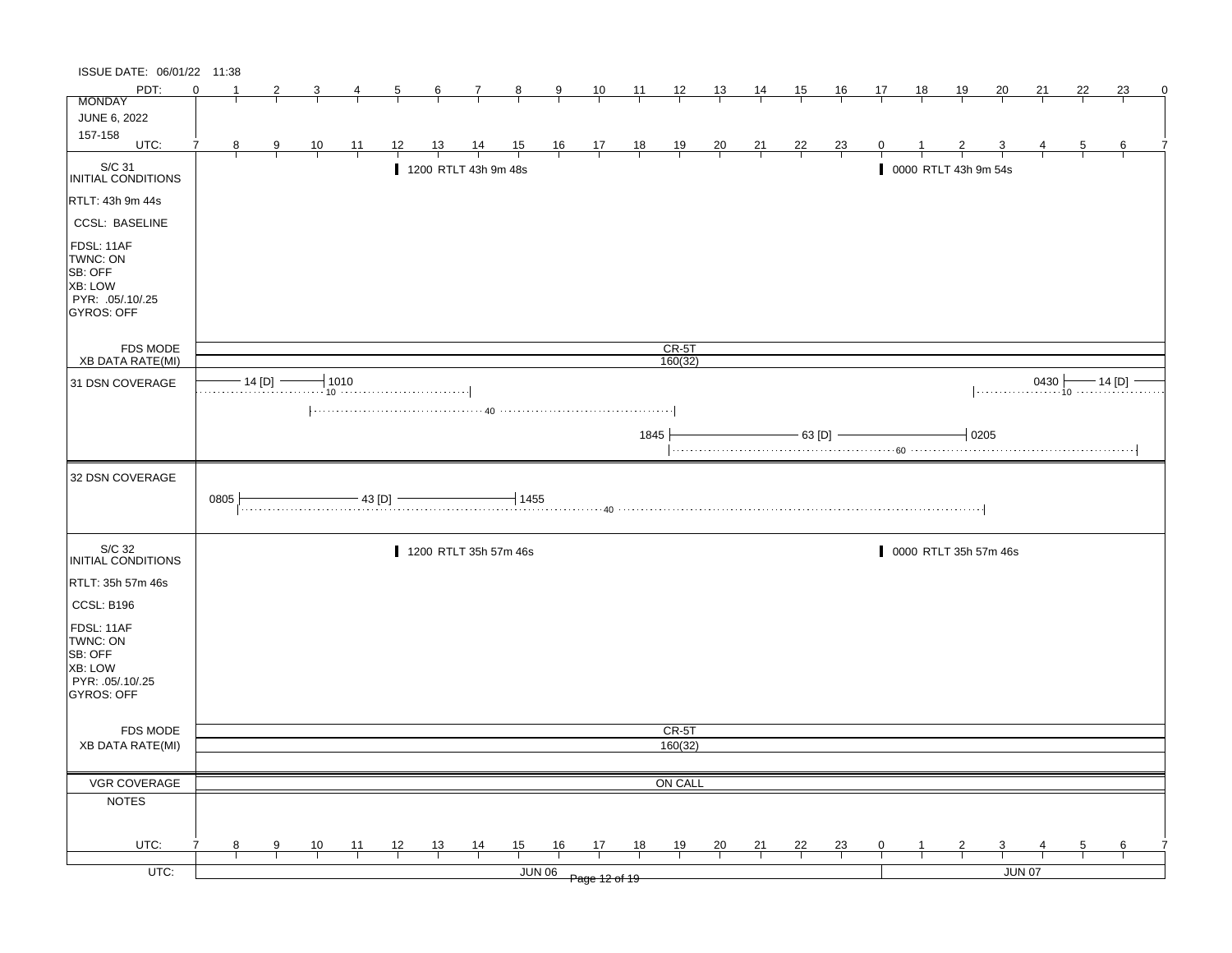| ISSUE DATE: 06/01/22 11:38                                                                   |          |   |   |                    |                |    |                  |                              |        |               |                         |       |                |                |                |                    |                |              |           |                      |                       |               |                |             |   |
|----------------------------------------------------------------------------------------------|----------|---|---|--------------------|----------------|----|------------------|------------------------------|--------|---------------|-------------------------|-------|----------------|----------------|----------------|--------------------|----------------|--------------|-----------|----------------------|-----------------------|---------------|----------------|-------------|---|
| PDT:                                                                                         | $\Omega$ |   | 2 | 3                  | 4              | 5  | $6 \overline{6}$ | $\mathbf{7}$                 | $_{8}$ | $\frac{9}{2}$ | $\frac{10}{1}$          | $-11$ | $\frac{12}{1}$ | $\frac{13}{2}$ | $\frac{14}{1}$ | 15                 | 16             | 17           | <u>18</u> | <u>19</u>            | 20                    | 21            | 22             | 23          | 0 |
| <b>TUESDAY</b>                                                                               |          |   |   |                    |                |    |                  |                              |        |               |                         |       |                |                |                |                    |                |              |           |                      |                       |               |                |             |   |
| <b>JUNE 7, 2022</b>                                                                          |          |   |   |                    |                |    |                  |                              |        |               |                         |       |                |                |                |                    |                |              |           |                      |                       |               |                |             |   |
| 158-159<br>UTC:                                                                              | 7        | 8 | 9 | $\frac{10}{1}$     | $\frac{11}{1}$ | 12 | <u>13</u>        | $\frac{14}{1}$               |        |               | $\frac{15}{1}$ 16 17 18 |       | $\frac{19}{1}$ | $\frac{20}{1}$ | $\frac{21}{1}$ | $\frac{22}{1}$     | $\frac{23}{1}$ | $\mathbf{0}$ |           |                      |                       |               | $\overline{5}$ | 6           |   |
|                                                                                              |          |   |   |                    |                |    |                  | 1200 RTLT 43h 9m 58s         |        |               |                         |       |                |                |                |                    |                |              |           | 0000 RTLT 43h 10m 2s |                       |               |                |             |   |
| S/C 31<br>INITIAL CONDITIONS                                                                 |          |   |   |                    |                |    |                  |                              |        |               |                         |       |                |                |                |                    |                |              |           |                      |                       |               |                |             |   |
| RTLT: 43h 9m 54s                                                                             |          |   |   |                    |                |    |                  |                              |        |               |                         |       |                |                |                |                    |                |              |           |                      |                       |               |                |             |   |
| <b>CCSL: BASELINE</b>                                                                        |          |   |   |                    |                |    |                  |                              |        |               |                         |       |                |                |                |                    |                |              |           |                      |                       |               |                |             |   |
| FDSL: 11AF<br>TWNC: ON<br>SB: OFF<br><b>XB: LOW</b><br>PYR: .05/.10/.25<br><b>GYROS: OFF</b> |          |   |   |                    |                |    |                  | 1329 1329 PWS/RH             |        |               |                         |       |                |                |                |                    |                |              |           |                      |                       |               |                |             |   |
| <b>FDS MODE</b>                                                                              |          |   |   |                    |                |    |                  | $\downarrow$ 1329 GS-4B 1329 |        |               |                         |       |                |                |                |                    |                |              |           |                      |                       |               |                |             |   |
| <b>XB DATA RATE(MI)</b>                                                                      |          |   |   | $CR-5T$<br>160(32) |                |    |                  |                              |        |               |                         |       |                |                |                | $CR-5T$<br>160(32) |                |              |           |                      |                       |               |                |             |   |
| 31 DSN COVERAGE                                                                              |          |   |   | $-14$ [D] $-$      |                |    | $-1225$          |                              |        |               |                         |       |                |                |                |                    |                |              |           |                      |                       |               |                | 14 [D] 0645 |   |
|                                                                                              |          |   |   |                    |                |    |                  |                              |        |               |                         |       |                |                |                |                    |                |              |           |                      |                       |               |                |             |   |
|                                                                                              |          |   |   |                    |                |    |                  |                              |        |               |                         | 1840  |                |                |                |                    | $-63$ [D] $-$  |              |           | $-10125$             |                       |               |                |             |   |
|                                                                                              |          |   |   |                    |                |    |                  |                              |        |               |                         |       |                |                |                |                    |                |              |           |                      |                       |               |                |             |   |
| 32 DSN COVERAGE                                                                              |          |   |   |                    |                |    |                  |                              |        |               |                         |       |                |                |                |                    |                |              |           |                      |                       |               |                |             |   |
|                                                                                              | 0755     |   |   |                    |                |    |                  |                              |        |               |                         |       |                |                |                |                    |                |              |           |                      |                       |               |                |             |   |
| S/C 32<br>INITIAL CONDITIONS                                                                 |          |   |   |                    |                |    |                  | 1200 RTLT 35h 57m 46s        |        |               |                         |       |                |                |                |                    |                |              |           |                      | 0000 RTLT 35h 57m 48s |               |                |             |   |
| RTLT: 35h 57m 46s                                                                            |          |   |   |                    |                |    |                  |                              |        |               |                         |       |                |                |                |                    |                |              |           |                      |                       |               |                |             |   |
| CCSL: B196                                                                                   |          |   |   |                    |                |    |                  |                              |        |               |                         |       |                |                |                |                    |                |              |           |                      |                       |               |                |             |   |
| FDSL: 11AF                                                                                   |          |   |   |                    |                |    |                  |                              |        |               |                         |       |                |                |                |                    |                |              |           |                      |                       |               |                |             |   |
| TWNC: ON                                                                                     |          |   |   |                    |                |    |                  |                              |        |               |                         |       |                |                |                |                    |                |              |           |                      |                       |               |                |             |   |
| SB: OFF<br>XB: LOW                                                                           |          |   |   |                    |                |    |                  |                              |        |               |                         |       |                |                |                |                    |                |              |           |                      |                       |               |                |             |   |
| PYR: 05/10/25                                                                                |          |   |   |                    |                |    |                  |                              |        |               |                         |       |                |                |                |                    |                |              |           |                      |                       |               |                |             |   |
| GYROS: OFF                                                                                   |          |   |   |                    |                |    |                  |                              |        |               |                         |       |                |                |                |                    |                |              |           |                      |                       |               |                |             |   |
| <b>FDS MODE</b>                                                                              |          |   |   |                    |                |    |                  |                              |        |               |                         |       | CR-5T          |                |                |                    |                |              |           |                      |                       |               |                |             |   |
| <b>XB DATA RATE(MI)</b>                                                                      |          |   |   |                    |                |    |                  |                              |        |               |                         |       | 160(32)        |                |                |                    |                |              |           |                      |                       |               |                |             |   |
|                                                                                              |          |   |   |                    |                |    |                  |                              |        |               |                         |       |                |                |                |                    |                |              |           |                      |                       |               |                |             |   |
| VGR COVERAGE                                                                                 |          |   |   |                    |                |    |                  |                              |        |               |                         |       | ON CALL        |                |                |                    |                |              |           |                      |                       |               |                |             |   |
| <b>NOTES</b>                                                                                 |          |   |   |                    |                |    |                  |                              |        |               |                         |       |                |                |                |                    |                |              |           |                      |                       |               |                |             |   |
| UTC:                                                                                         |          | 8 | 9 | 10                 | 11             | 12 | 13               |                              | 15     | 16            | 17                      | 18    | 19             |                |                | 22                 |                | 0            |           |                      |                       |               |                |             |   |
|                                                                                              |          |   |   |                    |                |    |                  | $\frac{14}{1}$               |        |               |                         |       |                | $\frac{20}{1}$ | 21             |                    | 23             |              |           |                      | 3                     |               | 5              | 6           |   |
| UTC:                                                                                         |          |   |   |                    |                |    |                  |                              |        | <b>JUN 07</b> | Page 13 of 19           |       |                |                |                |                    |                |              |           |                      |                       | <b>JUN 08</b> |                |             |   |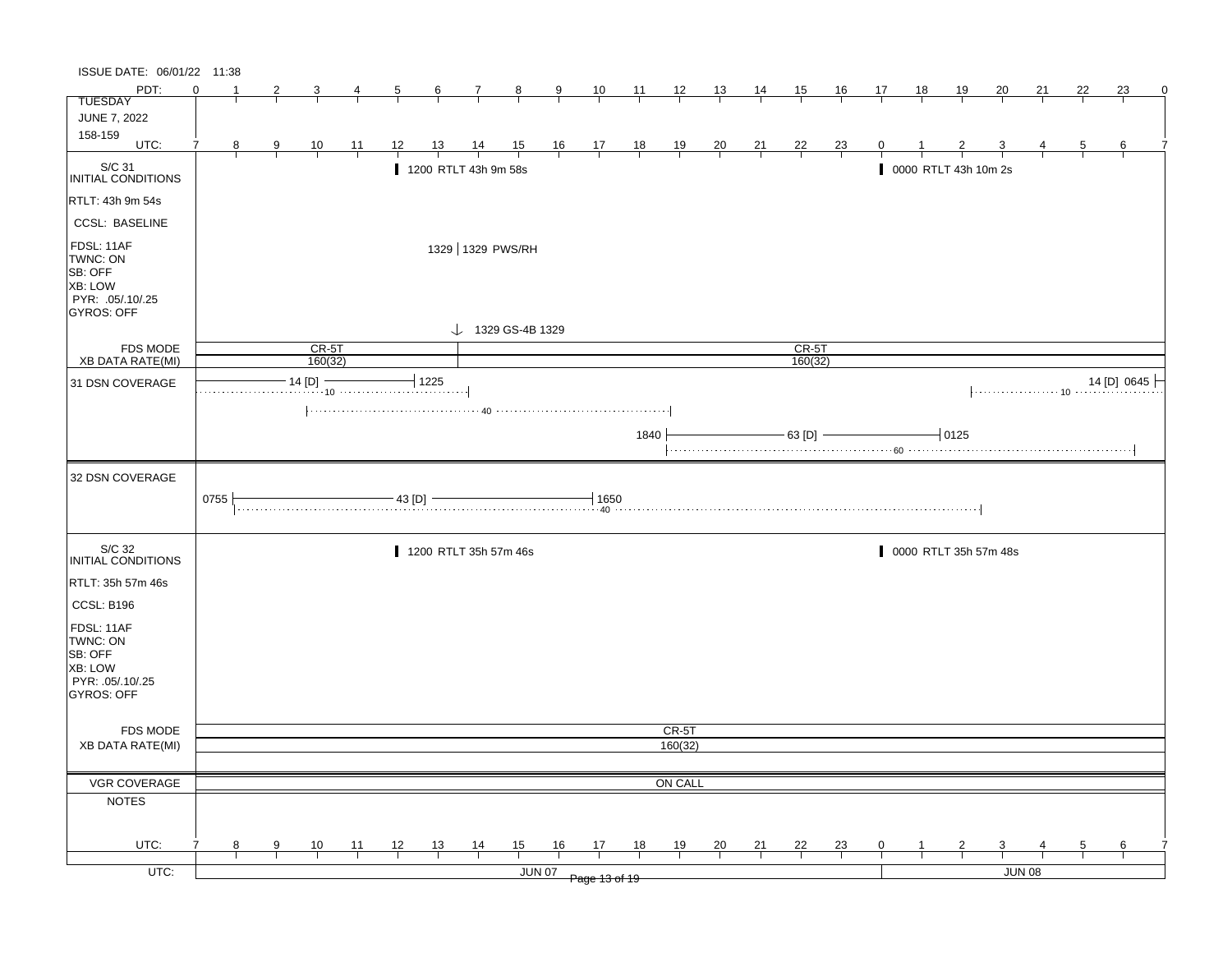| ISSUE DATE: 06/01/22 11:38            |                |   |               |                        |         |    |               |                       |                |               |                |                                                                           |                |                |                |                |                |                |                |                       |                                                                             |           |                     |    |  |
|---------------------------------------|----------------|---|---------------|------------------------|---------|----|---------------|-----------------------|----------------|---------------|----------------|---------------------------------------------------------------------------|----------------|----------------|----------------|----------------|----------------|----------------|----------------|-----------------------|-----------------------------------------------------------------------------|-----------|---------------------|----|--|
| PDT:<br><b>WEDNESDAY</b>              | $\Omega$       |   | $\mathbf{z}$  |                        |         |    | $\frac{6}{ }$ |                       | $\frac{8}{1}$  | $\frac{9}{ }$ | $\frac{10}{ }$ | $\frac{11}{2}$                                                            | $\frac{12}{ }$ | $\frac{13}{1}$ | $\frac{14}{ }$ | $\frac{15}{1}$ | $\frac{16}{1}$ | 17             | $\frac{18}{1}$ | <u> 19</u>            | 20                                                                          | <u>21</u> | 22                  | 23 |  |
| <b>JUNE 8, 2022</b>                   |                |   |               |                        |         |    |               |                       |                |               |                |                                                                           |                |                |                |                |                |                |                |                       |                                                                             |           |                     |    |  |
| 159-160                               |                |   |               |                        |         |    |               |                       |                |               |                |                                                                           |                |                |                |                |                |                |                |                       |                                                                             |           |                     |    |  |
| UTC:                                  | $\overline{7}$ | 8 | 9             | $\frac{10}{1}$         | $-11$   | 12 | 13            | $\frac{14}{1}$        | $\frac{15}{1}$ |               |                | $\begin{array}{ccccccccc}\n16 & 17 & 18 & 19 & 20 \\ \hline\n\end{array}$ |                |                | $\frac{21}{1}$ | $\frac{22}{1}$ | $\frac{23}{1}$ | $\overline{0}$ | $\frac{1}{1}$  | $\frac{2}{1}$         | $\frac{3}{ }$                                                               | 4         | $\overline{5}$      | 6  |  |
| S/C 31<br>INITIAL CONDITIONS          |                |   |               |                        |         |    |               | 1200 RTLT 43h 10m 8s  |                |               |                |                                                                           |                |                |                |                |                |                |                | 0000 RTLT 43h 10m 12s |                                                                             |           |                     |    |  |
| RTLT: 43h 10m 2s                      |                |   |               |                        |         |    |               |                       |                |               |                |                                                                           |                |                |                |                |                |                |                |                       |                                                                             |           |                     |    |  |
| <b>CCSL: BASELINE</b>                 |                |   |               |                        |         |    |               |                       |                |               |                |                                                                           |                |                |                |                |                |                |                |                       | $\downarrow$ 0237 Y SSB                                                     |           |                     |    |  |
| FDSL: 11AF<br>TWNC: ON                |                |   |               |                        |         |    |               |                       |                |               |                |                                                                           |                |                |                |                |                |                |                |                       | CCS DIAG (00:00) 0450                                                       |           |                     |    |  |
| SB: OFF<br>XB: LOW                    |                |   |               |                        |         |    |               |                       |                |               |                |                                                                           |                |                |                |                |                |                |                |                       |                                                                             |           | U/L 0515 $\vdash$ - |    |  |
| PYR: .05/.10/.25<br><b>GYROS: OFF</b> |                |   |               |                        |         |    |               |                       |                |               |                |                                                                           |                |                |                |                |                |                |                |                       |                                                                             |           | TLC (SHORT-FORM)    |    |  |
| <b>FDS MODE</b>                       |                |   |               |                        |         |    |               |                       |                |               |                |                                                                           | $CR-5T$        |                |                |                |                |                |                |                       |                                                                             |           |                     |    |  |
| <b>XB DATA RATE(MI)</b>               |                |   |               |                        |         |    |               |                       |                |               |                |                                                                           | 160(32)        |                |                |                |                |                |                |                       |                                                                             |           |                     |    |  |
| 31 DSN COVERAGE                       |                |   | $-14$ [D] $-$ |                        | $-1045$ |    |               |                       |                |               |                |                                                                           |                |                |                |                |                |                |                |                       | $0245$ $\leftarrow$<br>245 $\longleftarrow$ 14 [T] $\overline{\phantom{0}}$ |           |                     |    |  |
|                                       |                |   |               |                        |         |    |               |                       |                |               |                |                                                                           |                |                |                |                |                |                |                |                       |                                                                             |           |                     |    |  |
|                                       |                |   |               |                        |         |    |               |                       |                |               |                | 1835                                                                      |                |                |                |                | $-$ 63 [D] $-$ |                |                |                       | $+0305$                                                                     |           |                     |    |  |
| 32 DSN COVERAGE                       |                |   |               | 0755 $-43$ [D] $-1040$ |         |    |               |                       |                |               |                |                                                                           |                |                |                |                |                |                |                |                       |                                                                             |           |                     |    |  |
|                                       |                |   |               |                        |         |    |               |                       |                |               |                |                                                                           |                |                |                |                |                |                |                |                       |                                                                             |           |                     |    |  |
| S/C 32<br>INITIAL CONDITIONS          |                |   |               |                        |         |    |               | 1200 RTLT 35h 57m 48s |                |               |                |                                                                           |                |                |                |                |                |                |                | 0000 RTLT 35h 57m 48s |                                                                             |           |                     |    |  |
| RTLT: 35h 57m 48s                     |                |   |               |                        |         |    |               |                       |                |               |                |                                                                           |                |                |                |                |                |                |                |                       |                                                                             |           |                     |    |  |
| CCSL: B196                            |                |   |               |                        |         |    |               |                       |                |               |                |                                                                           |                |                |                |                |                |                |                |                       |                                                                             |           |                     |    |  |
| FDSL: 11AF                            |                |   |               |                        |         |    |               |                       |                |               |                |                                                                           |                |                |                |                |                |                |                |                       |                                                                             |           |                     |    |  |
| TWNC: ON                              |                |   |               |                        |         |    |               |                       |                |               |                |                                                                           |                |                |                |                |                |                |                |                       |                                                                             |           |                     |    |  |
| SB: OFF<br>XB: LOW                    |                |   |               |                        |         |    |               |                       |                |               |                |                                                                           |                |                |                |                |                |                |                |                       |                                                                             |           |                     |    |  |
| PYR: .05/.10/.25                      |                |   |               |                        |         |    |               |                       |                |               |                |                                                                           |                |                |                |                |                |                |                |                       |                                                                             |           |                     |    |  |
| <b>GYROS: OFF</b>                     |                |   |               |                        |         |    |               |                       |                |               |                |                                                                           |                |                |                |                |                |                |                |                       |                                                                             |           |                     |    |  |
| <b>FDS MODE</b>                       |                |   |               |                        |         |    |               |                       |                |               |                |                                                                           | CR-5T          |                |                |                |                |                |                |                       |                                                                             |           |                     |    |  |
| <b>XB DATA RATE(MI)</b>               |                |   |               |                        |         |    |               |                       |                |               |                |                                                                           | 160(32)        |                |                |                |                |                |                |                       |                                                                             |           |                     |    |  |
|                                       |                |   |               |                        |         |    |               |                       |                |               |                |                                                                           |                |                |                |                |                |                |                |                       |                                                                             |           |                     |    |  |
| VGR COVERAGE                          |                |   |               |                        |         |    |               |                       |                |               |                |                                                                           | <b>ON CALL</b> |                |                |                |                |                |                |                       |                                                                             |           |                     |    |  |
| <b>NOTES</b>                          |                |   |               |                        |         |    |               |                       |                |               |                |                                                                           |                |                |                |                |                |                |                |                       |                                                                             |           |                     |    |  |
| UTC:                                  |                | 8 | 9             | 10                     | 11      | 12 | 13            | $\frac{14}{1}$        | 15             | 16            | 17             | 18                                                                        | 19             | 20             | 21             | 22             | 23             | $\mathbf{0}$   |                | $\mathbf{z}$          | 3                                                                           |           | 5                   | 6  |  |
|                                       |                |   |               |                        |         |    |               |                       |                |               |                |                                                                           |                |                |                |                |                |                |                |                       |                                                                             |           |                     |    |  |
| UTC:                                  |                |   |               |                        |         |    |               |                       |                | <b>JUN 08</b> | Page 14 of 19  |                                                                           |                |                |                |                |                |                |                |                       | <b>JUN 09</b>                                                               |           |                     |    |  |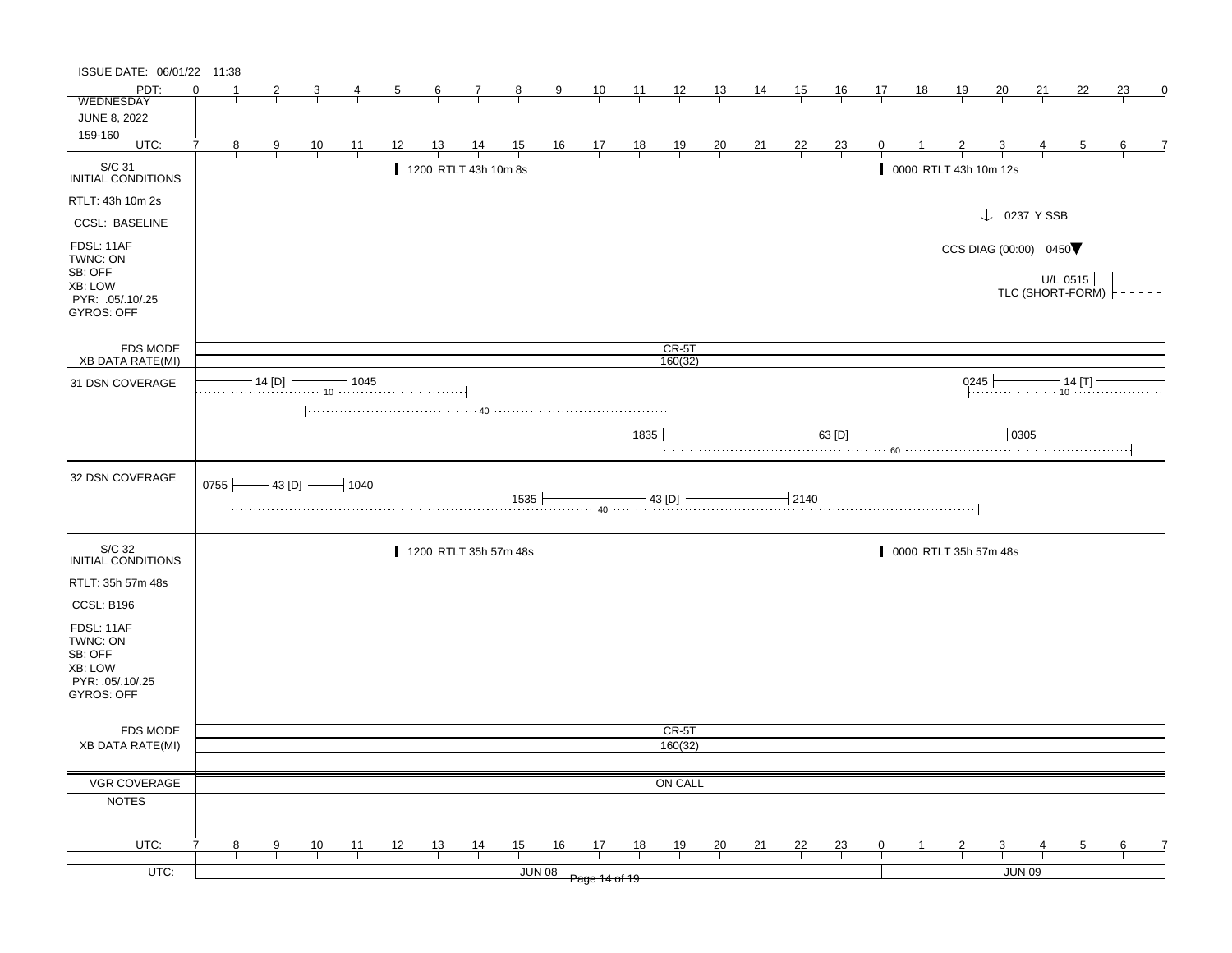| ISSUE DATE: 06/01/22 11:38                                                                   |          |   |                                                   |                |                |                  |                |                |                        |               |               |                         |         |                |                                 |    |                                                    |                |    |                       |                         |                                                                                                           |             |    |
|----------------------------------------------------------------------------------------------|----------|---|---------------------------------------------------|----------------|----------------|------------------|----------------|----------------|------------------------|---------------|---------------|-------------------------|---------|----------------|---------------------------------|----|----------------------------------------------------|----------------|----|-----------------------|-------------------------|-----------------------------------------------------------------------------------------------------------|-------------|----|
| PDT:                                                                                         | $\Omega$ |   |                                                   | 3              | 4              |                  | $\frac{6}{6}$  | $\frac{7}{ }$  | $\frac{8}{1}$          | $\frac{9}{1}$ |               | $\frac{10}{1}$ 11 12 13 |         |                | $\frac{14}{1}$                  | 15 | <u>16</u>                                          | 17             | 18 | 19                    | 20                      | 21                                                                                                        | 22          | 23 |
| <b>THURSDAY</b>                                                                              |          |   |                                                   |                |                |                  |                |                |                        |               |               |                         |         |                |                                 |    |                                                    |                |    |                       |                         |                                                                                                           |             |    |
| <b>JUNE 9, 2022</b>                                                                          |          |   |                                                   |                |                |                  |                |                |                        |               |               |                         |         |                |                                 |    |                                                    |                |    |                       |                         |                                                                                                           |             |    |
| 160-161<br>UTC:                                                                              | 7        | 8 |                                                   |                |                | 12               |                |                |                        |               |               |                         |         |                |                                 |    |                                                    | $\overline{0}$ |    |                       |                         |                                                                                                           |             | 6  |
|                                                                                              |          |   | $\frac{9}{1}$                                     | $\frac{10}{1}$ | $\frac{11}{1}$ |                  | $\frac{13}{ }$ |                | 14 15 16 17 18 19 20   |               |               |                         |         |                | $\frac{21}{1}$ $\frac{22}{1}$   |    | $\frac{23}{1}$                                     |                |    | $\frac{2}{1}$         |                         |                                                                                                           |             |    |
| S/C 31<br>INITIAL CONDITIONS                                                                 |          |   |                                                   |                |                |                  |                |                | 1200 RTLT 43h 10m 18s  |               |               |                         |         |                |                                 |    |                                                    |                |    | 0000 RTLT 43h 10m 22s |                         |                                                                                                           |             |    |
| RTLT: 43h 10m 12s                                                                            |          |   |                                                   |                |                |                  |                |                |                        |               |               |                         |         |                |                                 |    |                                                    |                |    |                       |                         |                                                                                                           |             |    |
| <b>CCSL: BASELINE</b>                                                                        |          |   |                                                   |                |                |                  |                |                |                        |               |               |                         |         |                |                                 |    |                                                    |                |    |                       |                         |                                                                                                           |             |    |
| FDSL: 11AF<br>TWNC: ON<br><b>SB: OFF</b><br>XB: LOW<br>PYR: .05/.10/.25<br><b>GYROS: OFF</b> |          |   |                                                   |                |                |                  |                |                | $\downarrow$ 1443 PSSB |               |               |                         |         |                |                                 |    | ----------TLC (SHORT-FORM) ----------------------- |                |    |                       |                         |                                                                                                           |             |    |
| <b>FDS MODE</b>                                                                              |          |   |                                                   |                |                |                  |                |                |                        |               |               |                         | $CR-5T$ |                |                                 |    |                                                    |                |    |                       |                         |                                                                                                           |             |    |
| XB DATA RATE(MI)                                                                             |          |   |                                                   |                |                |                  |                |                |                        |               |               |                         | 160(32) |                |                                 |    |                                                    |                |    |                       |                         |                                                                                                           |             |    |
| 31 DSN COVERAGE                                                                              |          |   | $-14$ [T] $-$                                     |                |                | $-1130$          |                |                |                        |               |               |                         |         |                |                                 |    |                                                    |                |    |                       |                         | $  \cdots \cdots \cdots \cdots \cdots \cdots \cdot 10 \cdots \cdots \cdots \cdots \cdots \cdots \cdots  $ | 14 [D] 0610 |    |
| 32 DSN COVERAGE                                                                              |          |   | $\vert$ 0750 $\vert$ – 43 [D] $\,$ – $\vert$ 0910 |                |                | $1820$ $-43$ [D] |                |                |                        |               |               |                         |         |                |                                 |    | $\overline{1}$ 2255                                |                |    |                       |                         |                                                                                                           |             |    |
| S/C 32<br>INITIAL CONDITIONS                                                                 |          |   |                                                   |                |                |                  |                |                | 1200 RTLT 35h 57m 50s  |               |               |                         |         |                |                                 |    |                                                    |                |    | 0000 RTLT 35h 57m 50s |                         |                                                                                                           |             |    |
|                                                                                              |          |   |                                                   |                |                |                  |                |                |                        |               |               |                         |         |                | $\downarrow$ 1954 BAY 1 HTR OFF |    |                                                    |                |    |                       |                         |                                                                                                           |             |    |
| RTLT: 35h 57m 48s                                                                            |          |   |                                                   |                |                |                  |                |                |                        |               |               |                         |         |                | $\downarrow$ 1954 GYROS AC ON   |    |                                                    |                |    |                       |                         |                                                                                                           |             |    |
| CCSL: B196                                                                                   |          |   |                                                   |                |                |                  |                |                |                        |               |               |                         |         |                |                                 |    | 1954 $ - - -   2054$ CONDITIONING                  |                |    |                       |                         |                                                                                                           |             |    |
| FDSL: 11AF                                                                                   |          |   |                                                   |                |                |                  |                |                |                        |               |               |                         |         |                |                                 |    |                                                    |                |    |                       |                         |                                                                                                           |             |    |
| TWNC: ON                                                                                     |          |   |                                                   |                |                |                  |                |                |                        |               |               |                         |         |                |                                 |    | $\downarrow$ 2054 GYROS OFF                        |                |    |                       |                         |                                                                                                           |             |    |
| SB: OFF<br>XB: LOW<br>PYR: 05/10/25<br>GYROS: OFF                                            |          |   |                                                   |                |                |                  |                |                |                        |               |               |                         |         |                |                                 |    | $\downarrow$ 2102 BAY 1 HTR ON                     |                |    |                       |                         |                                                                                                           |             |    |
|                                                                                              |          |   |                                                   |                |                |                  |                |                |                        |               |               |                         |         |                | $\downarrow$ 1956 EL-40 1957    |    |                                                    |                |    |                       |                         |                                                                                                           |             |    |
| <b>FDS MODE</b>                                                                              |          |   |                                                   |                |                |                  |                | CR-5T          |                        |               |               |                         |         |                |                                 |    |                                                    |                |    | CR-5T                 |                         |                                                                                                           |             |    |
| <b>XB DATA RATE(MI)</b>                                                                      |          |   |                                                   |                |                |                  |                | 160(32)        |                        |               |               |                         |         |                |                                 |    |                                                    |                |    | 160(32)               |                         |                                                                                                           |             |    |
|                                                                                              |          |   |                                                   |                |                |                  |                |                |                        |               |               |                         |         |                |                                 |    |                                                    |                |    |                       |                         |                                                                                                           |             |    |
| <b>VGR COVERAGE</b>                                                                          |          |   |                                                   |                |                |                  | ON CALL        |                |                        |               |               |                         |         |                | <b>VGR</b>                      |    |                                                    |                |    | ON CALL               |                         |                                                                                                           |             |    |
| <b>NOTES</b>                                                                                 |          |   |                                                   |                |                |                  |                |                |                        |               |               |                         |         |                |                                 |    |                                                    |                |    |                       |                         |                                                                                                           |             |    |
|                                                                                              |          |   |                                                   |                |                |                  |                |                |                        |               |               |                         |         |                |                                 |    |                                                    |                |    |                       |                         |                                                                                                           |             |    |
| UTC:                                                                                         |          | 8 | 9                                                 | 10             | 11             | 12               | 13             | $\frac{14}{1}$ | 15                     | 16            | 17            | 18                      | 19      | $\frac{20}{1}$ | 21                              | 22 | <b>23</b>                                          | 0              |    | 2                     | $\overline{\mathbf{3}}$ |                                                                                                           | 5           | 6  |
| UTC:                                                                                         |          |   |                                                   |                |                |                  |                |                |                        | <b>JUN 09</b> | Page 15 of 19 |                         |         |                |                                 |    |                                                    |                |    |                       |                         | <b>JUN 10</b>                                                                                             |             |    |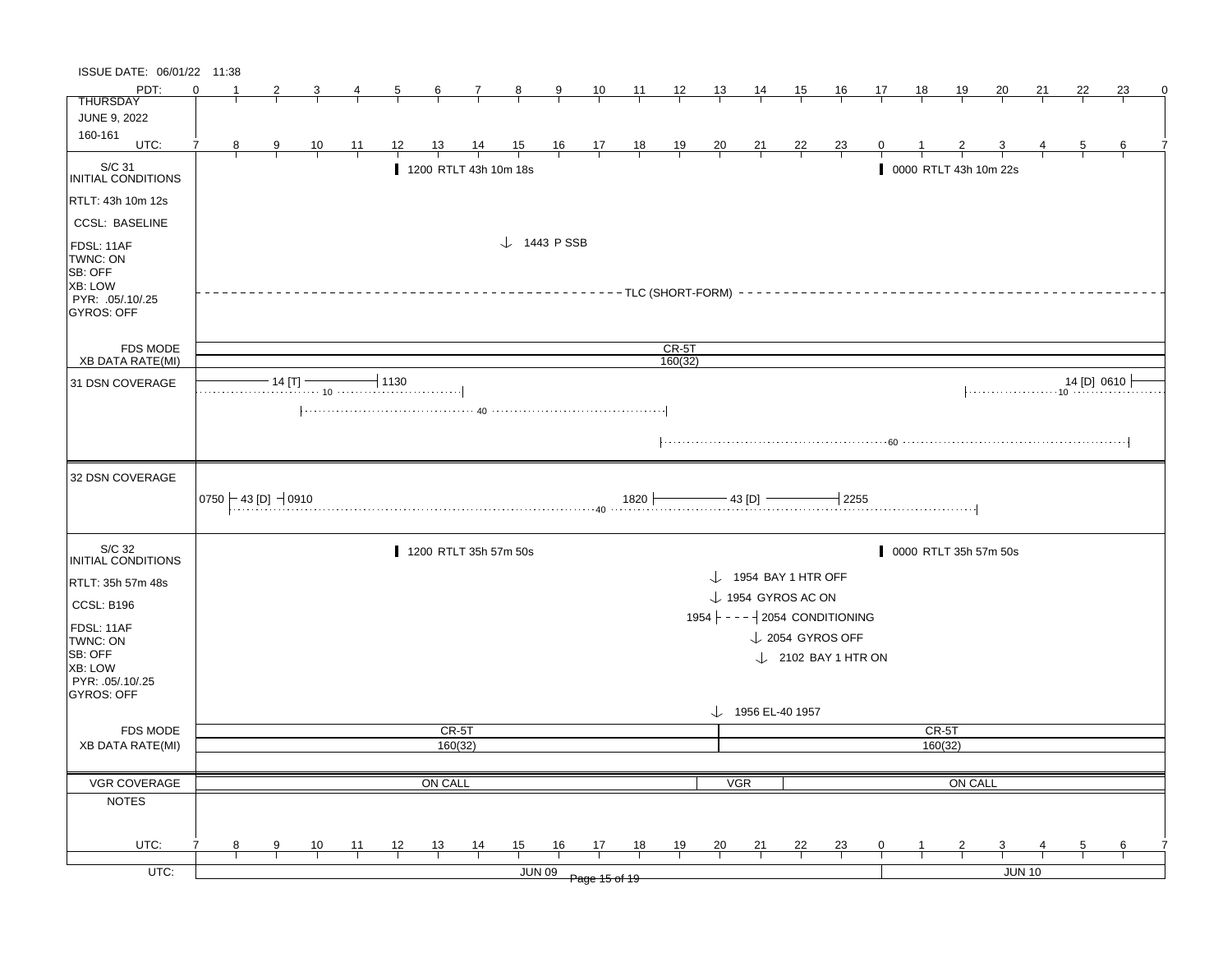| ISSUE DATE: 06/01/22 11:38                                                            |          |                |               |                                                                                                                                                                                                                                                                                                                                                                                                                                     |                |                     |                |                       |                |               |                                                                      |                                              |                |                |                |                |                |                |                       |                |                |    |                |                                |
|---------------------------------------------------------------------------------------|----------|----------------|---------------|-------------------------------------------------------------------------------------------------------------------------------------------------------------------------------------------------------------------------------------------------------------------------------------------------------------------------------------------------------------------------------------------------------------------------------------|----------------|---------------------|----------------|-----------------------|----------------|---------------|----------------------------------------------------------------------|----------------------------------------------|----------------|----------------|----------------|----------------|----------------|----------------|-----------------------|----------------|----------------|----|----------------|--------------------------------|
| PDT:                                                                                  | $\Omega$ |                |               |                                                                                                                                                                                                                                                                                                                                                                                                                                     |                | $\overline{\sigma}$ | 6              | $\frac{7}{1}$         | $\frac{8}{1}$  | $\frac{9}{1}$ |                                                                      | $\frac{10}{1}$ $\frac{11}{1}$ $\frac{12}{1}$ |                | $\frac{13}{ }$ | $\frac{14}{1}$ | $\frac{15}{1}$ | $\frac{16}{1}$ | $\frac{17}{1}$ | $\frac{18}{1}$        | <u>19</u>      | $\frac{20}{ }$ | 21 | 22             | 23                             |
| <b>FRIDAY</b>                                                                         |          |                |               |                                                                                                                                                                                                                                                                                                                                                                                                                                     |                |                     |                |                       |                |               |                                                                      |                                              |                |                |                |                |                |                |                       |                |                |    |                |                                |
| JUNE 10, 2022<br>161-162                                                              |          |                |               |                                                                                                                                                                                                                                                                                                                                                                                                                                     |                |                     |                |                       |                |               |                                                                      |                                              |                |                |                |                |                |                |                       |                |                |    |                |                                |
| UTC:                                                                                  | 7        | 8 <sub>1</sub> | $\frac{9}{1}$ | $\frac{10}{ }$                                                                                                                                                                                                                                                                                                                                                                                                                      | $\frac{11}{1}$ | <u>12</u>           | $\frac{13}{2}$ | $\frac{14}{1}$        |                |               | $\begin{array}{ccccccccc}\n15 & 16 & 17 & 18 \\ \hline\n\end{array}$ |                                              | $\frac{19}{1}$ | $\frac{20}{}$  | $\frac{21}{1}$ | $\frac{22}{1}$ | $\frac{23}{}$  |                |                       |                |                |    | $\overline{5}$ |                                |
| S/C 31<br>INITIAL CONDITIONS                                                          |          |                |               |                                                                                                                                                                                                                                                                                                                                                                                                                                     |                |                     |                | 1200 RTLT 43h 10m 28s |                |               |                                                                      |                                              |                |                |                |                |                |                | 0000 RTLT 43h 10m 34s |                |                |    |                |                                |
| RTLT: 43h 10m 22s                                                                     |          |                |               |                                                                                                                                                                                                                                                                                                                                                                                                                                     |                |                     |                |                       |                |               |                                                                      |                                              |                |                |                |                |                |                |                       |                |                |    |                |                                |
| <b>CCSL: BASELINE</b>                                                                 |          |                |               |                                                                                                                                                                                                                                                                                                                                                                                                                                     |                |                     |                |                       |                |               |                                                                      |                                              |                |                |                |                |                |                |                       |                |                |    |                |                                |
| FDSL: 11AF<br>TWNC: ON<br>SB: OFF<br>XB: LOW<br>PYR: .05/.10/.25<br><b>GYROS: OFF</b> |          |                |               |                                                                                                                                                                                                                                                                                                                                                                                                                                     |                |                     |                |                       |                |               |                                                                      |                                              |                |                |                |                |                |                |                       |                |                |    |                |                                |
| FDS MODE                                                                              |          |                |               |                                                                                                                                                                                                                                                                                                                                                                                                                                     |                |                     |                |                       |                |               |                                                                      |                                              | $CR-5T$        |                |                |                |                |                |                       |                |                |    |                |                                |
| <b>XB DATA RATE(MI)</b>                                                               |          |                |               |                                                                                                                                                                                                                                                                                                                                                                                                                                     |                |                     |                |                       |                |               |                                                                      |                                              | 160(32)        |                |                |                |                |                |                       |                |                |    |                |                                |
| 31 DSN COVERAGE                                                                       |          |                |               | $\begin{array}{c c c c c c c} \hline \multicolumn{3}{c }{\textbf{14 [D]}} & \multicolumn{3}{c }{\textbf{1240}} \\ \hline \multicolumn{3}{c }{\textbf{14 [D]}} & \multicolumn{3}{c }{\textbf{1240}} \\ \hline \multicolumn{3}{c }{\textbf{1240}} & \multicolumn{3}{c }{\textbf{1240}} \\ \hline \multicolumn{3}{c }{\textbf{1240}} & \multicolumn{3}{c }{\textbf{1240}} \\ \hline \multicolumn{3}{c }{\textbf{1240}} & \multicolumn$ |                |                     |                |                       |                |               |                                                                      |                                              |                |                |                |                |                |                |                       |                |                |    |                | 0435 $\longleftarrow$ 14 [D] - |
|                                                                                       |          |                |               |                                                                                                                                                                                                                                                                                                                                                                                                                                     |                |                     |                |                       |                |               |                                                                      |                                              |                |                |                |                | $2315 +$       |                |                       | $-$ 63 [D] $-$ |                |    | $\dashv$ 0455  |                                |
| 32 DSN COVERAGE                                                                       | 0750     |                |               |                                                                                                                                                                                                                                                                                                                                                                                                                                     |                |                     | $-43$ [o]      | 43 [D]                |                |               |                                                                      |                                              | 1845           |                |                |                |                |                |                       |                | $-0215$        |    |                |                                |
| S/C 32<br><b>INITIAL CONDITIONS</b>                                                   |          |                |               |                                                                                                                                                                                                                                                                                                                                                                                                                                     |                |                     |                | 1200 RTLT 35h 57m 50s |                |               |                                                                      |                                              |                |                |                |                |                |                | 0000 RTLT 35h 57m 52s |                |                |    |                |                                |
| RTLT: 35h 57m 50s<br>CCSL: B196                                                       |          |                |               |                                                                                                                                                                                                                                                                                                                                                                                                                                     |                |                     |                |                       |                |               |                                                                      |                                              |                |                |                |                |                |                |                       |                |                |    |                |                                |
| FDSL: 11AF<br>TWNC: ON<br>SB: OFF<br>XB: LOW<br>PYR: .05/.10/.25<br>GYROS: OFF        |          |                |               |                                                                                                                                                                                                                                                                                                                                                                                                                                     |                |                     |                | 1340   1346 CCSTIMB   |                |               |                                                                      |                                              |                |                |                |                |                |                |                       |                |                |    |                |                                |
| <b>FDS MODE</b>                                                                       |          |                |               |                                                                                                                                                                                                                                                                                                                                                                                                                                     |                |                     |                |                       |                |               |                                                                      |                                              | CR-5T          |                |                |                |                |                |                       |                |                |    |                |                                |
| <b>XB DATA RATE(MI)</b>                                                               |          |                |               |                                                                                                                                                                                                                                                                                                                                                                                                                                     |                |                     |                |                       |                |               |                                                                      |                                              | 160(32)        |                |                |                |                |                |                       |                |                |    |                |                                |
|                                                                                       |          |                |               |                                                                                                                                                                                                                                                                                                                                                                                                                                     |                |                     |                |                       |                |               |                                                                      |                                              |                |                |                |                |                |                |                       |                |                |    |                |                                |
| <b>VGR COVERAGE</b>                                                                   |          |                |               |                                                                                                                                                                                                                                                                                                                                                                                                                                     |                |                     |                |                       |                |               |                                                                      |                                              | ON CALL        |                |                |                |                |                |                       |                |                |    |                |                                |
| <b>NOTES</b>                                                                          |          |                |               |                                                                                                                                                                                                                                                                                                                                                                                                                                     |                |                     |                |                       |                |               |                                                                      |                                              |                |                |                |                |                |                |                       |                |                |    |                |                                |
|                                                                                       |          |                |               |                                                                                                                                                                                                                                                                                                                                                                                                                                     |                |                     |                |                       |                |               |                                                                      |                                              |                |                |                |                |                |                |                       |                |                |    |                |                                |
| UTC:                                                                                  |          | 8              | 9             | $\frac{10}{1}$                                                                                                                                                                                                                                                                                                                                                                                                                      | $\frac{11}{1}$ | 12                  | $\frac{13}{ }$ | $\frac{14}{1}$        | $\frac{15}{1}$ | 16            | 17                                                                   | <u>18</u>                                    | $\frac{19}{1}$ | $\frac{20}{1}$ | $\frac{21}{1}$ | $\frac{22}{1}$ | $\frac{23}{ }$ | $\mathbf{0}$   |                       |                |                |    | $\frac{5}{ }$  | $\frac{6}{1}$                  |
| $UTC$ :                                                                               |          |                |               |                                                                                                                                                                                                                                                                                                                                                                                                                                     |                |                     |                |                       |                | <b>JUN 10</b> | Page 16 of 19                                                        |                                              |                |                |                |                |                |                |                       |                | <b>JUN 11</b>  |    |                |                                |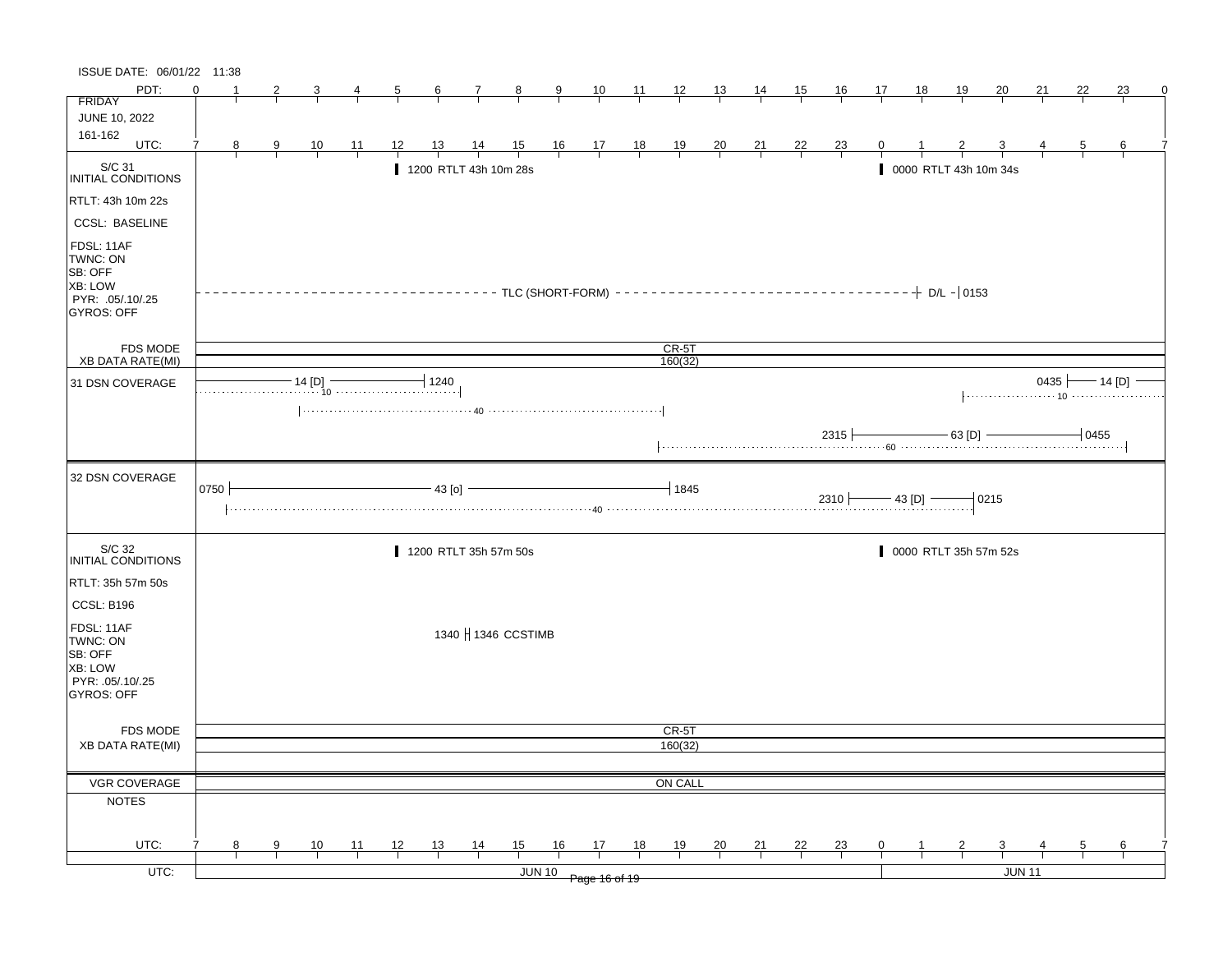| ISSUE DATE: 06/01/22 11:38                                                            |          |   |                         |                |                |                |                  |                       |                |                         |                               |                 |                  |                |                |                |                |                |           |                                    |         |         |                |                       |
|---------------------------------------------------------------------------------------|----------|---|-------------------------|----------------|----------------|----------------|------------------|-----------------------|----------------|-------------------------|-------------------------------|-----------------|------------------|----------------|----------------|----------------|----------------|----------------|-----------|------------------------------------|---------|---------|----------------|-----------------------|
| PDT:                                                                                  | $\Omega$ |   |                         |                |                | $\overline{b}$ | $6 \overline{6}$ | $\mathcal{I}$         | $\frac{8}{ }$  | $\overline{\mathbf{a}}$ | $\frac{10}{1}$                | $\frac{11}{1}$  | $\frac{12}{1}$   | $\frac{13}{2}$ | <u>14</u>      | <u>15</u>      | 16             | 17             | <u>18</u> | <u> 19</u>                         | 20      | 21      | 22             | 23                    |
| <b>SATURDAY</b>                                                                       |          |   |                         |                |                |                |                  |                       |                |                         |                               |                 |                  |                |                |                |                |                |           |                                    |         |         |                |                       |
| JUNE 11, 2022                                                                         |          |   |                         |                |                |                |                  |                       |                |                         |                               |                 |                  |                |                |                |                |                |           |                                    |         |         |                |                       |
| 162-163<br>UTC:                                                                       | 7        | 8 | $\overline{\mathbf{g}}$ | $\frac{10}{1}$ | <u> 11</u>     | <u> 12 </u>    | <u> 13 </u>      | $\frac{14}{1}$        | $\frac{15}{1}$ |                         | $\frac{16}{1}$ $\frac{17}{1}$ | $\frac{18}{1}$  | $\frac{19}{1}$   | $\frac{20}{}$  | $\frac{21}{}$  | $\frac{22}{1}$ | $\frac{23}{1}$ |                |           |                                    |         |         | $\overline{5}$ | 6                     |
| S/C 31<br>INITIAL CONDITIONS                                                          |          |   |                         |                |                |                |                  | 1200 RTLT 43h 10m 38s |                |                         |                               |                 |                  |                |                |                |                |                |           | 0000 RTLT 43h 10m 44s              |         |         |                |                       |
| RTLT: 43h 10m 34s                                                                     |          |   |                         |                |                |                |                  |                       |                |                         |                               |                 |                  |                |                |                |                |                |           |                                    |         |         |                |                       |
| <b>CCSL: BASELINE</b>                                                                 |          |   |                         |                |                |                |                  |                       |                |                         |                               |                 |                  |                |                |                |                |                |           |                                    |         |         |                |                       |
| FDSL: 11AF<br>TWNC: ON<br>SB: OFF<br>XB: LOW<br>PYR: .05/.10/.25<br><b>GYROS: OFF</b> |          |   |                         |                |                |                |                  |                       |                |                         |                               |                 |                  |                |                |                |                |                |           |                                    |         |         |                |                       |
| FDS MODE                                                                              |          |   |                         |                |                |                |                  |                       |                |                         |                               |                 | $CR-5T$          |                |                |                |                |                |           |                                    |         |         |                |                       |
| <b>XB DATA RATE(MI)</b>                                                               |          |   |                         |                |                |                |                  |                       |                |                         |                               |                 | 160(32)          |                |                |                |                |                |           |                                    |         |         |                |                       |
| 31 DSN COVERAGE                                                                       |          |   |                         | $-14$ [D] $-$  |                | $-11145$       |                  |                       |                |                         |                               |                 |                  |                |                |                |                |                |           |                                    |         |         |                | $0500$ $- 14$ [D] $-$ |
|                                                                                       |          |   |                         |                |                |                |                  |                       |                |                         |                               |                 |                  |                |                |                |                |                |           |                                    |         |         |                |                       |
|                                                                                       |          |   |                         |                |                |                |                  |                       |                |                         |                               | 1825            |                  |                |                | $-$ 63 [D] $-$ |                |                |           | $-0130$                            |         |         |                |                       |
| 32 DSN COVERAGE                                                                       |          |   |                         |                |                |                | 43 [D]           |                       |                |                         |                               | $-10740 - 1740$ |                  |                |                | 2145           |                | $-$ 43 [B] $-$ |           |                                    | $-0210$ |         |                |                       |
| S/C 32<br><b>INITIAL CONDITIONS</b>                                                   |          |   |                         |                |                |                |                  | 1200 RTLT 35h 57m 52s |                |                         |                               |                 |                  |                |                |                |                |                |           | 0000 RTLT 35h 57m 54s              |         |         |                |                       |
| RTLT: 35h 57m 52s                                                                     |          |   |                         |                |                |                |                  |                       |                |                         |                               |                 |                  |                |                |                |                |                |           |                                    |         |         |                |                       |
| CCSL: B196                                                                            |          |   |                         |                |                |                |                  |                       |                |                         |                               |                 |                  |                |                |                |                |                |           |                                    |         |         |                |                       |
| FDSL: 11AF<br>TWNC: ON<br>SB: OFF<br>XB: LOW<br>PYR: .05/.10/.25<br><b>GYROS: OFF</b> |          |   |                         |                |                |                |                  |                       |                |                         |                               |                 |                  |                |                |                |                |                |           | 2257 DUMMY (5 MIN BRACKETED 10:55) |         |         |                |                       |
|                                                                                       |          |   |                         |                |                |                |                  |                       |                |                         |                               |                 |                  |                |                |                |                |                |           |                                    |         |         |                |                       |
| <b>FDS MODE</b><br><b>XB DATA RATE(MI)</b>                                            |          |   |                         |                |                |                |                  |                       |                |                         |                               |                 | CR-5T<br>160(32) |                |                |                |                |                |           |                                    |         |         |                |                       |
|                                                                                       |          |   |                         |                |                |                |                  |                       |                |                         |                               |                 |                  |                |                |                |                |                |           |                                    |         |         |                |                       |
| VGR COVERAGE                                                                          |          |   |                         |                |                |                |                  | ON CALL               |                |                         |                               |                 |                  |                |                |                | <b>VGR</b>     |                |           |                                    |         | ON CALL |                |                       |
| <b>NOTES</b>                                                                          |          |   |                         |                |                |                |                  |                       |                |                         |                               |                 |                  |                |                |                |                |                |           |                                    |         |         |                |                       |
|                                                                                       |          |   |                         |                |                |                |                  |                       |                |                         |                               |                 |                  |                |                |                |                |                |           |                                    |         |         |                |                       |
|                                                                                       |          |   |                         |                |                |                |                  |                       |                |                         |                               |                 |                  |                |                |                |                |                |           |                                    |         |         |                |                       |
| UTC:                                                                                  |          | 8 | 9                       | $\frac{10}{1}$ | $\frac{11}{1}$ | $\frac{12}{ }$ | $\frac{13}{1}$   | $\frac{14}{1}$        | 15             | 16                      | $\frac{17}{1}$                | 18              | $\frac{19}{1}$   | $\frac{20}{}$  | $\frac{21}{1}$ | $\frac{22}{1}$ | $\frac{23}{1}$ | $\mathbf{0}$   |           |                                    |         |         | $\frac{5}{2}$  | $\frac{6}{1}$         |
| $UTC$ :                                                                               |          |   |                         |                |                |                |                  |                       |                | <b>JUN 11</b>           | Page 17 of 19                 |                 |                  |                |                |                |                |                |           |                                    |         | JUN 12  |                |                       |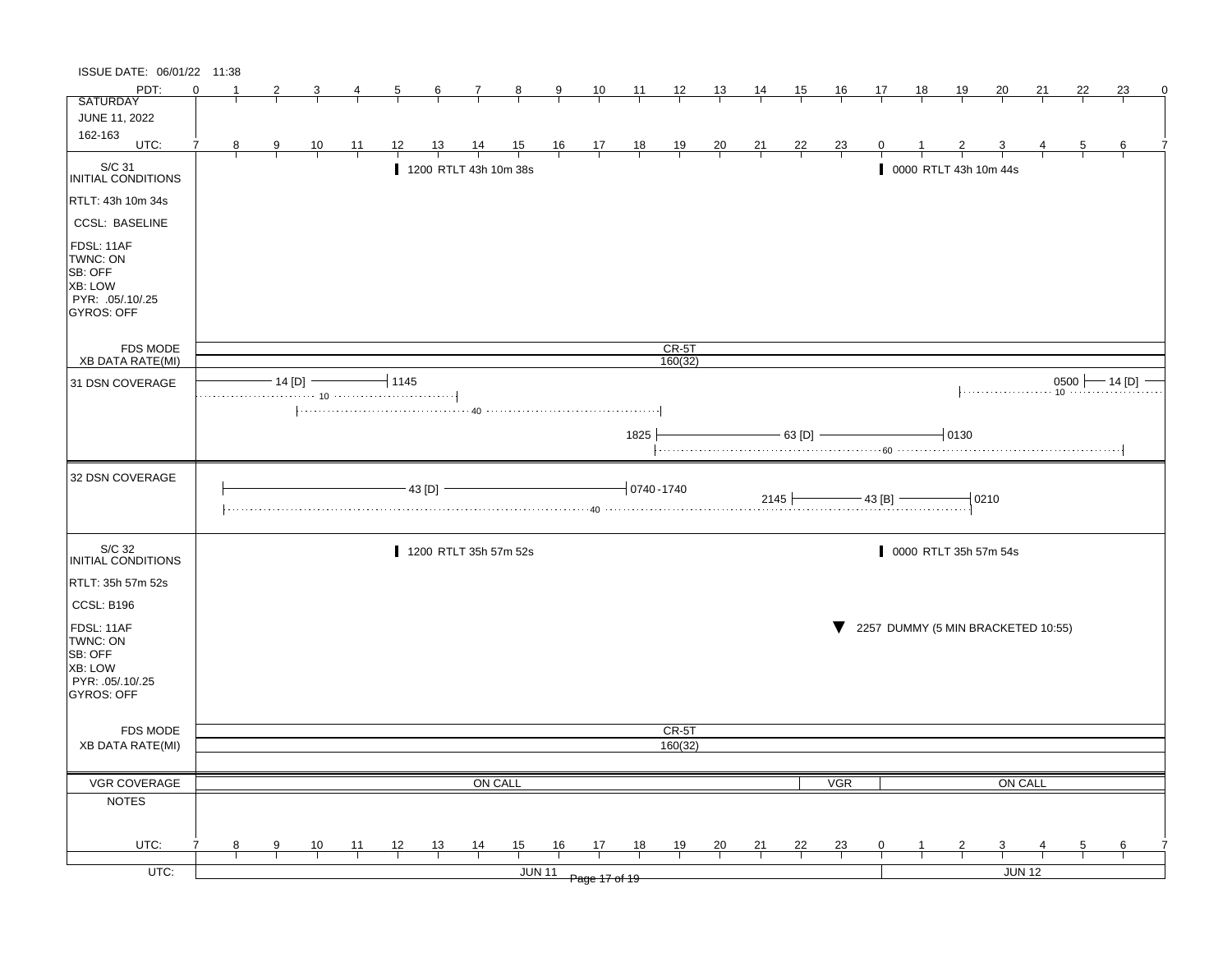| ISSUE DATE: 06/01/22 11:38                                                            |          |               |                |                |                |                |                |                                                                                                                                                                                                                                 |                |               |                                                      |                |                    |                |                |                |                |                |    |                |                                                                      |               |                |    |   |
|---------------------------------------------------------------------------------------|----------|---------------|----------------|----------------|----------------|----------------|----------------|---------------------------------------------------------------------------------------------------------------------------------------------------------------------------------------------------------------------------------|----------------|---------------|------------------------------------------------------|----------------|--------------------|----------------|----------------|----------------|----------------|----------------|----|----------------|----------------------------------------------------------------------|---------------|----------------|----|---|
| PDT:                                                                                  | $\Omega$ | -1            | 2              |                | 4              | $\overline{5}$ | $\frac{6}{ }$  | $\mathcal{I}$                                                                                                                                                                                                                   | $\frac{8}{ }$  | $\frac{9}{2}$ | $\frac{10}{1}$                                       | $\frac{11}{1}$ | $\frac{12}{ }$     | $\frac{13}{2}$ | 14             | 15             | <u>16</u>      | 17             | 18 | <u>19</u>      | 20                                                                   | 21            | 22             | 23 | 0 |
| <b>SUNDAY</b>                                                                         |          |               |                |                |                |                |                |                                                                                                                                                                                                                                 |                |               |                                                      |                |                    |                |                |                |                |                |    |                |                                                                      |               |                |    |   |
| JUNE 12, 2022                                                                         |          |               |                |                |                |                |                |                                                                                                                                                                                                                                 |                |               |                                                      |                |                    |                |                |                |                |                |    |                |                                                                      |               |                |    |   |
| 163-164<br>UTC:                                                                       | 7        | 8             | $\overline{9}$ | $\frac{10}{1}$ | $\frac{11}{1}$ | 12             | <u>13</u>      | $\frac{14}{1}$                                                                                                                                                                                                                  | $\frac{15}{1}$ |               | $\begin{array}{c c}\n16 & 17 \\ \hline\n\end{array}$ | $\frac{18}{1}$ | $\frac{19}{1}$     | $\frac{20}{1}$ | $\frac{21}{1}$ | $\frac{22}{ }$ | $\frac{23}{1}$ |                |    |                |                                                                      |               | $\overline{5}$ | 6  |   |
| S/C 31<br>INITIAL CONDITIONS                                                          |          |               |                |                |                |                |                | 1200 RTLT 43h 10m 50s                                                                                                                                                                                                           |                |               |                                                      |                |                    |                |                |                |                |                |    |                | 0000 RTLT 43h 10m 54s                                                |               |                |    |   |
| RTLT: 43h 10m 44s                                                                     |          |               |                |                |                |                |                |                                                                                                                                                                                                                                 |                |               |                                                      |                |                    |                |                |                |                |                |    |                |                                                                      |               |                |    |   |
| <b>CCSL: BASELINE</b>                                                                 |          |               |                |                |                |                |                |                                                                                                                                                                                                                                 |                |               |                                                      |                |                    |                |                |                |                |                |    |                |                                                                      |               |                |    |   |
| FDSL: 11AF<br>TWNC: ON<br>SB: OFF<br>XB: LOW<br>PYR: .05/.10/.25<br><b>GYROS: OFF</b> |          |               |                |                |                |                |                |                                                                                                                                                                                                                                 |                |               |                                                      |                |                    |                |                |                |                |                |    |                |                                                                      |               |                |    |   |
| FDS MODE<br><b>XB DATA RATE(MI)</b>                                                   |          |               |                |                |                |                |                |                                                                                                                                                                                                                                 |                |               |                                                      |                | $CR-5T$<br>160(32) |                |                |                |                |                |    |                |                                                                      |               |                |    |   |
|                                                                                       |          | $-14$ [D] $-$ |                | $-10915$       |                |                |                |                                                                                                                                                                                                                                 |                |               |                                                      |                |                    |                |                |                |                |                |    |                |                                                                      |               |                |    |   |
| 31 DSN COVERAGE                                                                       |          |               |                |                |                |                |                |                                                                                                                                                                                                                                 |                |               |                                                      |                |                    |                |                |                |                |                |    |                | $\begin{array}{c c c c c} \hline 0305 & 14 [D] & \hline \end{array}$ |               |                |    |   |
|                                                                                       |          |               |                |                |                |                |                |                                                                                                                                                                                                                                 |                |               |                                                      |                |                    |                |                |                |                |                |    |                |                                                                      |               |                |    |   |
|                                                                                       |          |               |                |                |                |                |                |                                                                                                                                                                                                                                 |                |               |                                                      | 1820           |                    |                |                | $-63$ [D] $-$  |                |                |    |                | $-0215$                                                              |               |                |    |   |
| 32 DSN COVERAGE                                                                       |          |               |                |                |                |                |                |                                                                                                                                                                                                                                 |                |               |                                                      |                |                    |                |                |                |                |                |    |                |                                                                      |               |                |    |   |
|                                                                                       |          |               | 0945           |                |                |                |                | العالم عن المستحدث المستحدث المستحدث المستحدث المستحدث المستحدث المستحدث المستحدث المستحدث المستحدث المستخدمات<br>المستخدمات المستخدمات المستخدمات المستخدمات المستخدمات المستخدمات المستخدمات المستخدمات المستخدمات المستخدمات | - 43 [D] -     |               |                                                      |                |                    | $+2005$        |                |                |                |                |    |                |                                                                      |               |                |    |   |
| S/C 32<br>INITIAL CONDITIONS                                                          |          |               |                |                |                |                |                | 1200 RTLT 35h 57m 54s                                                                                                                                                                                                           |                |               |                                                      |                |                    |                |                |                |                |                |    |                | 0000 RTLT 35h 57m 56s                                                |               |                |    |   |
| RTLT: 35h 57m 54s                                                                     |          |               |                |                |                |                |                |                                                                                                                                                                                                                                 |                |               |                                                      |                |                    |                |                |                |                |                |    |                |                                                                      |               |                |    |   |
| CCSL: B196                                                                            |          |               |                |                |                |                |                |                                                                                                                                                                                                                                 |                |               |                                                      |                |                    |                |                |                |                |                |    |                |                                                                      |               |                |    |   |
| FDSL: 11AF<br>TWNC: ON<br>SB: OFF<br>XB: LOW<br>PYR: 05/10/25<br>GYROS: OFF           |          |               |                |                |                |                |                |                                                                                                                                                                                                                                 |                |               |                                                      |                |                    |                |                |                |                |                |    |                |                                                                      |               |                |    |   |
| FDS MODE                                                                              |          |               |                |                |                |                |                |                                                                                                                                                                                                                                 |                |               |                                                      |                | CR-5T              |                |                |                |                |                |    |                |                                                                      |               |                |    |   |
| <b>XB DATA RATE(MI)</b>                                                               |          |               |                |                |                |                |                |                                                                                                                                                                                                                                 |                |               |                                                      |                | 160(32)            |                |                |                |                |                |    |                |                                                                      |               |                |    |   |
|                                                                                       |          |               |                |                |                |                |                |                                                                                                                                                                                                                                 |                |               |                                                      |                |                    |                |                |                |                |                |    |                |                                                                      |               |                |    |   |
| VGR COVERAGE                                                                          |          |               |                |                |                |                |                |                                                                                                                                                                                                                                 |                |               |                                                      |                | ON CALL            |                |                |                |                |                |    |                |                                                                      |               |                |    |   |
| <b>NOTES</b>                                                                          |          |               |                |                |                |                |                |                                                                                                                                                                                                                                 |                |               |                                                      |                |                    |                |                |                |                |                |    |                |                                                                      |               |                |    |   |
| UTC:                                                                                  |          | 8             | $\overline{9}$ | $\frac{10}{1}$ | $\frac{11}{1}$ | $\frac{12}{ }$ | $\frac{13}{ }$ | $\frac{14}{1}$                                                                                                                                                                                                                  | $\frac{15}{1}$ | 16            | $\frac{17}{1}$                                       | 18             | $\frac{19}{1}$     | $\frac{20}{1}$ | $\frac{21}{1}$ | $\frac{22}{1}$ | $\frac{23}{1}$ | $\overline{0}$ |    | $\overline{z}$ | $\overline{\mathbf{3}}$                                              |               | $\overline{5}$ | 6  |   |
|                                                                                       |          |               |                |                |                |                |                |                                                                                                                                                                                                                                 |                |               |                                                      |                |                    |                |                |                |                |                |    |                |                                                                      |               |                |    |   |
| $UTC$ :                                                                               |          |               |                |                |                |                |                |                                                                                                                                                                                                                                 |                |               | JUN 12 Page 18 of 19                                 |                |                    |                |                |                |                |                |    |                |                                                                      | <b>JUN 13</b> |                |    |   |